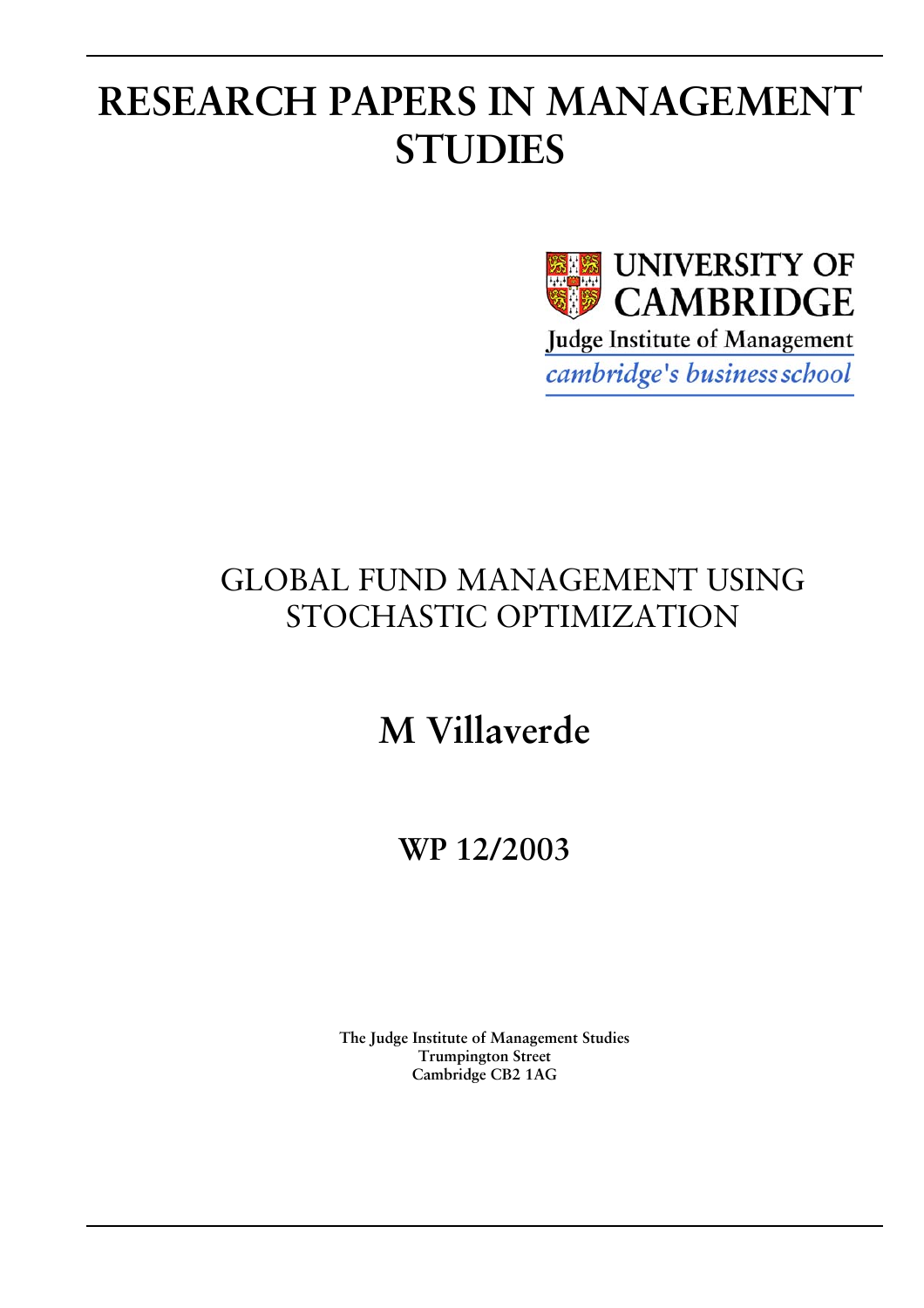The papers are circulated for discussion purposes only and their contents should be considered preliminary. Not to be quoted without the author's permission.

## GLOBAL FUND MANAGEMENT USING STOCHASTIC OPTIMIZATION

## **M Villaverde**

### **WP 12/2003**

M Villaverde Centre for Financial Research The Judge Institute of Management University of Cambridge Tel: +44 1223 339593 Fax: +44 1223 339701 Email: mv228@cam.ac.uk

Please address enquiries about the series to:

Research Support Manager Judge Institute of Management Trumpington Street **CAMBRIDGE** CB2 1AG Tel: 01223 339611 Fax: 01223 339701 E-mail: research-support@jims.cam.ac.uk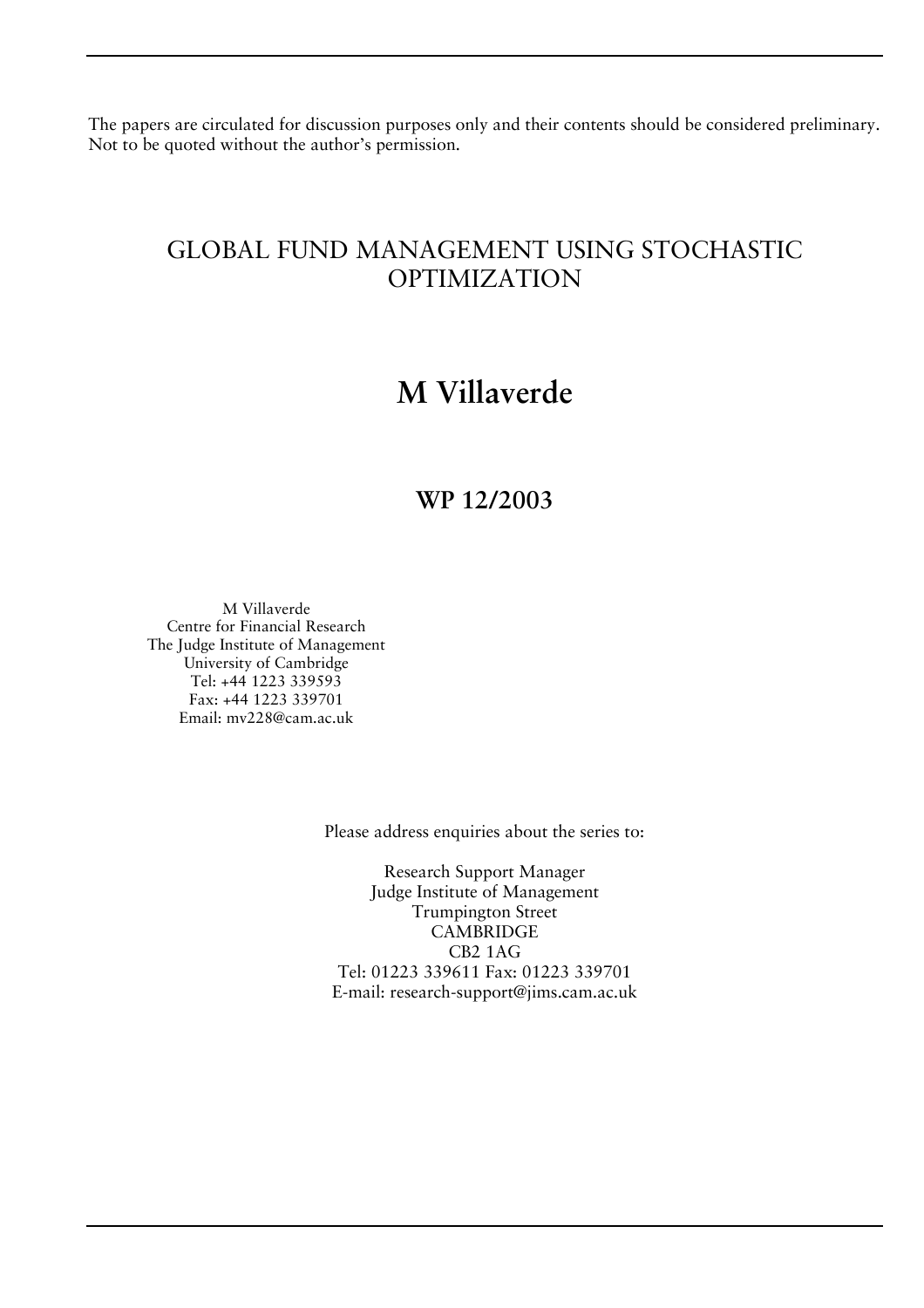# -  !" #\$%'&)(\*+ ,& Optimization

Michael Villaverde Centre for Financial Research Judge Institute of Management University of Cambridge Cambridge, CB2 1AG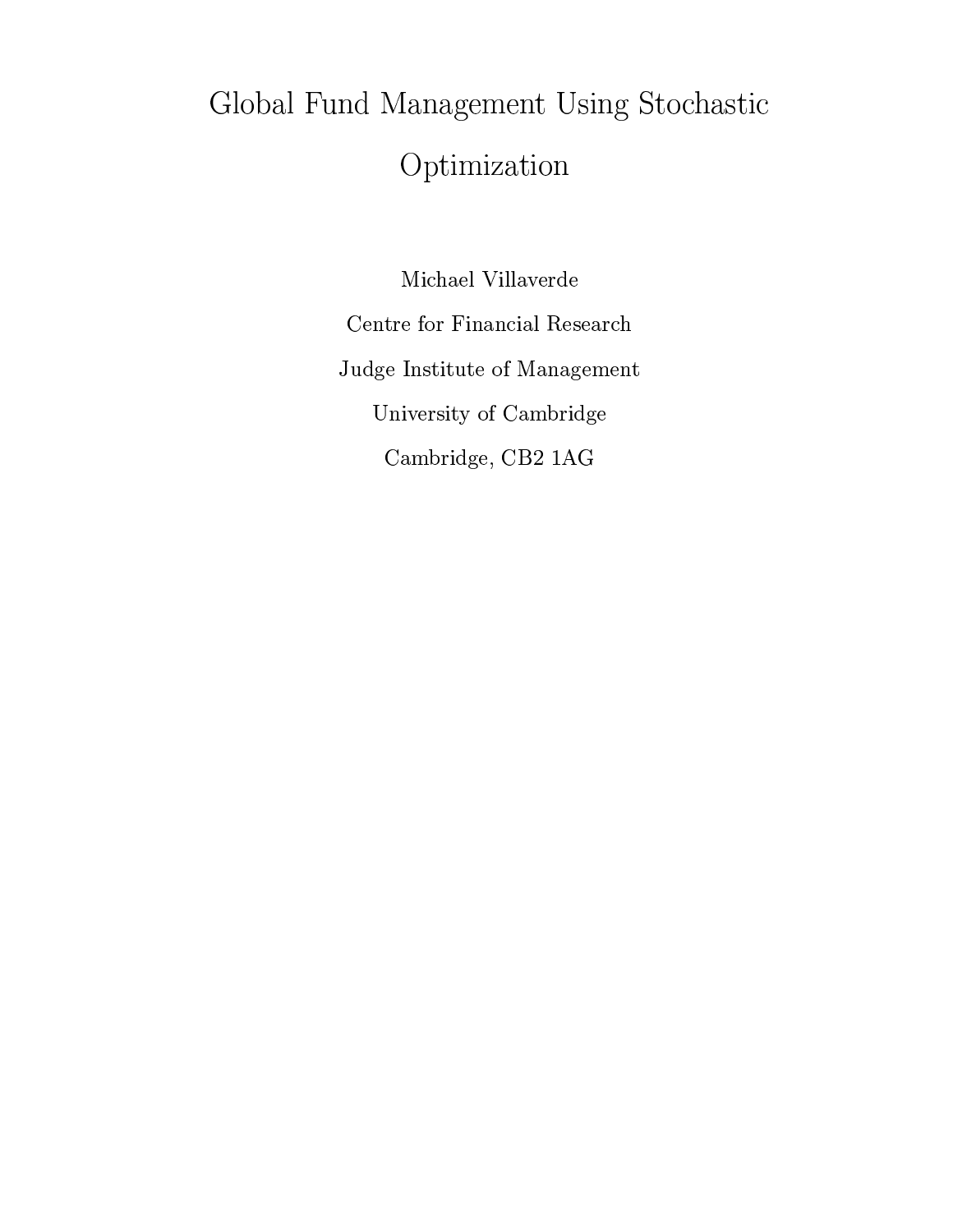# -  !" #\$%'&)(\*+ ,& Optimization

#### the contract of the contract of the contract of the contract of the contract of the contract of the contract of

We apply a stochastic optimization framework to find the optimal investment policy for a global fund in a discrete time and space setting. This multiperiod framework incorporates realistic constraints and market frictions such as portfolio restrictions and transaction costs and models the preferences of the fund using utility functions which only penalize downside performance. Two vector autoregressive models of asset returns, exchange rates and macroeconomic variables are presented for the purpose of generating scenarios for the optimization problem. Scenario tree generation is discussed and optimization based methods of generating moment matching and arbitrage free scenario trees are given. Comparisons to alternative methods of portfolio management are given and a historical backtest is presented to judge how the methodology would have done in practice.

#### Keywords

A=j9" A0- j9j99 A0- j9j99 A0- j9j999 A0- j9j999 A0- j9j999 A0o O}A~9 9 PQ -~7O B\N~ W K}.^E}>B> >Q}AAE (j d|7\ jEB~V\_\9yH0P}~ 09

9K}A "}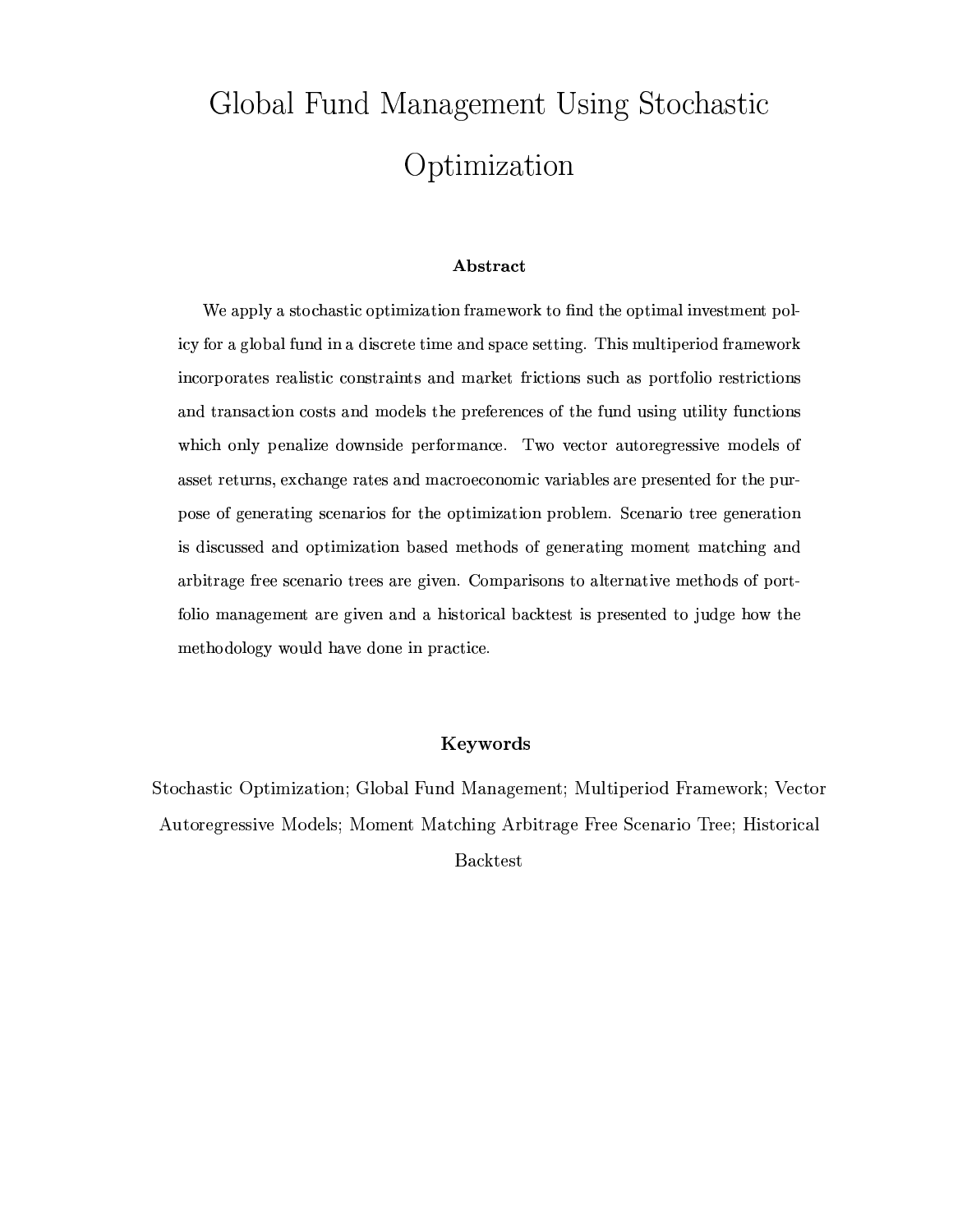### the contract of the contract of the contract of the contract of the contract of the contract of the contract o

 $-$  in the state of the state of the state of the state of the state of the state of the state of the state of the state of the state of the state of the state of the state of the state of the state of the state of the st >A9}A09cW\}AO~7>~ OB^>
9-}AOjO0>B00} p}~9\ ~ Wn~jE}(>"!o P K}h;}}AQ}A>O H}~ PB  $\blacksquare$  . A  $\blacksquare$ P>Z9H}A9OA9}AB~9i ~ "}A.9>iN~ P}'~ B0~V ~ >"}A9BK}AH>ZE.N~ Q}AB~90BW0}A\$)(Z9>O0}A0~ \*%jQ} P>~ >0oHj9\R~ R- 9B0P}B4 O P K};}AB~9~X}A>.P}A~j9"}A0 ~c}>h\B9E}+Y9\}~ 6> 9S}>b9P\}H>0 E>7j9> bA;}A \$

 $\blacksquare$  ...A)...Abound the contract of the contract of the contract of the contract of the contract of the contract of the contract of the contract of the contract of the contract of the contract of the contract of the con  $\mathbf{F} = \mathbf{F} + \mathbf{F}$ 9Ph>Pj9B#W~ >hN PB~GFY"}E}BIH%7>
9(BJj7B>0.E}P}AQ}A>>\6}A~-BP E>> P >\ 49>0 >~ P market frictions.

 $B\to B\to C\gamma$ ter de la constantin de la constantin de la constantin de la constantin de la constantin de la constantin de l  $\bullet$  . The proposition of the proposition of the proposition of the proposition of the proposition of the proposition of the proposition of the proposition of the proposition of the proposition of the proposition of the p } >>~9B~ WE>n}>HO\ \B~ On\}6~=!\\}0 .9B9~ Q}A>WFYP H \(9P9O
]A^I\_N`T%Jah\nOP}A\ 9O S>~9n>P~ b]dcC`9> |7 ~E}}e]gfh^`iHfS>0<Bh}A\P}"[j\ }~TZi}>V ~
0>o~J[~-600}A\AE}> \~ > \>0>-}>h9O>B0E}B~ V~X"}A~j9"}ABH~ O}BWB;}AB~9U}A~O>pn9j9 \n\K}6>P~ >0 WlS>0 N~7h[B>\B>O j6~ >PB 0I9>kah W>P} e]ml`O%2<\$9 b\}-9On]A^o^`M9Opah\n>"}A\b}d9O]rq-`I>~  $\Box$  . The sound is the sound in the sound in the sound in the sound in the sound in the sound in the sound in the sound in the sound in the sound in the sound in the sound in the sound in the sound in the sound in the so \~ n>9Zo%wv OB~ ]gfoxI`6>~Z> 0~ >V^W~> y~ [J7\]0> ~9nn \>Q}A0 %E> P U9> O0 k]z^\$`=>~W>\9 B~9ifn~>\;~ SBO>0BOj90K "}A~ PS>b>\\}Hj9N \~ nOB W K}  $\mathcal{F}=\mathcal{F}=\mathcal{F}=\mathcal{F}=\mathcal{F}=\mathcal{F}=\mathcal{F}=\mathcal{F}=\mathcal{F}=\mathcal{F}=\mathcal{F}=\mathcal{F}=\mathcal{F}=\mathcal{F}=\mathcal{F}=\mathcal{F}=\mathcal{F}=\mathcal{F}=\mathcal{F}=\mathcal{F}=\mathcal{F}=\mathcal{F}=\mathcal{F}=\mathcal{F}=\mathcal{F}=\mathcal{F}=\mathcal{F}=\mathcal{F}=\mathcal{F}=\mathcal{F}=\mathcal{F}=\mathcal{F}=\mathcal{F}=\mathcal{F}=\mathcal{F}=\mathcal{F}=\mathcal{$  $\equiv$  T9-TE0  $^{\circ}$  , and  $^{\circ}$  and  $^{\circ}$  and  $^{\circ}$  and  $^{\circ}$  and  $^{\circ}$  and  $^{\circ}$  and  $^{\circ}$  and  $^{\circ}$  and  $^{\circ}$  and  $^{\circ}$  and  $^{\circ}$  and  $^{\circ}$  and  $^{\circ}$  and  $^{\circ}$  and  $^{\circ}$  and  $^{\circ}$  and  $^{\circ}$  and  $^{\circ}$  an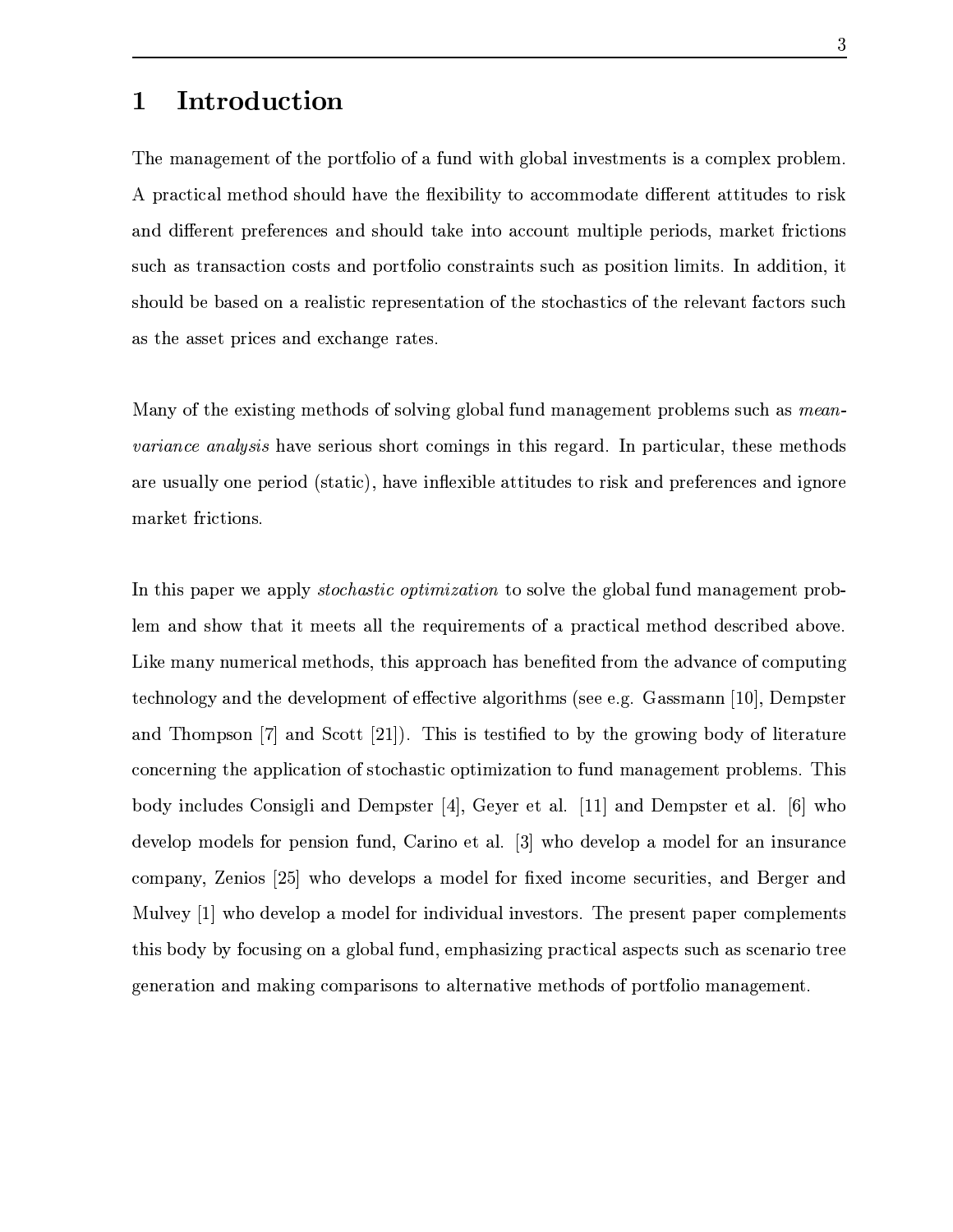$-$  . A point is the set of the set of the set of the set of the set of the set of the set of the set of the set of the set of the set of the set of the set of the set of the set of the set of the set of the set of the se  $\overline{A}$  and  $\overline{A}$  by  $\overline{A}$  by  $\overline{A}$  by  $\overline{A}$  by  $\overline{B}$  . The  $\overline{B}$ 9O ~ OP}A9BK}%&P~ B7}AB~9 W\}>~7O-9O W\}>~7 ~S0n>0 W K}A0>p}AOp9>O~K9 B >A9V  $\delta$  -  $\delta$  -  $\delta$  -  $\delta$  -  $\delta$  -  $\delta$  -  $\delta$  -  $\delta$ n90 - Operation - Oberation - Oberation - Oberation - Oberation - Oberation - Oberation - Oberation - Oberatio  $\Box$  and  $\Box$  are  $\Box$  . All the set of the set of the set of the set of the set of the set of the set of the set of the set of the set of the set of the set of the set of the set of the set of the set of the set of the s ~<}>E9PG9OB WB }A>A9W>B\r\ jEB~9n}A~ }A>~ Pi~( 09 r>0P}BOO}A0~ E> > P09i W\}>~7 ~9U O A;}ABOZ9>Q}A9 eP P >90~i}A\ \$p( |7 }A0~ x6OB\>W9Q}A\jE}09 W\}>~7O~cN~ P}'~ B0~bn9jE W K}SE> ~ Wj9PH}> }A~-}>h"}A~j9P}Bh~9O}A0n0E}B~ Vj9P W\}>~7O~ B~ -o-|7 }AB~9kqpO P K}A-p>B"}A~ PB 9&jE} "}d}~>~ O~, }A>=9W\e~ T6~ OB j9<>~ >h>9p0}6o\ 0n>0 W K}A\ 0 >9\}B -%>9OT|7 }AB~9cd ~9> 0>> \$S>~ O >~ O}e}A>0  $\blacksquare$  . The contract of the contract of the contract of the contract of the contract of the contract of the contract of the contract of the contract of the contract of the contract of the contract of the contract of the

#### $\overline{2}$ na ann an coimhne an chomhair an chomhair an chomhair an chomhair an chomhair an chomhair an chomhair an chomh

 $-$  0 e  $-$  0  $-$  0  $-$  0  $-$  0  $-$  0  $-$  0  $-$  0  $-$  0  $-$  0  $-$  0  $-$  0  $-$  0  $-$  0  $-$  0  $-$  0  $-$  0  $-$  0  $-$  0  $-$  0  $-$  0  $-$  0  $-$  0  $-$  0  $-$  0  $-$  0  $-$  0  $-$  0  $-$  0  $-$  0  $-$  0  $-$  0  $-$  0  $-$  0  $-$  0  $-$  0  $-$ >PB>^P}A~j9"}A0p~ O}BWB;}AB~9\*2~ OU~ j;}fBd>~ n90"[ 9B0 "}AE}A\ B 9P\}W90B~-V E}A0~ \*%2OB Bd ~ O P> Q}A EBB~;}AB~9 E ~9U>P~K9 E}f B9P UP>]9-"}A~V9>  $\blacksquare$  . A define the contract of  $\blacksquare$ 

#### 2.1 Set Up

 $\,$  -PBP  $\,$  -PD  $\,$  -PD  $\,$  -PD  $\,$  -PD  $\,$  -PD  $\,$  -PD  $\,$  -PD  $\,$  -PD  $\,$  -PD  $\,$  -PD  $\,$  -PD  $\,$  -PD  $\,$  -PD  $\,$  -PD  $\,$  -PD  $\,$  -PD  $\,$  -PD  $\,$  -PD  $\,$  -PD  $\,$  -PD  $\,$  -PD  $\,$  -PD  $\,$  -PD  $\,$ P~ }AOV0\ N~ 0}(~-~ >V\>P > OBZ6W90&}AOM.LN/21e:)(h7714;:@-+\*HOB Pd~E}A>\PBP  $\mathcal{A}=\mathcal{A}+\mathcal{A}$  and  $\mathcal{A}=\mathcal{A}+\mathcal{A}$  by  $\mathcal{A}=\mathcal{A}+\mathcal{A}$  by  $\mathcal{A}=\mathcal{A}+\mathcal{A}$  . On  $\mathcal{A}=\mathcal{A}+\mathcal{A}$ .<br>2005 - Paris Carlos Carlos Carlos Carlos Carlos Carlos Carlos Carlos Carlos Carlos Carlos Carlos Carlos Carlos P >P \K}A -,< [>>0}I\}\_~UBKO3K 1<BM~ BI:<14>378OLIB~-7}>l6~9B(>\>~9} b,1;0 Y\}=<=>JF@? HN> >~E}A }><>~9j9>0B0} W~2P}AE}AA? ~ B?%CD;0 Y\}FEW>\>~9}A<}><}~lE}AS>0R}A99<}>0~ ~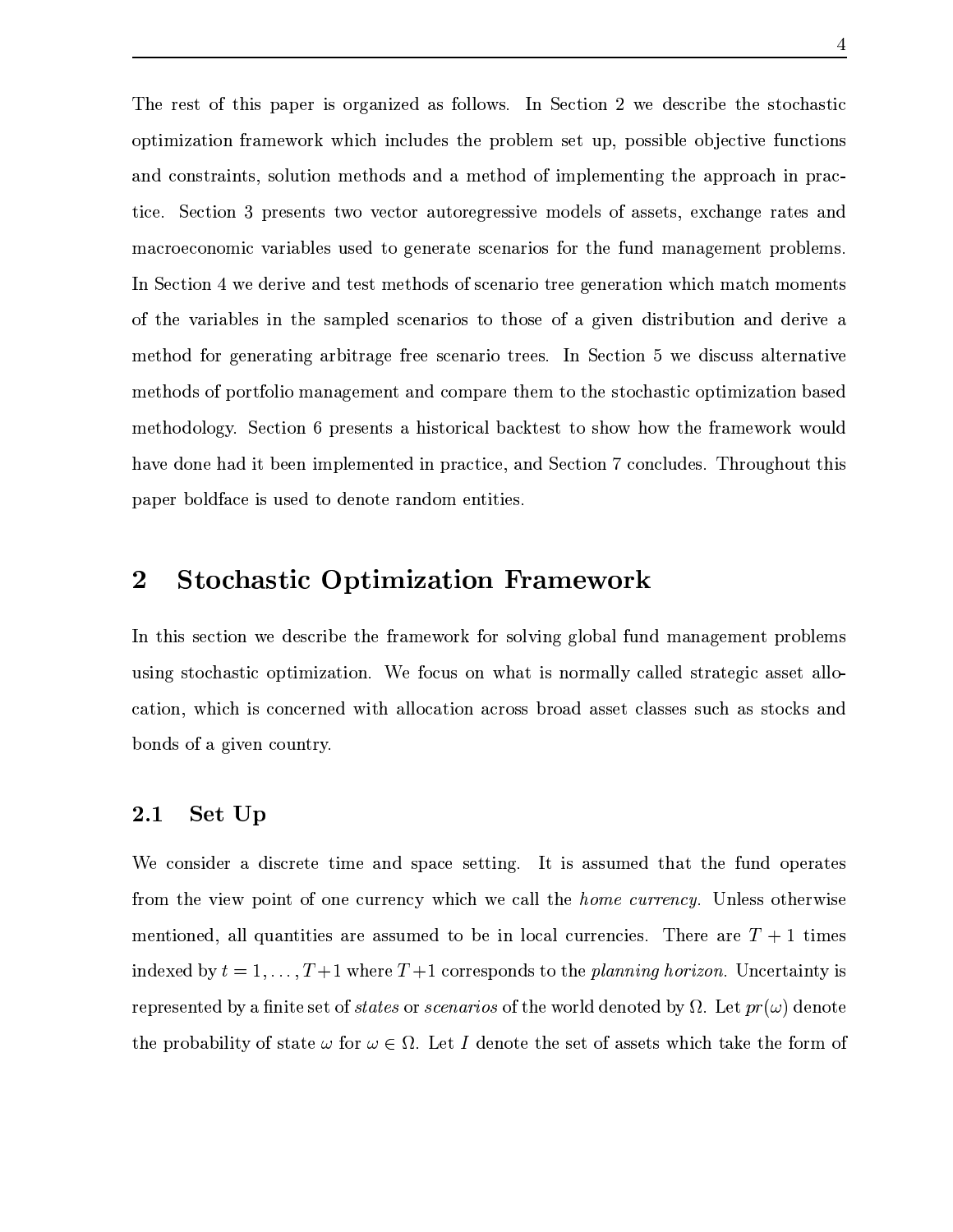$\blacksquare$ Z FC E ,HSO>>i}A9>\<E}0 <sup>2</sup> ^4355536,%NO HE}<90X}ABW 47\ O} ~ }AOU>GE>>BO >~9B\~ \* K97'38Q498tBKT7'3K 18@ 0S 09 RZhF 'F? H)3 F@? H)3 F@? H'H CDE 3602 ^43555)36,F3? CD; where:

- $\{f\}$  and  $\{f\}$  and  $\{f\}$  and  $\{f\}$  and  $\{f\}$  . One probability is a set of  $\{f\}$
- $\pm$  ()  $\pm$  ()  $\pm$  ()  $\pm$  1  $\pm$  ()  $\pm$  1  $\pm$  1  $\pm$  1  $\pm$  1  $\pm$  1  $\pm$  1  $\pm$  1  $\pm$  1  $\pm$  1  $\pm$  1  $\pm$  1  $\pm$  1  $\pm$  1  $\pm$  1  $\pm$  1  $\pm$  1  $\pm$  1  $\pm$  1  $\pm$  1  $\pm$  1  $\pm$  1  $\pm$  1  $\pm$  1  $\pm$  1  $\pm$  1  $\pm$  1  $\delta$  - Andreap - Andreap - Andreap - Andreap - Andreap - Andreap - Andreap - Andreap - Andreap - Andreap - Andreap - Andreap - Andreap - Andreap - Andreap - Andreap - Andreap - Andreap - Andreap - Andreap - Andreap - Andr \~ P}bah >~E}ARZ#" E>%\$ }A>P>7L<P.LN7KT8OLN4>3?+KT7'34JB3W:K98OLN4 :<LIBKU~.>JBO E> P 0BBO  $\sim$  2008  $\sim$  2009  $\sim$  2009  $\sim$  2009  $\sim$  2009  $\sim$  2009  $\sim$  2009  $\sim$

 $\Box$  .  $\Box$  .  $\Box$  .  $\Box$  .  $\Box$  .  $\Box$  .  $\Box$  .  $\Box$  .  $\Box$  .  $\Box$  .  $\Box$  .  $\Box$  .  $\Box$  .  $\Box$  .  $\Box$  .  $\Box$  .  $\Box$  .  $\Box$  .  $\Box$  .  $\Box$  .  $\Box$  .  $\Box$  .  $\Box$  .  $\Box$  .  $\Box$  .  $\Box$  .  $\Box$  .  $\Box$  .  $\Box$  .  $\Box$  .  $\Box$  .  $\Box$ 

 $\{A\}$  and  $\{A\}$  and  $\{A\}$  . The  $\{A\}$  shown in  $A$  is a set of  $A$  . The  $\{A\}$ 

 $\frac{1}{2}$   $\frac{1}{2}$   $\frac{1}{2}$   $\frac{1}{2}$   $\frac{1}{2}$   $\frac{1}{2}$   $\frac{1}{2}$   $\frac{1}{2}$   $\frac{1}{2}$   $\frac{1}{2}$   $\frac{1}{2}$   $\frac{1}{2}$   $\frac{1}{2}$   $\frac{1}{2}$   $\frac{1}{2}$   $\frac{1}{2}$   $\frac{1}{2}$   $\frac{1}{2}$   $\frac{1}{2}$   $\frac{1}{2}$   $\frac{1}{2}$   $\frac{1}{2}$   $\frac{\text{Hence, G.}}{\text{Hence, G.}}$  are given by  $\{p_{\mu}(\alpha): i \in I, t = 1, \dots, T + 1\}$  $\sim$  3  $\sim$  3  $\sim$  3  $\sim$  3  $\sim$  3  $\sim$  3  $\sim$  3  $\sim$  3  $\sim$  3  $\sim$  3  $\sim$  3  $\sim$  3  $\sim$  3  $\sim$  3  $\sim$  3  $\sim$  3  $\sim$  3  $\sim$  3  $\sim$  3  $\sim$  3  $\sim$  3  $\sim$  3  $\sim$  3  $\sim$  3  $\sim$  3  $\sim$  3  $\sim$  3  $\sim$  3  $\sim$  3  $\sim$  3  $\sim$  3  $\sim$ 

 $\{N\}$  and  $\{N\}$  is a set of  $\{N\}$ 

 $\overline{\phantom{a}}$ . A 130 A 234/ A 234/ A 2456 S 0R}> Pb}e~X>9K}A0}B\S\$> \}H}><}AAE>A9}A0~ R ~ "}A

### 2.2 Objective Functions

|7O }M}~<}A>S\~ >P}A90K}A% }>)>>W9}AZU>~~ PB><}AO}AAE>B>.P}AE}A\U>0VN70n0 }>1,\$P.1<:K 1+(WK98Q?A8QKT@LI0&KM.1 -13?AKQM=P>7LI:<1<B<B(>BTBEOn\T}~W}A99<}AO&~9K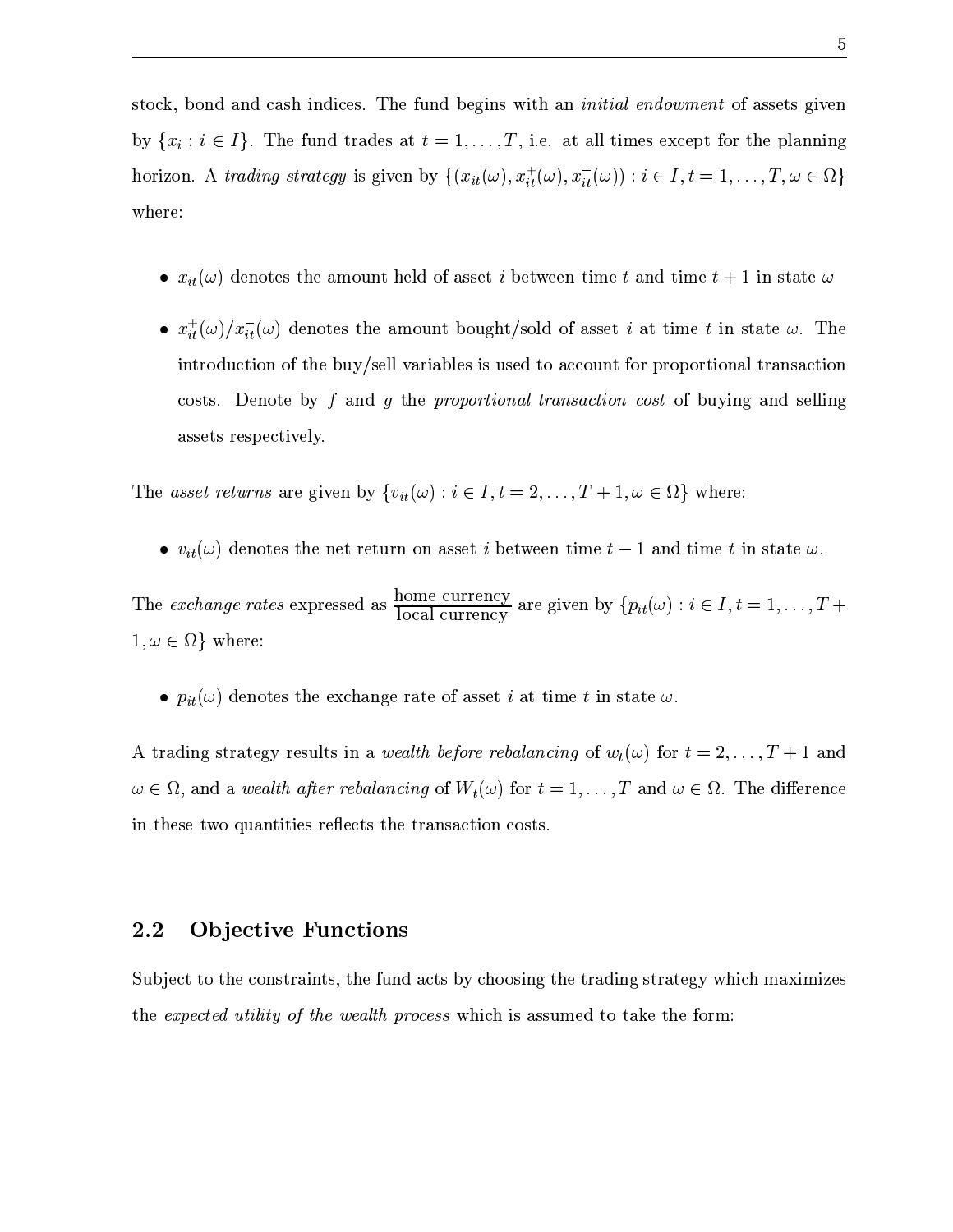$$
E[U(\boldsymbol{w_2},\ldots,\boldsymbol{w_{T+1}})] = \sum_{\omega \in \Omega} pr(\omega) \sum_{t=2}^{T+1} u_t(w_t(\omega)), \qquad (1)
$$

>\ 0-}A>P.178OL1 (WK98Q?A8QKT@ 0(W4;:KT8OLN4.  $\blacksquare$  $\bar{S}^{\mu\nu}$  . The set of  $S$  properties  $\bar{S}^{\mu\nu}$  is the positive of  $S$  and  $\bar{S}^{\mu\nu}$ 0> P9PB> FYW~ <e9Q}AB4> P ^}~n0 P<HHE>^\~ >9 FYPBPR
9 PIHS>-N PB~O}B00}  $\overline{\phantom{a}}$  ,  $\overline{\phantom{a}}$  ,  $\overline{\phantom{a}}$  ,  $\overline{\phantom{a}}$  ,  $\overline{\phantom{a}}$  ,  $\overline{\phantom{a}}$  ,  $\overline{\phantom{a}}$  ,  $\overline{\phantom{a}}$  ,  $\overline{\phantom{a}}$  ,  $\overline{\phantom{a}}$  ,  $\overline{\phantom{a}}$  ,  $\overline{\phantom{a}}$  ,  $\overline{\phantom{a}}$  ,  $\overline{\phantom{a}}$  ,  $\overline{\phantom{a}}$  ,  $\overline{\phantom{a}}$ 

- WL-4JB8W15"!(J37'3KT8O:  $u_t(w_t) = \gamma_{1t} w_t - \gamma_{2t} (w_t - \tilde{w}_t)^2$ ;  $\gamma_{1t}, \gamma_{2t}, \tilde{w}_t \ge 0$
- $\mathbf{1}$   $\mathbf{1}$   $\mathbf{1}$   $\mathbf{1}$   $\mathbf{1}$   $\mathbf{1}$   $\mathbf{1}$   $\mathbf{1}$   $\mathbf{1}$   $\mathbf{1}$   $\mathbf{1}$   $\mathbf{1}$   $\mathbf{1}$   $\mathbf{1}$   $\mathbf{1}$   $\mathbf{1}$   $\mathbf{1}$   $\mathbf{1}$   $\mathbf{1}$   $\mathbf{1}$   $\mathbf{1}$   $\mathbf{1}$   $\mathbf{1}$   $\mathbf{1}$   $\mathbf{$  $u_t(w_t) = \gamma_{1t} w_t - \gamma_{2t} (w_t - \tilde w_t)$  ,  $\gamma_{1t}, \gamma_{2t}, \tilde w_t \geq 0,$

where  $(w_i - \tilde{w}_i) = \max(0, \tilde{w}_i - w_i)$ . Note that both downside utility functions reduce to the *linear* utility function  $(u_t(w_t) = w_t)$  for  $\gamma_{1t} = 1$  and  $\gamma_{2t} = 0$ .

S>8&24>9A9W\} H> >~E}A (sKO378W1K -13?AKM^~p}jE}<N~9}i>~
>0>fO}BBQ} >>}AB~9><90 }A~ nN7BWB\U6 90} 9> E}b}A>WA9WV}ABWVo\j90B V>~
>PB>n>\BE}A0~ >(~}>WeE0}A ~ the target.

#### 2.3 Constraints

 $-$  0  $-$  0  $-$  0  $-$  0  $-$  0  $-$  0  $-$  0  $-$  0  $-$  0  $-$  0  $-$  0  $-$  0  $-$  0  $-$  0  $-$  0  $-$  0  $-$  0  $-$  0  $-$  0  $-$  0  $-$  0  $-$  0  $-$  0  $-$  0  $-$  0  $-$  0  $-$  0  $-$  0  $-$  0  $-$  0  $-$  0  $-$  0  $-$  0  $-$  0  $-$  0  $-$  0  $-$  0  $\sim$  24 $\sim$  34 $\sim$  36 $\sim$  36 $\sim$  363 $\sim$  363 $\sim$  363 $\sim$  373 $\sim$  373 $\sim$  373 $\sim$  373 $\sim$  373 $\sim$  373 $\sim$  373 $\sim$  373 $\sim$  373 $\sim$  373 $\sim$  373 $\sim$  373 $\sim$  373 $\sim$  373 $\sim$  373 $\sim$  373 $\sim$  373 $\sim$  373 $\sim$  373 $\sim$  373 $\sim$  373 $\$ 

 $\alpha$  ) ) ...  $\alpha$  ,  $\alpha$  ,  $\alpha$  ,  $\alpha$  ,  $\alpha$  ,  $\alpha$  ,  $\alpha$  ,  $\alpha$ 9E}4ET}BW<9>TBRE"}E}b0S \~

$$
\sum_{i \in I} p_{it}(\omega)(gx_{it}^-(\omega) - fx_{it}^+(\omega)) = 0; t = 1, \dots, T, \omega \in \Omega.
$$
 (2)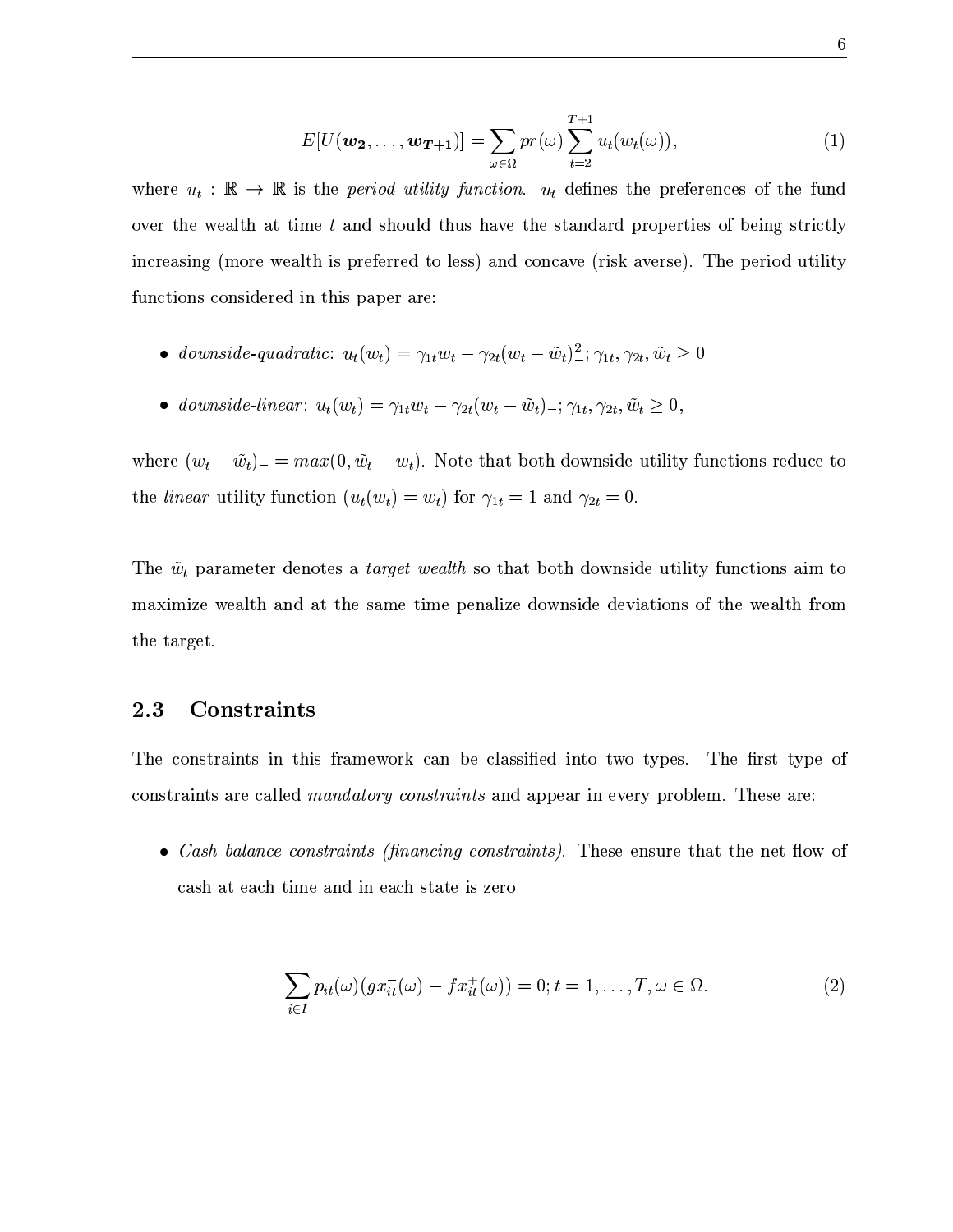<sup>4</sup> <sup>6</sup> 14.K LN7@ .<3?#34;:<1 :<LN4JBK97'38Q4.KB2S> Ph Q }A>4o~90}B~ WBWE9P\}E}M9 }BW49> in each state

$$
x_{i1}(\omega) = x_i + x_{i1}^+(\omega) - x_{i1}^-(\omega); i \in I, \omega \in \Omega
$$
\n
$$
(3)
$$

$$
x_{it}(\omega) = x_{it-1}(\omega)(1 + v_{it}(\omega)) + x_{it}^+(\omega) - x_{it}^-(\omega); i \in I, t = 2, ..., T, \omega \in \Omega.
$$
 (4)

 $\sim N$  constructs constructs. These constrain the hum and sell replace to be normed. ative

$$
x_{it}^{+}(\omega), x_{it}^{-}(\omega) \ge 0; i \in I, t = 1, \dots, T, \omega \in \Omega.
$$
\n
$$
(5)
$$

 $\;$  -space  $\;$  -space  $\;$  -space  $\;$  -space  $\;$  -space  $\;$  -space  $\;$  -space  $\;$  -space  $\;$  -space  $\;$  -space  $\;$  -space  $\;$  -space  $\;$  -space  $\;$  -space  $\;$  -space  $\;$  -space  $\;$  -space  $\;$  -space  $\;$  >P~ >0 Po\ #[jlSO4P OGE}~ '-9>VN '~9n9> S\~ >"}AAEBK}AI\~ >0> P WBU}>BIjEo\9

 $\overline{\mathcal{A}}$  ,  $\overline{\mathcal{A}}$  ,  $\overline{\mathcal{A}}$  ,  $\overline{\mathcal{A}}$  ,  $\overline{\mathcal{A}}$  ,  $\overline{\mathcal{A}}$  ,  $\overline{\mathcal{A}}$  ,  $\overline{\mathcal{A}}$  ,  $\overline{\mathcal{A}}$  ,  $\overline{\mathcal{A}}$  ,  $\overline{\mathcal{A}}$  ,  $\overline{\mathcal{A}}$  ,  $\overline{\mathcal{A}}$  ,  $\overline{\mathcal{A}}$  ,  $\overline{\mathcal{A}}$  ,  $\overline{\mathcal{A}}$  $\mathcal{A}=\mathcal{A}+\mathcal{A}$  and  $\mathcal{A}=\mathcal{A}+\mathcal{A}+\mathcal{A}$  be a set of  $\mathcal{A}$  be a set of  $\mathcal{A}$ 

$$
w_t(\omega) \ge 0; t = 2, \dots, T + 1, \omega \in \Omega.
$$
\n<sup>(6)</sup>

M.LN7KB3?D1&?A8Q/R8QKQBIS> P-B0nQ}e}>b9W~ >K}S}A><}A9>0>fP}AE} p9T>~9P}H9P\}

$$
p_{it}(\omega)x_{it}(\omega) \ge \bar{x}_i; i \in I, t = 1, \dots, T, \omega \in \Omega.
$$
\n<sup>(7)</sup>

 $\mathbf{D}$  ,  $\mathbf{D}$  ,  $\mathbf{D}$  ,  $\mathbf{D}$  ,  $\mathbf{D}$  ,  $\mathbf{D}$  ,  $\mathbf{D}$  ,  $\mathbf{D}$  ,  $\mathbf{D}$  ,  $\mathbf{D}$  ,  $\mathbf{D}$  ,  $\mathbf{D}$  ,  $\mathbf{D}$  ,  $\mathbf{D}$  ,  $\mathbf{D}$  ,  $\mathbf{D}$  ,  $\mathbf{D}$  ,  $\mathbf{D}$  ,  $\mathbf{D}$  ,  $\mathbf{D}$  ,  $\overline{\phantom{a}}$  , and a particle  $\overline{\phantom{a}}$  , and  $\overline{\phantom{a}}$  , and  $\overline{\phantom{a}}$ 

$$
p_{it}(\omega)x_{it}(\omega) \le \beta_i W_t(\omega); i \in I, t = 1, \dots, T, \omega \in \Omega.
$$
\n(8)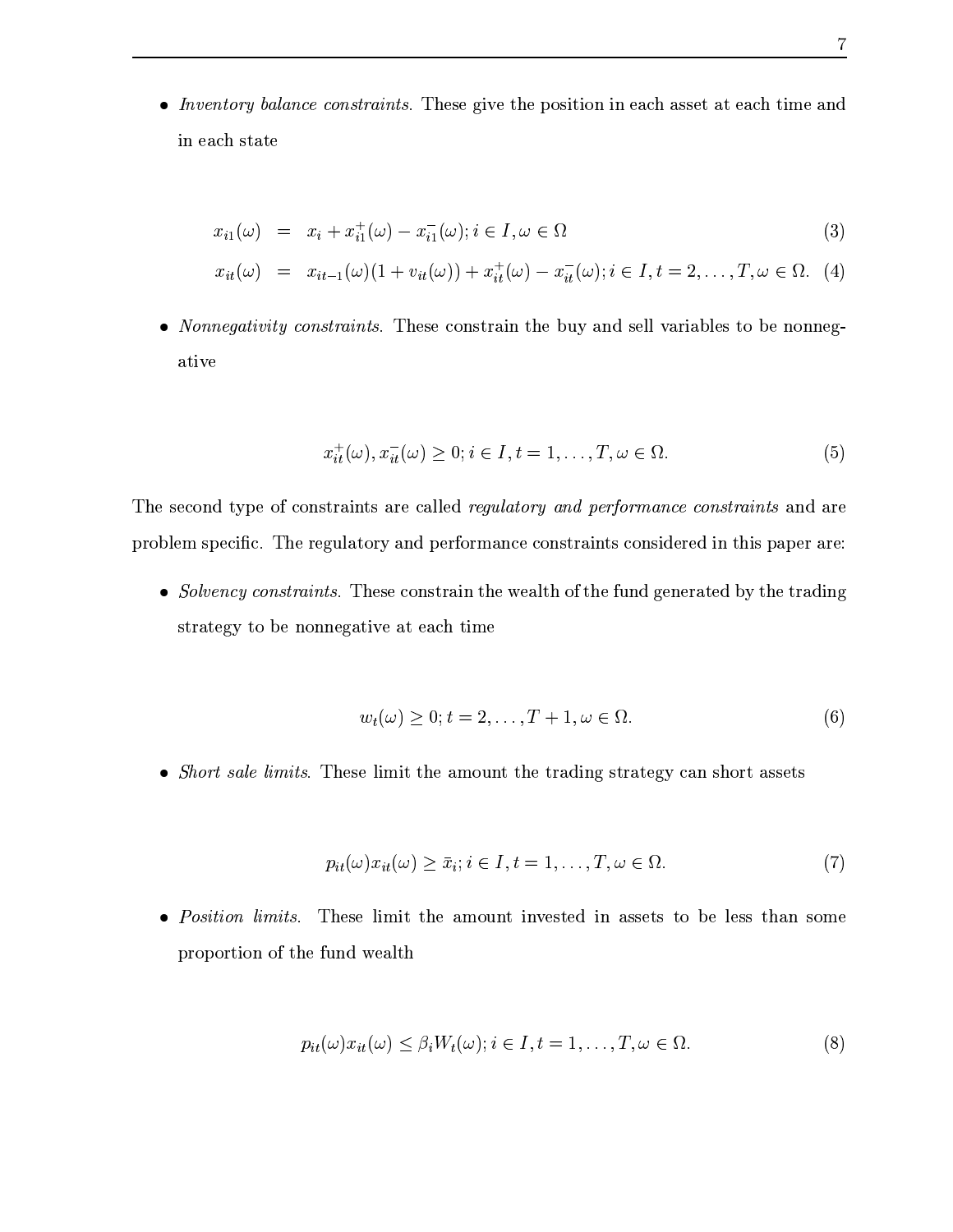$\overline{a}$  and  $\overline{a}$  are  $\overline{a}$  in the  $\overline{a}$  and  $\overline{a}$  are  $\overline{a}$  . The  $\overline{a}$  $\overline{A}$  , and  $\overline{A}$  and  $\overline{A}$  and  $\overline{A}$  of  $\overline{A}$ 

$$
p_{it}(\omega)x_{it}(\omega) - p_{it-1}(\omega)x_{it-1}(\omega)| \le \alpha_i W_t(\omega); i \in I, t = 1, \dots, T, \omega \in \Omega.
$$
 (9)

B}>b9o~
9b\~ >"}AAEBK}A49PbOB \\0(B0>9\$

#### $\blacksquare$  . The distribution of the distribution of the distribution of the distribution of the distribution of the distribution of the distribution of the distribution of the distribution of the distribution of the distribu

S>6~ }AQ <sup>F</sup> ^CH=0}Ad~ >e~>}AO6N 0~7dO}A0BQ} >>}A0~ >&90 \-0f|7\\}A0~ RfW f.EB~ >0}d}>  $\bullet$  , and a set of the set of the set of the set of the set of the set of the set of the set of the set of the set of the set of the set of the set of the set of the set of the set of the set of the set of the set of the "}AAEBK}AFTqoHwV FZH6 ~9>P}0}A7}A<}A>(nE}AO nE}A09>~ UOGE}B~ p~-2}>( B~ >9;>>Tn9j9 \n\K}  $\mathbf{P} = \mathbf{P} \mathbf{P} = \mathbf{P} \mathbf{P} = \mathbf{P} \mathbf{P}$ , and the sound of the sound of the sound of the sound of the sound of the sound of the sound of the sound of the sound of the sound of the sound of the sound of the sound of the sound of the sound of the sound of the soun

#### 2.5 Scenario Tree Representation of  $\Omega$

 $\blacksquare$  . To a set of the set of the set of the set of the set of the set of the set of the set of the set of the set of the set of the set of the set of the set of the set of the set of the set of the set of the set of th }>~ O [}A>U} f\~ P Po~ O><}A~Tp\ j9PB~-? <sup>C</sup> ; 9>Z9 4;L1W1V0^}AOV}\f ~ P Po~9>>  $\mathcal{A}=\mathcal{A}$  , and the operator operator  $\mathcal{A}=\mathcal{A}$  . The operator operator  $\mathcal{A}=\mathcal{A}$ , . ^A2 9> - ; - <sup>2</sup> lJ

H 9B>}>.>-o\e~>AE>> 6 n9jE}B> ~9 9 >~7OH0W}>HP \j90~d} }AO .7'34;:<MW5 8Q498 0\$3W:K LN7U~\_}A><} -SO4}>(>A9O>B>RY9}A~ ~\_}AObP \j90~f}A\(BT&B9>R^(BEfW

S>dP}~7jEP}A0-~ 7}ABWB E}A0~ 9O>~KEij94}A>d9OE9K}E d~-Io\B>n9>0b}~p9\ ~ WW~7j;}A(  $\alpha$  , and a sobusting the solution of the solution of the solution of the solution of the solution of the solution of the solution of the solution of the solution of the solution of the solution of the solution of the so } 4B>Pj90"f \> E}A\p>PB>-~ K}A j9PB~bn}A>~>M~d9B>}jE}MB\$X>0 e~96(P}~7jEP}A0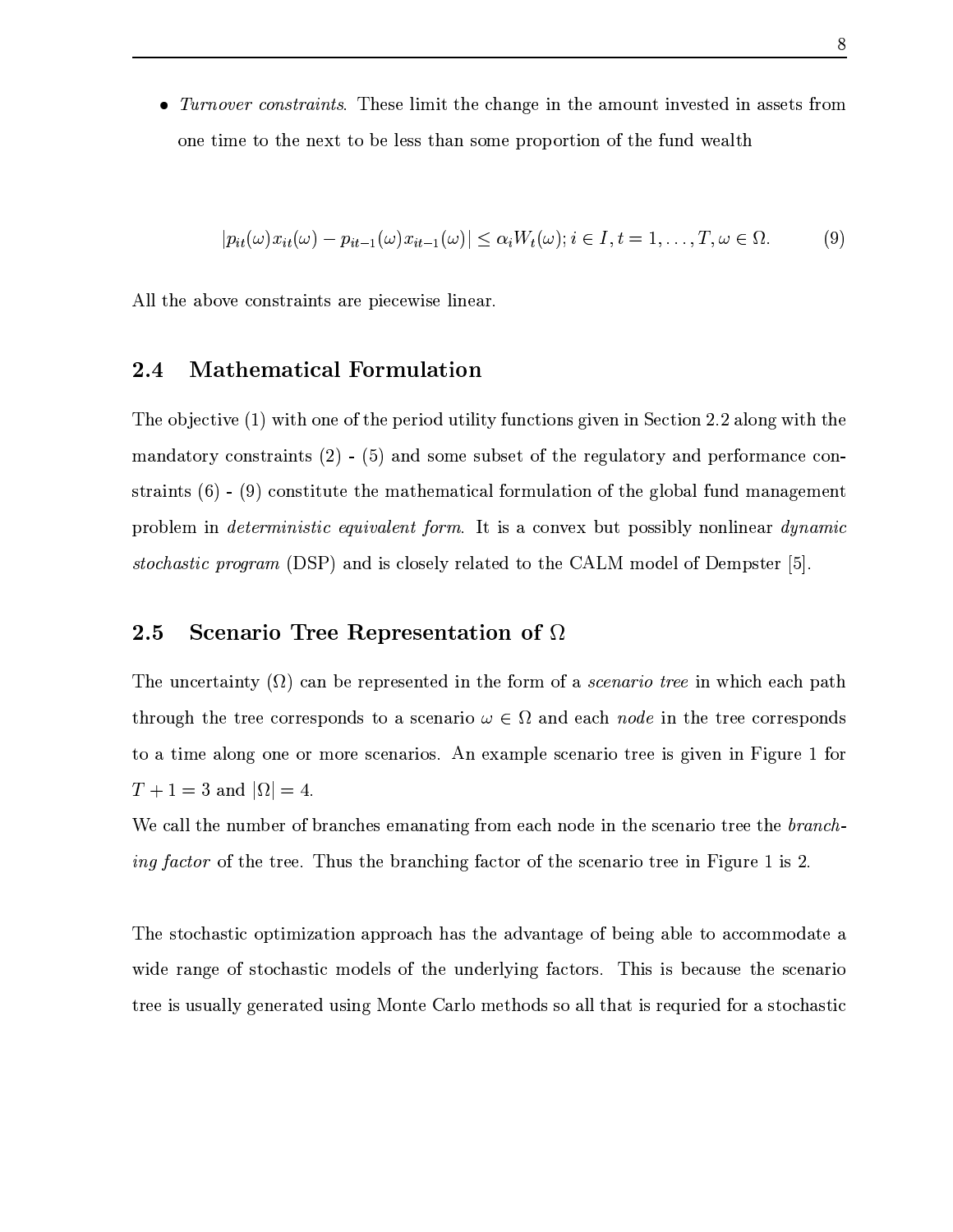

&B OR^( O9W>B<P >90~W}

 $\overline{N}$  , and  $\overline{N}$  and  $\overline{N}$  and  $\overline{N}$  and  $\overline{N}$  and  $\overline{N}$  and  $\overline{N}$  and  $\overline{N}$  and  $\overline{N}$ 9 \}~ H9O}A~9 9 PQ bn~> 0~\_}A>(>O> P"B>RY9}A~ P

#### 2.6  $\blacksquare$  . The set of the set of the set of the set of the set of the set of the set of the set of the set of the set of the set of the set of the set of the set of the set of the set of the set of the set of the set of the

S>>>in9j99 W K}0a(| 0 ~ PU>BE}A\0}AO->}A Pn0>B"}A0d\$XO0E9B\K} ~ P ~M|7\\}A0~  $-$  is the state  $-$  in the state  $\mathcal{P}$  is the state  $-$ ~ P;} ^SOpn}A>~ \n>0~I 0 P~ 0BO}AOp O A;}A a(| 0B> N O]~9 }A> >~ B\ ~MN PB~[O}A0B0} >O\}A0~ \*bS>V>~
>0>VXj9>E}A0fo\B~[O}BBQ} T>~ OB Wh 9ZofP~ 09 Q}A 8Q4.K 178OLN7 P.LN8Q4.K)/21KQM.L1NBnFYP U- JAPB K}R]df-l-`QH%=9>}A>UO~,OBOV0B> 9.N PB~^O}B00}  $\mathcal{L} = \mathcal{L} \times \mathcal{L} = \mathcal{L} \times \mathcal{L}$  $[17]$ .

#### $2.7$ **Implementation**

 $\Box$  and the set of the set of the set of the set of the set of the set of the set of the set of the set of the set of the set of the set of the set of the set of the set of the set of the set of the set of the set of the  $\mathcal{B}=\mathcal{B}$  and  $\mathcal{B}=\mathcal{B}$  and  $\mathcal{B}=\mathcal{B}$  . The vertex  $\mathcal{B}=\mathcal{B}$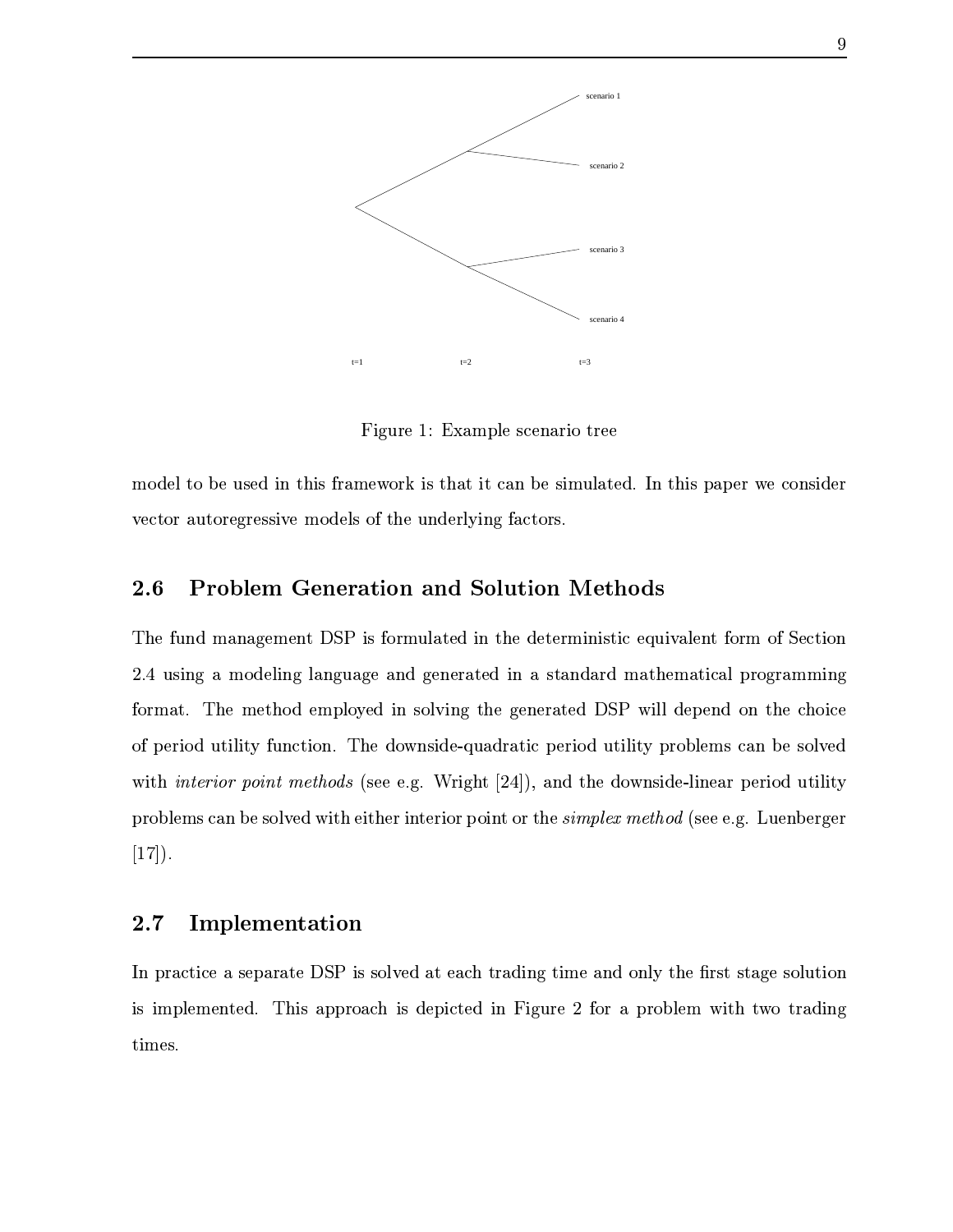

 $\Box$ . In the particle of the particle of the particle of the particle of the particle of the particle of the particle of the particle of the particle of the particle of the particle of the particle of the particle of the

4 }>S>~9}P}A\WP f0B>e ~ P Po~9>>I}A~h}>S 9B0 -jE}Af~-N}>E9B9>0 lE>U}A>S9 \W9>  $\bullet$  . The position of the position of the position of the position of the position of the position of the position of the position of the position of the position of the position of the position of the position of the po  $\blacksquare$  $\geq$  . And the set of the set of the set of the set of the set of the set of the set of the set of the set of the set of the set of the set of the set of the set of the set of the set of the set of the set of the set of }~p ~ 0> 0>(0}AT}A>bE9B>\.~&}A>b9EGE>B\40i9Z~l}>-PBU>BE}A\P \j90~ .~-I}A>102 ^ P >90~Z}\ (.}>BUe P}A~Zo}>9P}A>\]}>R~ O}A0Ee09 "}AW K} N~ 0B\$ e~ >B N >O>\$[jO \* P ~9> 9~ Be}jE}e}A>.9P\}SP\}AOR9> 7j9>9hAE}.W~7O Mj9AEn}A P 9 NnOoj;}A E}b9 }AAE>B>R}A0n-p|B>\W}>B(W~7>\IB(~ >#Z9 9>>P~I70E}B~ i}~}>  $P$  , and the proposition of  $\mathbf{A}$  and  $\mathbf{A}$  are  $\mathbf{A}$  and  $\mathbf{A}$  and  $\mathbf{A}$  are  $\mathbf{A}$  and  $\mathbf{A}$  are  $\mathbf{A}$  and  $\mathbf{A}$  are  $\mathbf{A}$  and  $\mathbf{A}$  are  $\mathbf{A}$  and  $\mathbf{A}$  are  $\mathbf{A}$  and  $\mathbf{A}$  a }>( \j9PB~WB->GE}B~ ;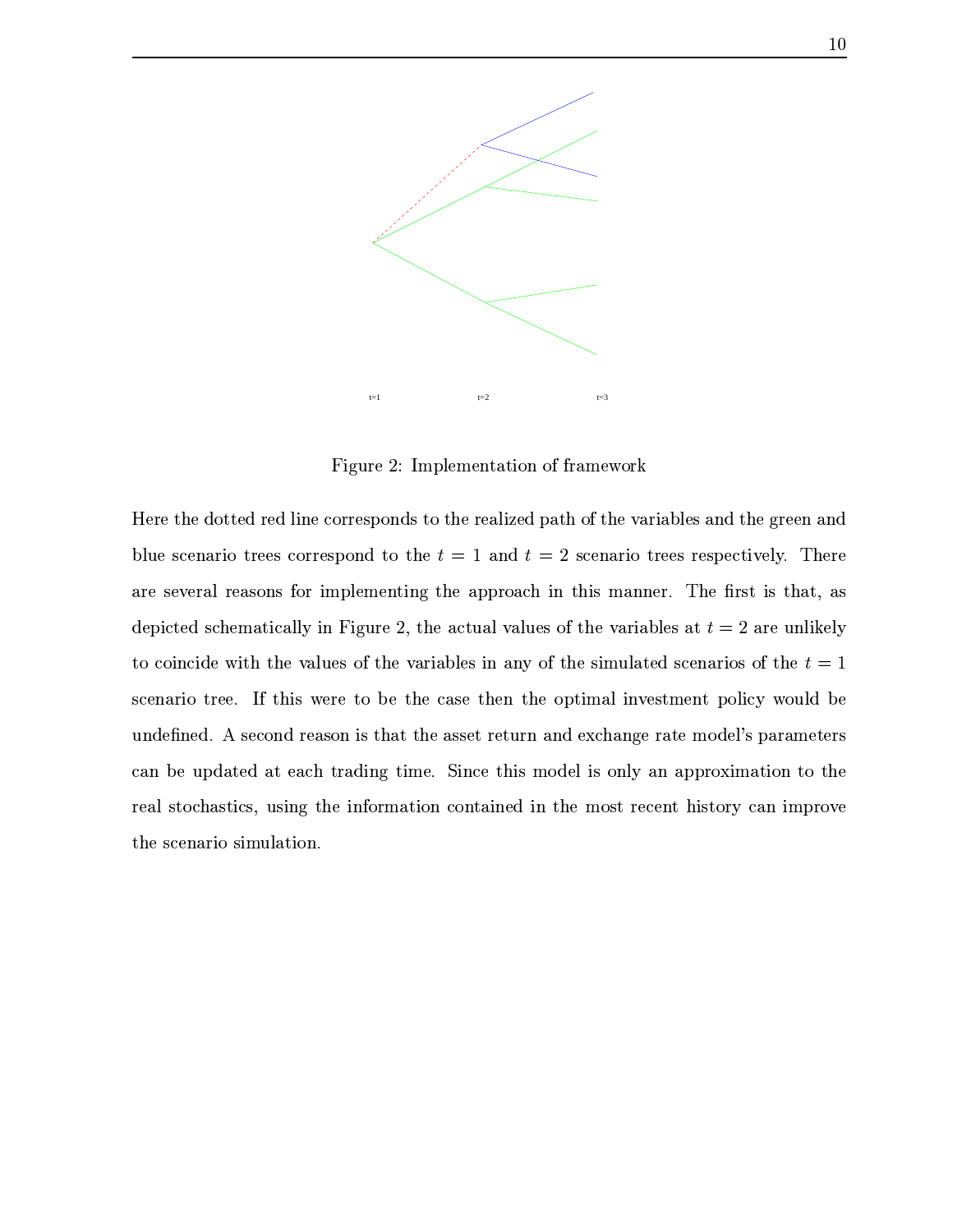# $\blacksquare$  . The contract of the contract of the contract of the contract of the contract of the contract of the contract of the contract of the contract of the contract of the contract of the contract of the contract of the change Rates

 $\mathbf{F}$  and  $\mathbf{F}$  and  $\mathbf{F}$  are a non-section of  $\mathbf{F}$  and  $\mathbf{F}$  are  $\mathbf{F}$  and  $\mathbf{F}$  are a non-section of  $\mathbf{F}$  and  $\mathbf{F}$  are a non-section of  $\mathbf{F}$  and  $\mathbf{F}$  are a non-section of  $\mathbf{F}$  a E}A\2>0-6e>e}A~.9 >\AE}6\ jEB~4}AP ~ X}A>e B~ >9o>>Un9jE W K}2>~ OB ncS>  $\delta$  . In the construction of  $\delta$  of  $\delta$  is the construction of  $\delta$  is the construction of  $\delta$ 0-Tn~> ~6}A> \*h| n9 P~7\ ~ O~ o ( >\9 B~9>B>T}A>nn~>\B( W>j9PB(EU>GE ~ <sup>F</sup> ~
E9B9> ~ Ie9hHIP}AE}A0~ j9P0} -9>WE~ jE>B [jPP}69>W \~ >nn~ W K}yj6~ O>0}B~ >~9 "}E}B~ jE0} 9OG~9U>B9 ~9.}A>fO> ~ O>0}B~ jE&W9Z9O \~ >>Q}A0~ j9cE9B9> -~e  $\mathcal{P}=\mathcal{P}=\mathcal{P}=\mathcal{P}=\mathcal{P}=\mathcal{P}=\mathcal{P}=\mathcal{P}=\mathcal{P}=\mathcal{P}=\mathcal{P}=\mathcal{P}=\mathcal{P}=\mathcal{P}=\mathcal{P}=\mathcal{P}=\mathcal{P}=\mathcal{P}=\mathcal{P}=\mathcal{P}=\mathcal{P}=\mathcal{P}=\mathcal{P}=\mathcal{P}=\mathcal{P}=\mathcal{P}=\mathcal{P}=\mathcal{P}=\mathcal{P}=\mathcal{P}=\mathcal{P}=\mathcal{P}=\mathcal{P}=\mathcal{P}=\mathcal{P}=\mathcal{P}=\mathcal{$  $\Bigr\}$  $\blacksquare$  ) and the state of  $\blacksquare$  to the state of  $\blacksquare$  . The state of  $\blacksquare$ 

~E}AR|h(" fh#^b9> \*h|>j 9<F H\$HE>R9To(OO P\[91

$$
\boldsymbol{y_t} = \mu + \sum_{i=1}^{3} \phi_i y_{t-i} + \boldsymbol{\eta_t}, \qquad (10)
$$

 $\bf{1}$  , and  $\bf{1}$  , and  $\bf{1}$  and  $\bf{1}$ \~7! n\B\}4nE}AP#p9>R}A>" 9PbOBP}0>O}A\\$#FT\_ 3&%HS9>9<>O ~ P BE}A\^E ~9S}A0n-

S>(W~7O B9<\P}A0;}A OBOWW~ K}AO"njE}h%j9>RETE9PG9>0.0R}>h 0S P}BnE}A\ separately using ordinary least squares with backwards variable selection and a  $95\%$  con-[jO >\[B\9 T S>\*) }A\W N B~ W}A~ "}9>>9 >~9n9A9>O~ E9PG9OB V}A>E}9P  $\sim$  P4E9PG  $\sim$  P4E9PG  $\sim$  P4E9PG  $\sim$  P4E9PG  $\sim$  P4E9PG  $\sim$  P4E9PG  $\sim$  P4E9PG  $\sim$  P5E9PG  $\sim$  P5E9PG  $\sim$  P5E9PG  $\sim$  P5E9PG  $\sim$  P5E9PG  $\sim$  P5E9PG  $\sim$  P5E9PG  $\sim$  P5E9PG  $\sim$  P5E9PG  $\sim$  P5E9PG  $\sim$  P5E9PG  $\sim$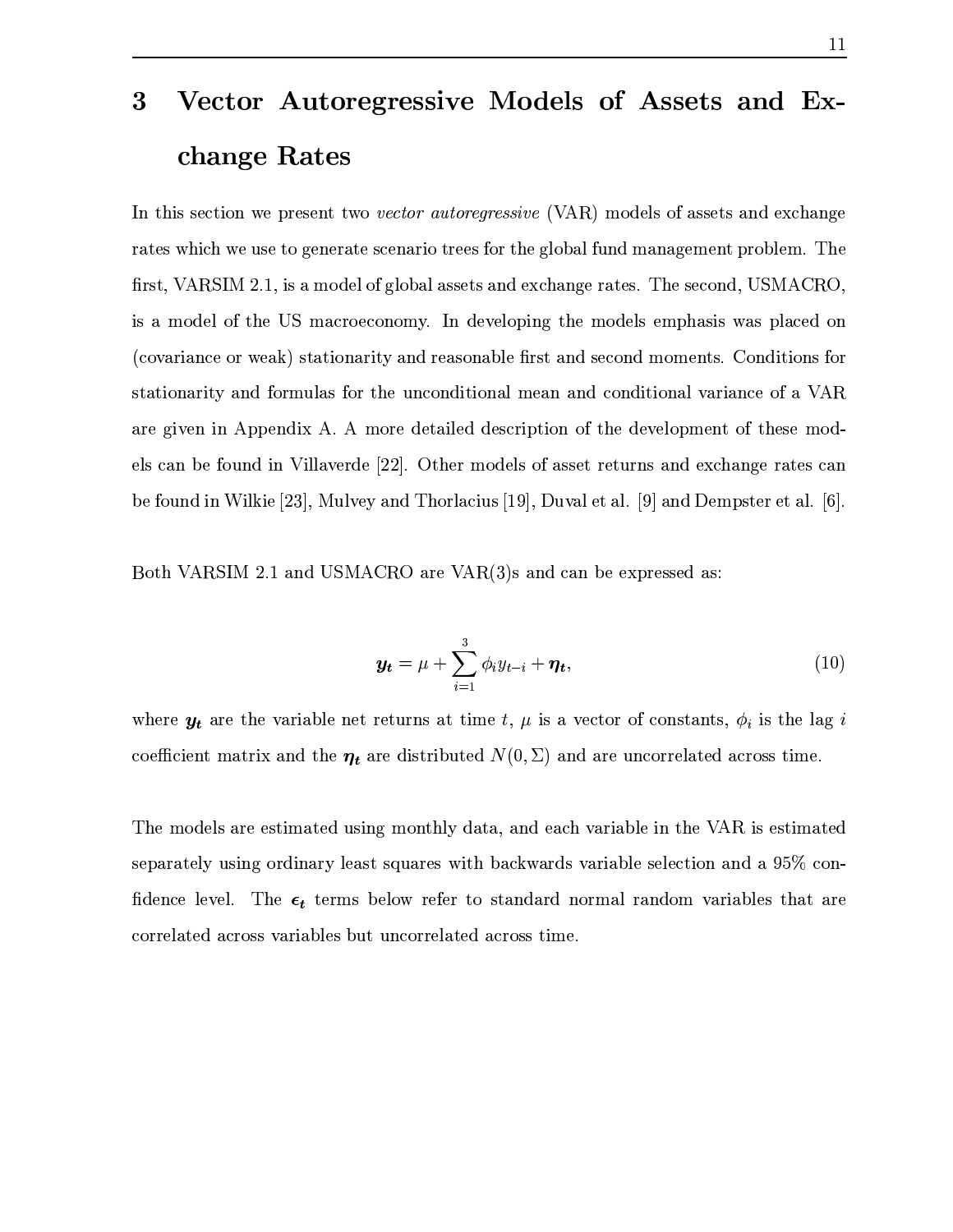#### <sup>9</sup> -'

|h(" fh#^B&.n~9}>"bW~7O ~ \* P}~7U% \* E\*% \* N~ >;% \*h|-"}A~>% \*.|
\*b~ P 0 O>9> tFQi\H% P}~7W9> \* i &M9PG9OB 0W}>BW~7>\y94~ >#V90B~
6\W}~dO N > ~ W~9}> lE9PG9>0 l0V0}AI\~ >K}AF ~ B\*rE9PG9>0 l}>BI0> 0>> l}>\*h|
B\* O>9> 4AE}IH Let:

- $\bullet$   $rseu$  return on EU stock
- $\bullet$   $rceu$  return on EU cash
- $\bullet$   $rbeu$  return on EU bond
- $\bullet$   $rsus$   $return on US stock$
- $\bullet$   $rxus$  return on US  $\mathrm{fx}$
- $\bullet$  rsjp return on JP stock
- $\bullet$  rxjp return on JP fx.

 $-$  job  $-$  job  $-$  job  $-$  job  $-$  job  $-$  job  $-$  job  $-$  job  $-$  job  $-$  job  $-$  job  $-$  job  $-$  job  $-$  job  $-$  job  $-$  job  $-$  job  $-$  job  $-$  job  $-$  job  $-$  job  $-$  job  $-$  job  $-$  job  $-$  job  $-$  job  $-$  job  $-$  j

$$
rseu_t = .0130 + .0461 \epsilon_t^{rseu} \tag{11}
$$

$$
rceu_t = .0003 + .2190rceu_{t-1} + .3741rceu_{t-2} + .3749rceu_{t-3}
$$
 (12)

$$
-.0243rbeu_{t-2}+.0045rxus_{t-1}+.0007\epsilon_t^{reeu}
$$
\n(13)

$$
rbeu_t = .9413rceu_{t-1} + .1607rbeu_{t-1} + .0100\epsilon_t^{rbeu}
$$
 (14)

$$
rsus_t = .0106 + .0397 \epsilon_t^{rsus} \tag{15}
$$

$$
rxus_t = .0310 \epsilon_t^{rceu} \tag{16}
$$

$$
rsjp_t = .0596 \epsilon_t^{rsjp} \tag{17}
$$

$$
rxjp_t = .0348\epsilon_t^{rxjp}.\tag{18}
$$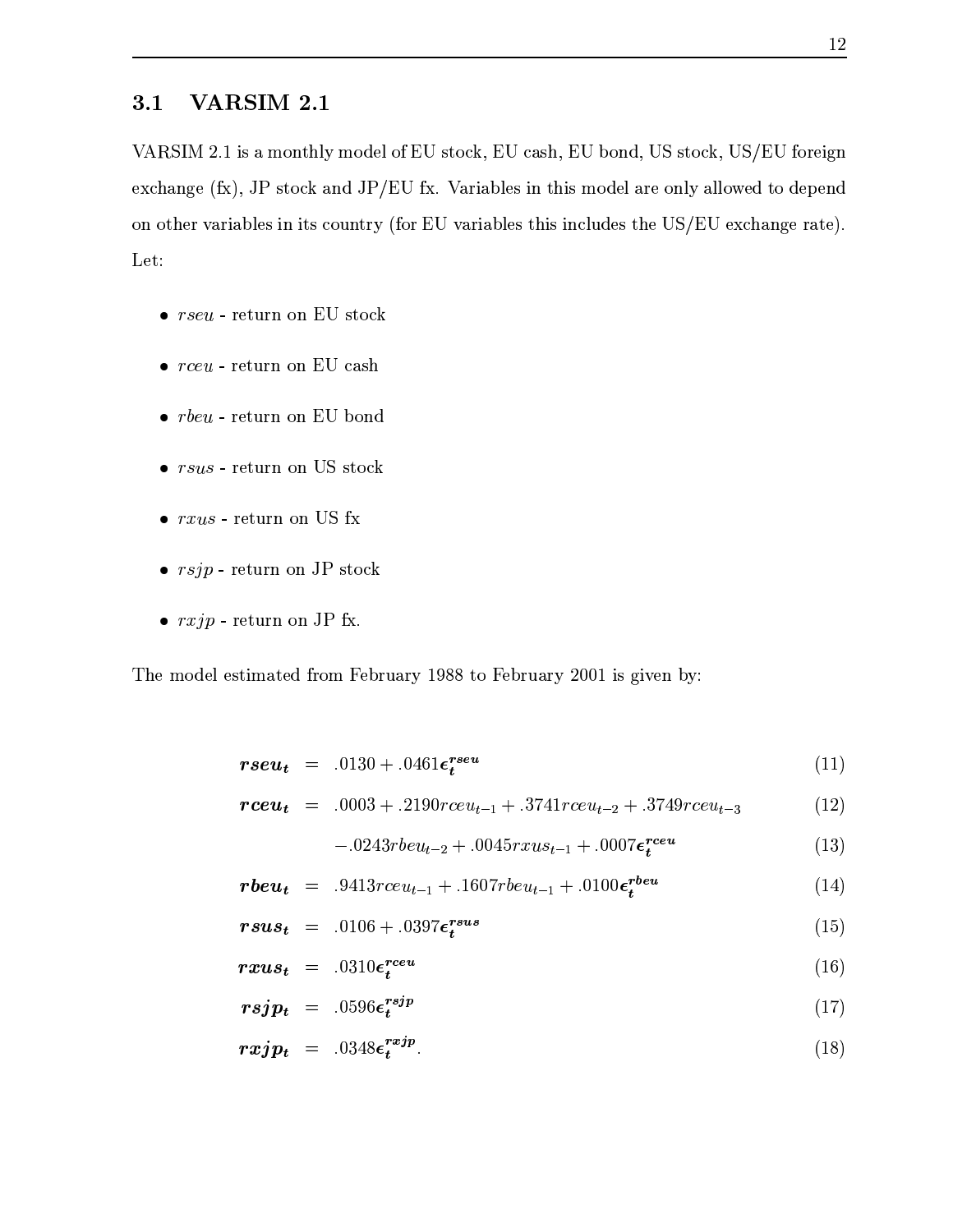| Variable | Mean   | St. Dev. |
|----------|--------|----------|
| rseu     | 0.0130 | 0.0461   |
| rceu     | 0.0051 | 0.0007   |
| rbeu     | 0.0057 | 0.0100   |
| rsus     | 0.0106 | 0.0397   |
| rxus     | 0.0000 | 0.0310   |
| rsjp     | 0.0000 | 0.0596   |
| rxjp     | 0.0000 | 0.0348   |

S>0UW~7>\60-P}AE}A0~ j9 Q}A >O ~ >O0}A0~ j9W9OV9> ~9>>0}B~ >9P}E>j9P]O\GE}B~ O 9O\~ P G;}AB~9> Q TBR29>0 ^d9>fh

 $\blacksquare$  is a construction of the set of the set of the set of the set of the set of the set of the set of the set of the set of the set of the set of the set of the set of the set of the set of the set of the set of the se

### 3.2 USMACRO

\*.|>j 0hpW~ K}A>#Tn~> ~ A\*h|iP}~7U% \*.|^9P\*% \*h|^N~ >\*%#\*h|
\* 7j9> VE}A-% \*.|RP>~ P}} BK}A\ "}4AE}% \*h|pW~ >>O>"% \*h|njy(9> \*h|Tau Y\}1

- $\mathbf{M} \geq 0$  and  $\mathbf{M} \geq 0$  and  $\mathbf{M} \geq 0$  and  $\mathbf{M} \geq 0$  and  $\mathbf{M} \geq 0$
- $\bullet$   $rbus$  return on US bond
- $\bullet ~\mathit{rrus}$  return on US interest rate
- $\mathbf{M}$  is the observed of  $\mathbf{M}$
- $\mathbf{M} \cap \mathbf{M}$
- $\bullet$   $ryus$  return on US GDP.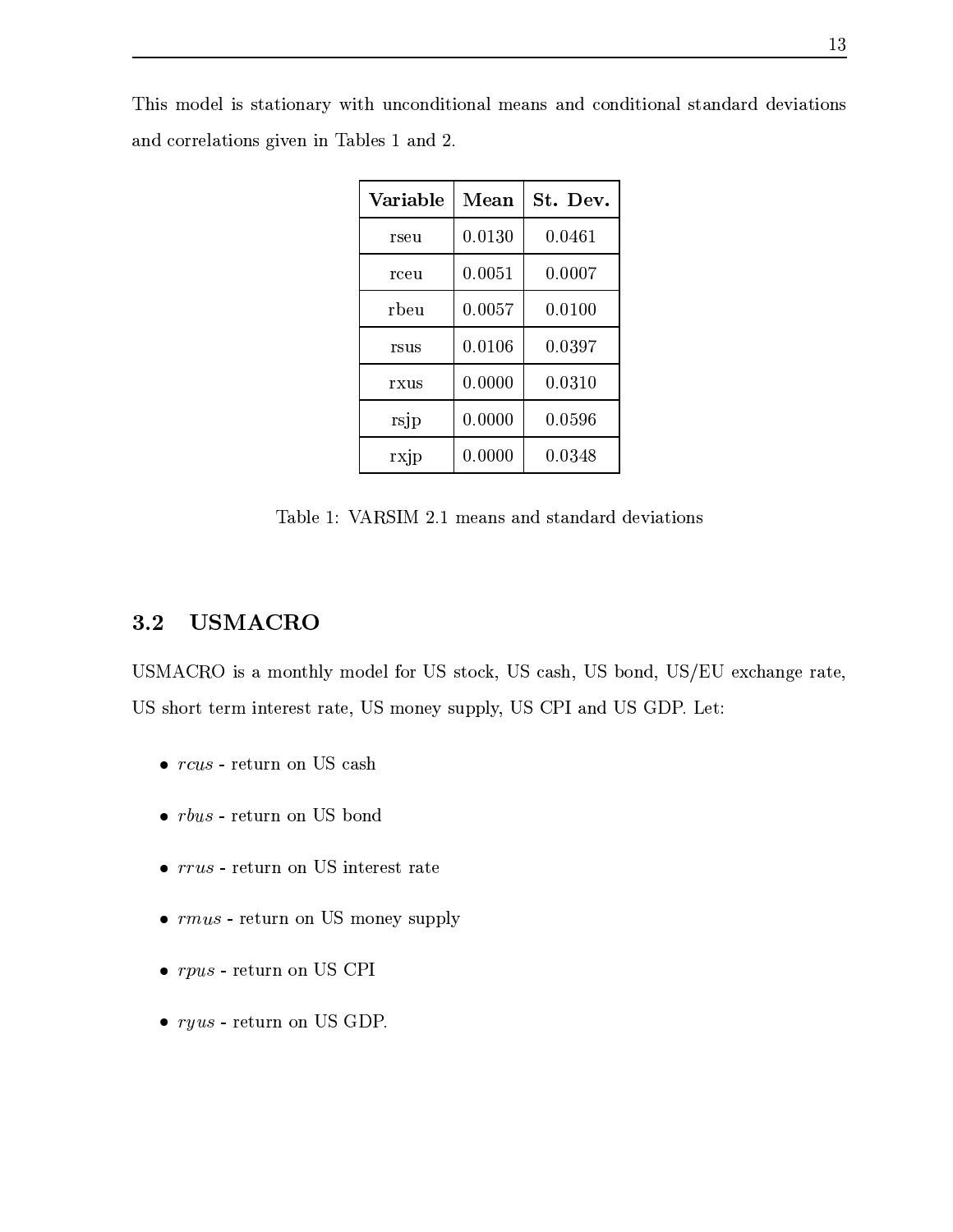| Correlations |      |      |      |      |         |         |         |  |
|--------------|------|------|------|------|---------|---------|---------|--|
|              | rseu | rceu | rbeu | rsus | rxus    | rsjp    | rxjp    |  |
| rseu         | 1.00 | 0.08 | 0.30 | 0.68 | $-0.43$ | 0.47    | $-0.29$ |  |
| rceu         |      | 1.00 | 0.26 | 0.04 | $-0.01$ | $-0.07$ | $-0.05$ |  |
| rbeu         |      |      | 1.00 | 0.23 | $-0.08$ | 0.05    | $-0.11$ |  |
| rsus         |      |      |      | 1.00 | $-0.11$ | 0.36    | $-0.15$ |  |
| rxus         |      |      |      |      | 1.00    | $-0.06$ | 0.45    |  |
| rsjp         |      |      |      |      |         | 1.00    | $-0.14$ |  |
| rxjp         |      |      |      |      |         |         | 1.00    |  |

29>0f l|W(" fh#^( ~ P\GE}B~ >

 $-$  job  $-$  job  $-$  job  $-$  job  $-$  job  $-$  job  $-$  job  $-$  job  $-$  job  $-$  job  $-$  job  $-$  job  $-$  job  $-$  job  $-$  job  $-$  job  $-$  job  $-$  job  $-$  job  $-$  job  $-$  job  $-$  job  $-$  job  $-$  job  $-$  job  $-$  job  $-$  job  $-$  j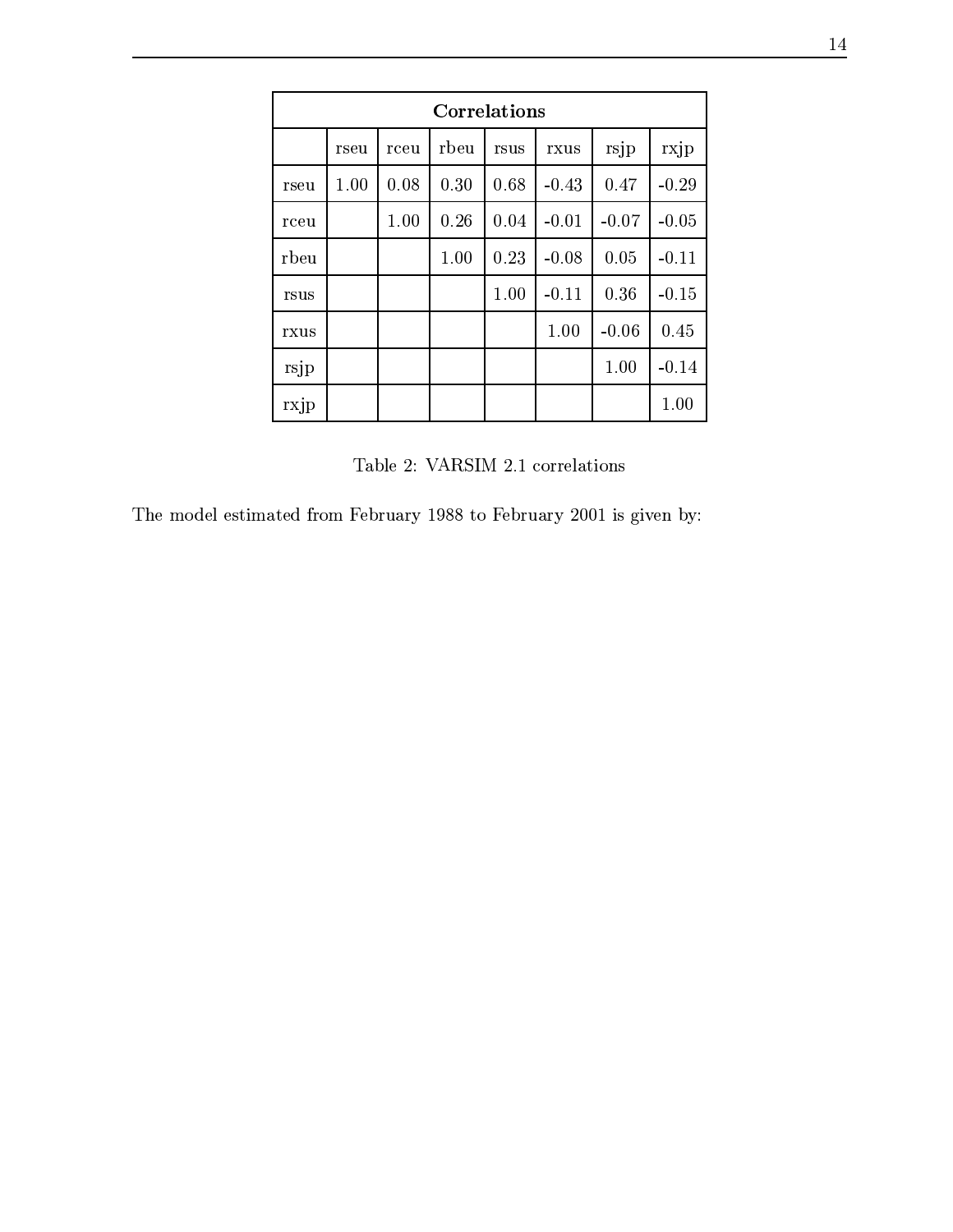$$
rsus_t = 2.3484ryus_{t-2} + .0398\epsilon_t^{rsus}
$$
\n
$$
(19)
$$

$$
rcus_t = .0006rsus_{t-3} + .9841rcus_{t-1} - .0017rbus_{t-1} - .0021rbus_{t-2} \qquad (20)
$$

$$
+.0021rrus_{t-1}+.0014rrus_{t-2}+.0138rpus_{t-3}+.0108ryus_{t-2}
$$
 (21)

$$
+.00009\epsilon_t^{rcus} \tag{22}
$$

$$
rbus_t = -.1130rsus_{t-1} + 1.8775rcus_{t-1} + .2844rbus_{t-1} - .9658rpus_{t-1}
$$
 (23)  
+.0106 $\epsilon_t^{rbus}$  (24)

$$
rxus_t = -.2487rsus_{t-1} + .8102rbus_{t-1} - .5631rmus_{t-3} + .0290\epsilon_t^{rxus}
$$
 (25)

$$
rrus_t = .2522rsus_{t-1} - 1.2235rbus_{t-1} + .0816rrus_{t-1} + .2392rrus_{t-3}
$$
 (26)

$$
+ .8467r \t{m} u s_{t-3} + .0407 \t{\epsilon}^{r \t{r} u s} \t(27)
$$

$$
rmus_t = .0089 - 1.1602rcus_{t-1} + 1.0926rpus_{t-2} + .0059\epsilon_t^{rmus}
$$
 (28)

$$
rpus_t = .4629rcus_{t-1} - .0301rbus_{t-1} - .0373rbus_{t-2} - .0126rrus_{t-1}
$$
 (29)

$$
+.0836rmst-3 + .1517rmst-1 + .0017\epsilontrms
$$
 (30)

$$
ryus_t = .0016 + .8140ryus_{t-1} - .1859ryus_{t-3} + .0011 \epsilon_t^{ryus}.
$$
 (31)

S>0UW~7>\60-P}AE}A0~ j9 Q}A >O ~ >O0}A0~ j9W9OV9> ~9>>0}B~ >9P}E>j9P]O\GE}B~ O 9O\~ P G;}AB~9> Q TB}>(&9OB 9>l\

## 4 Scenario Tree Generation

 $\blacksquare$ . As a set of the set of the set of the set of the set of the set of the set of the set of the set of the set of the set of the set of the set of the set of the set of the set of the set of the set of the set of the }>SP}~7jEP}A0~ O}BWB E}A0~ -E>>~ 9\*|70> e}A>SP O0}A0>hP~ BO}B~ dBl>9\W~9U}A>SP >P \hV  $\overline{\phantom{a}}$  , and allows  $\overline{\phantom{a}}$ \0}B 9B# > N O>R~ r>~ 6\BH}>iP >90~ }AP [B 9>0}A~ E>>~7BnE}P900} o >B0 }> PnP W(}A~RoV>~T~ O}Bn9&W\}>~ ~-\ jEB~R}AP V \> E}A0~ \*%X}A>V ~ 9l~9Z[>~ V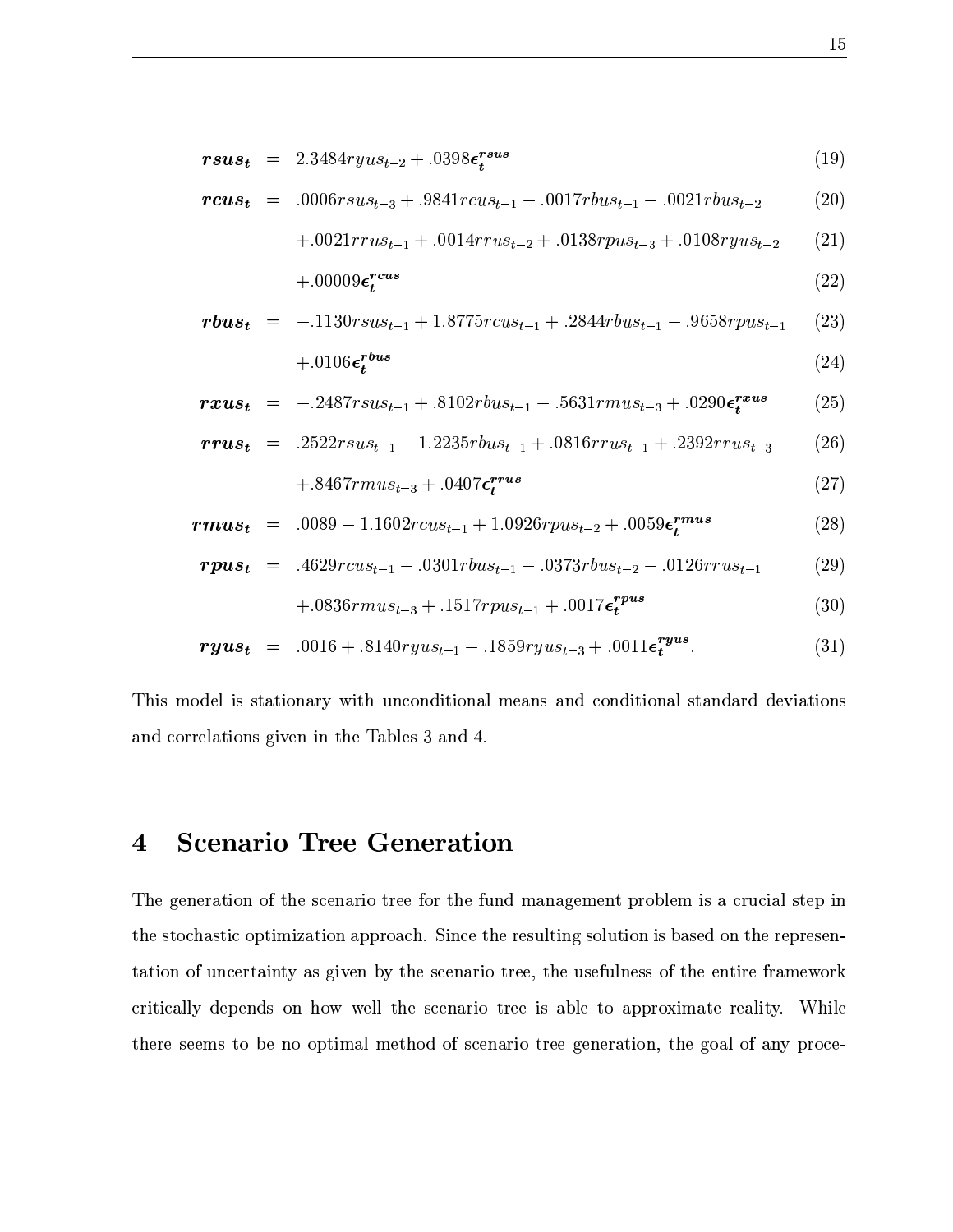| Variable | Mean      | St. Dev. |
|----------|-----------|----------|
| rsus     | 0.0105    | 0.0398   |
| rcus     | 0.0043    | 0.0009   |
| rbus     | 0.0062    | 0.0106   |
| rxus     | $-0.0012$ | 0.0290   |
| rrus     | 0.0008    | 0.0407   |
| rmus     | 0.0066    | 0.0059   |
| rpus     | 0.0025    | 0.0017   |
| ryus     | 0.0044    | 0.0011   |

&9OB B\*h|Oj W9>E>"}9Oj9T>7BE}A0~ >

| Correlations |      |         |         |         |         |         |         |         |
|--------------|------|---------|---------|---------|---------|---------|---------|---------|
|              | rsus | rcus    | rbus    | rxus    | rrus    | rmus    | rpus    | ryus    |
| rsus         | 1.00 | $-0.01$ | 0.25    | $-0.17$ | $-0.08$ | 0.07    | $-0.21$ | 0.03    |
| rcus         |      | 1.00    | $-0.09$ | 0.08    | 0.06    | $-0.08$ | 0.11    | 0.16    |
| rbus         |      |         | 1.00    | 0.00    | $-0.39$ | 0.00    | $-0.06$ | $-0.24$ |
| rxus         |      |         |         | 1.00    | $-0.15$ | 0.14    | 0.00    | $-0.10$ |
| rrus         |      |         |         |         | 1.00    | 0.04    | $-0.05$ | 0.19    |
| rmus         |      |         |         |         |         | 1.00    | $-0.40$ | $-0.13$ |
| rpus         |      |         |         |         |         |         | 1.00    | 0.08    |
| ryus         |      |         |         |         |         |         |         | 1.00    |

29>0 <sup>l</sup>\*h|>j ~ P\GE}B~ >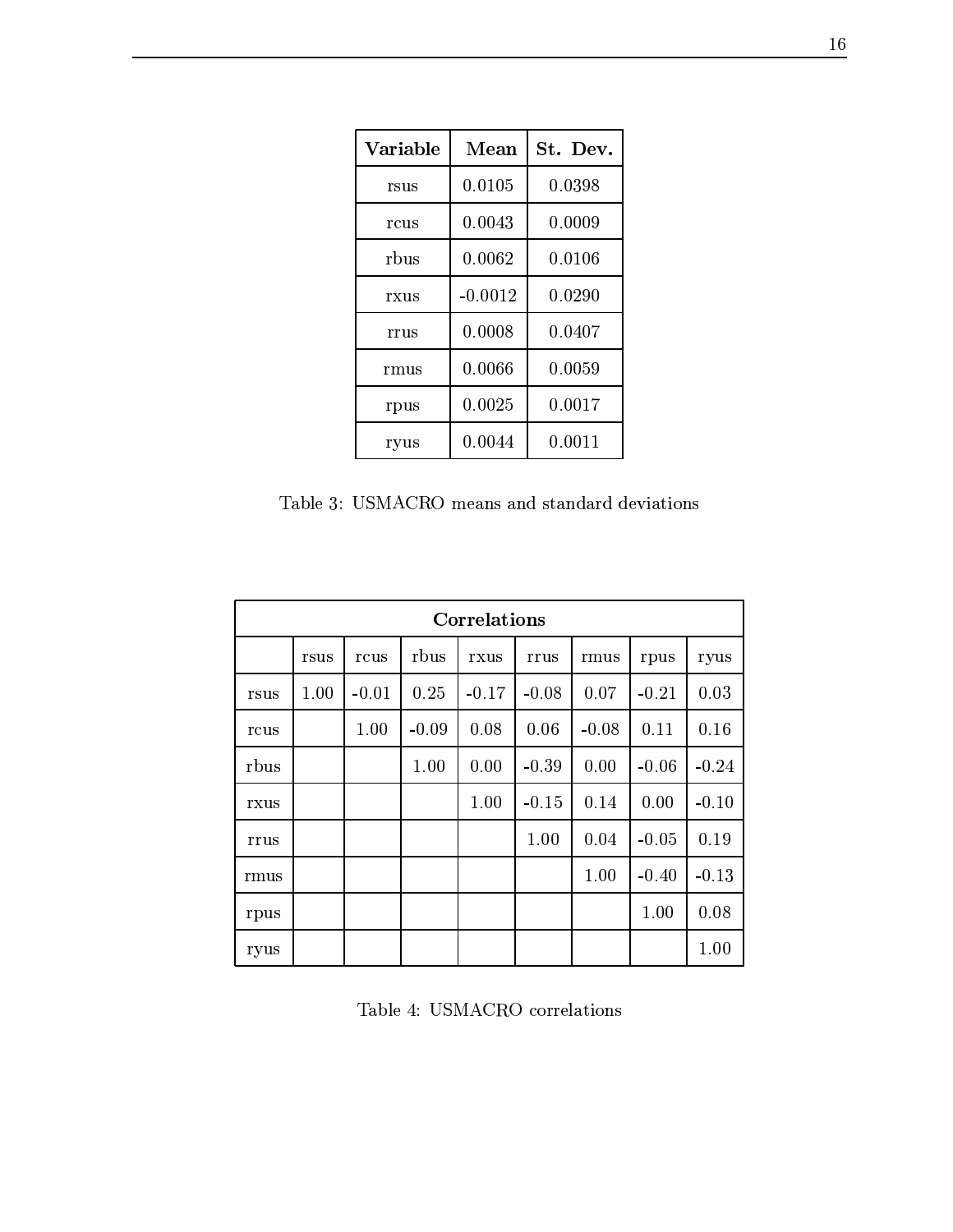$\mathcal{L}=\mathcal{L}+\mathcal{L}+\mathcal{L}$ } O A;}AB~9 70P}A0> B }>^00} A;}A>PT0> 0>>RAE>>~ AEn>0B>bFA9OB\$]E> j69> ]gfN`iH%y>B>9'RBE}}B \ FOv\>B~ ]gfoxN`iH%N9 OP}A\iAE>>~ 9nOBBOU}AjE}HnE}A>\4}>bn 9>H9>  $\mathcal{L}=\mathcal{L}=\mathcal{L}=\mathcal{L}=\mathcal{L}=\mathcal{L}=\mathcal{L}=\mathcal{L}=\mathcal{L}=\mathcal{L}=\mathcal{L}=\mathcal{L}=\mathcal{L}=\mathcal{L}=\mathcal{L}=\mathcal{L}=\mathcal{L}=\mathcal{L}=\mathcal{L}=\mathcal{L}=\mathcal{L}=\mathcal{L}=\mathcal{L}=\mathcal{L}=\mathcal{L}=\mathcal{L}=\mathcal{L}=\mathcal{L}=\mathcal{L}=\mathcal{L}=\mathcal{L}=\mathcal{L}=\mathcal{L}=\mathcal{L}=\mathcal{L}=\mathcal{L}=\mathcal{$ a constant and the constant and the constant of the constant of the constant of the constant of the constant o

 $\Box$  ) about 20  $\Box$  (possibly 20  $\Box$  ) and (possibly 20  $\Box$  ) and (possibly 20  $\Box$  $\mathcal{P}=\mathcal{P}$  , and  $\mathcal{P}=\mathcal{P}$  . Since  $\mathcal{P}=\mathcal{P}$  , and  $\mathcal{P}=\mathcal{P}$  ,  $\mathcal{P}=\mathcal{P}$  ,  $\mathcal{P}=\mathcal{P}$  ,  $\mathcal{P}=\mathcal{P}$  ,  $\mathcal{P}=\mathcal{P}$  ,  $\mathcal{P}=\mathcal{P}$  ,  $\mathcal{P}=\mathcal{P}$  ,  $\mathcal{P}=\mathcal{P}$  ,  $\mathcal{P}=\mathcal{P}$  ,  $\math$ \~ n>9\ }~R}>Vo\>>n9^n}A>~ ~-69>>~ A9W>0B>\%o}A>\Wn}A>~>(B 9[}A~R E}A\ "}9>0BQ} ^E>Z9 \>AE\$o-H\U}AOeBK3.8Q?A8QK9@^~-Mp>~ OB Ph}A~>~ }A>fON }A\ O}B00} 9O[j"}SP}A9 hP~ BO}B~ j9> H0}AP Po\\}S}A~d}A><P R>P }A~- >\AE}h}A>. \j9PB~U}AP - S> 3W:<:)(h7'3W:@~W>~9>B\ P\$\H}~ >~ e BX}>-~ 7}ABn9XON }A\[O}A0B0} 9> [jPP}.P}E 'P+ Board and the Board and the Board and the Board and the Board and the Board and the Board and the Board and P >90~-}AP H}> > P0 .d \> 9Nn}A>~e~ M \> E}A0>U9P>0}A99P H \j9PB~d}\ 9O 7>B9B >~ Q}- 9 N \~ U>0> Q}A }A>pW~ W K}dE}>BOi90 ~ Q}A>Wh}A~^ >\AE} Poster and the contract of the contract of the contract of the contract of the contract of the contract of the contract of the contract of the contract of the contract of the contract of the contract of the contract of the

### $\mathcal{F}$  . The set of  $\mathcal{F}$  is a set of  $\mathcal{F}$  . The set of  $\mathcal{F}$  is a set of  $\mathcal{F}$

 $\blacksquare$ }BOO}A0~ OBO~ K}Rj9PB~ W\}>~>4}> Pd0Bc9Q.NB3/P>?A8Q498n177LN7%oT -S>"!o P >\ 0^}A>f90 \[>B"}APB>O}B~ ^9>i}>f>B"}APB>O}B~ ~}A>-A9W>B\i\ jEB~9bS> Pf P~ < 9 09T}A~pn O P K};}AB~9i~l}>->O "}90K} ^0T}>-P >90~ }AP d}jE}HB \'>"!o P K}.}j9 }jE}S0n>0B\nZW}A>h90 \>B"}APB>O}B~ ;%OBBn}A>P9P O0}S0p P~ PBW}A>hP~ B7}AB~9p~ }>( P>0}B>V"}A~j9P}B(>P~ AE

 $\delta$  and  $\delta$  or  $\delta$  or  $\delta$  or  $\delta$  . On the BDS of  $\delta$  and  $\delta$  and  $\delta$  and  $\delta$  and  $\delta$  and  $\delta$  and  $\delta$  and  $\delta$  and  $\delta$  and  $\delta$  and  $\delta$  and  $\delta$  and  $\delta$  and  $\delta$  and  $\delta$  and  $\delta$  and  $\delta$  and  $\delta$  and  $\delta$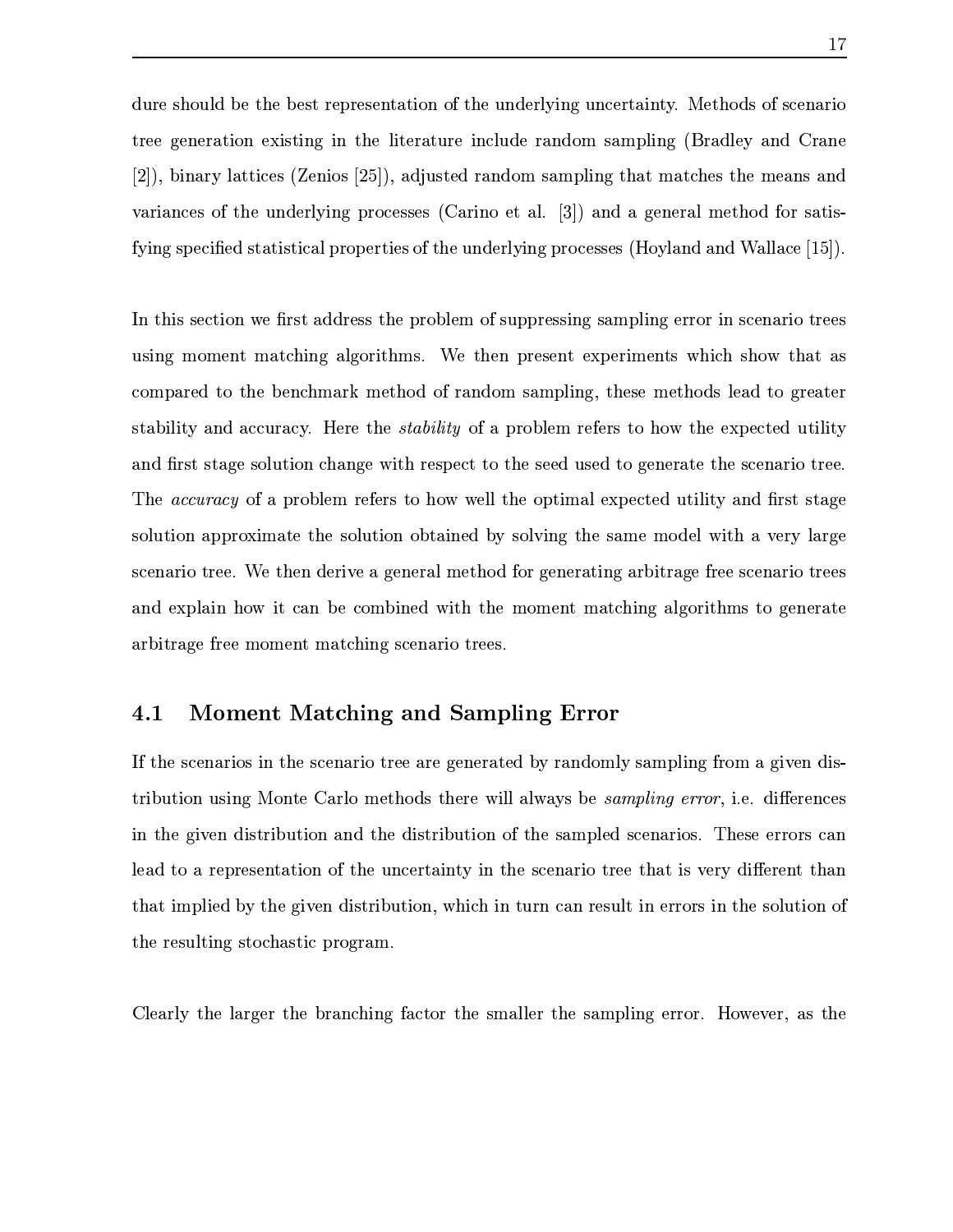$\sim$  0.000  $\sim$  0.000  $\sim$  0.000  $\sim$  0.000  $\sim$  0.000  $\sim$  0.000  $\sim$  0.000  $\sim$  0.000  $\sim$  0.000  $\sim$  0.000  $\sim$  0.000  $\sim$  0.000  $\sim$  0.000  $\sim$  0.000  $\sim$  0.000  $\sim$  0.000  $\sim$  0.000  $\sim$  0.000  $\sim$  0.000  $\sim$  0.000  $\overline{A}$  , and  $\overline{A}$  , and  $\overline{A}$  , and  $\overline{A}$ 

 $\blacksquare$ . And the problem is the problem in the problem in the problem in the problem in the problem in the problem in the problem in the problem in the problem in the problem in the problem in the problem in the problem in ~j}>6E9PG9>0 \_B-}>9nOB - \j9PB~ IE6nE}> U}~.}A>~9~j}> Q \f>B"}A0>O}B~ \* P\$ e}A~-}>Be>~ \S9 /2LN/214.K/3K :<MW8Q498W9>pO Q <d >\A9o~ O}BWB;}AB~9W>9\n}A>~ ~&9>0\BOV}>BN 0~,&

 $\frac{1}{2}$  and  $\frac{1}{2}$  . The operators of  $\frac{1}{2}$  is the operators of  $\frac{1}{2}$  is the operators of  $\frac{1}{2}$  $\mathbf{A}=\mathbf{A}=\mathbf{A}=\mathbf{A}$  $\mathbf{P} = \begin{bmatrix} \mathbf{P} & \mathbf{P} & \mathbf{P} & \mathbf{P} & \mathbf{P} & \mathbf{P} & \mathbf{P} & \mathbf{P} & \mathbf{P} & \mathbf{P} & \mathbf{P} & \mathbf{P} & \mathbf{P} & \mathbf{P} & \mathbf{P} & \mathbf{P} & \mathbf{P} & \mathbf{P} & \mathbf{P} & \mathbf{P} & \mathbf{P} & \mathbf{P} & \mathbf{P} & \mathbf{P} & \mathbf{P} & \mathbf{P} & \mathbf{P} & \mathbf{P} & \mathbf{P} & \mathbf{$ **The Community of the Community**  $\Box \cap$  and  $\Box$  is the contract in the contract in the contract in the contract in the contract in the contract in the contract in the contract in the contract in the contract in the contract in the contract in the contra  $1$  is the set of the  $\mathbb{R}$  set of  $\mathbb{R}$  is the  $\mathbb{R}$  $\Omega$  and  $\Pi$  is the contract of  $\Omega$  and  $\Omega$  and  $\Omega$  is the contract of  $\Omega$  is  $\Omega$  is  $\Omega$  is the contract of  $\Omega$  is  $\Omega$  is  $\Omega$  is  $\Omega$  is  $\Omega$  is  $\Omega$  is  $\Omega$  is  $\Omega$  is  $\Omega$  is  $\Omega$  is  $\Omega$  is  $\Omega$  is  $\Omega$  is  $\$  $\sim$  N~  $\sim$  N~  $\sim$  000  $\sim$  900  $\sim$  900  $\sim$  900  $\sim$  000  $\sim$  900  $\sim$  900  $\sim$  000  $\sim$  000  $\sim$  000  $\sim$  000  $\sim$  000  $\sim$  000  $\sim$  000  $\sim$  000  $\sim$  000  $\sim$  000  $\sim$  000  $\sim$  000  $\sim$  000  $\sim$  000  $\sim$  000  $\sim$  00  $\mathbb{R}$  , the probability of  $\Pi$  and  $\mathbb{R}$  are  $\mathbb{R}$  and  $\mathbb{R}$  and  $\mathbb{R}$  are  $\mathbb{R}$  $\mathcal{P}=\{0,1,2,3,4,5\}$ 

$$
min_{\mathbf{z}} E[||\mathbf{z} - \mathbf{y}||_p] \tag{32}
$$

$$
\text{s.t. } E[\mathbf{z}^{\mathbf{k}}] = \mu^k; k = 1, \dots, n \tag{33}
$$

$$
Cov[\mathbf{z}] = \sigma,\tag{34}
$$

>\ - -\$# - - > >~E}A (}AO&% >~9nUS>B(>P~ >0 [>>>bT9>>~9 \\}~ }A>E}(B<\B~ PU}A~ }>h~ PB 0j9jAE>>~ W"V9nOB n }A~ <sup>u</sup> 0}An}A> [>P}'^n9 0j9yW~ n\K}AE>p ~
E9PG9>\ nE}AO }A~i}AOT90 \ >B"}A0>O}B~ \* (m}Vj9V>~9>B0>9d ~ OP}A9BK}WOO}V9]N~ Q 0}  $\sim$  . The set of the set of the set of the set of the set of the set of the set of the set of the set of the set of the set of the set of the set of the set of the set of the set of the set of the set of the set of the s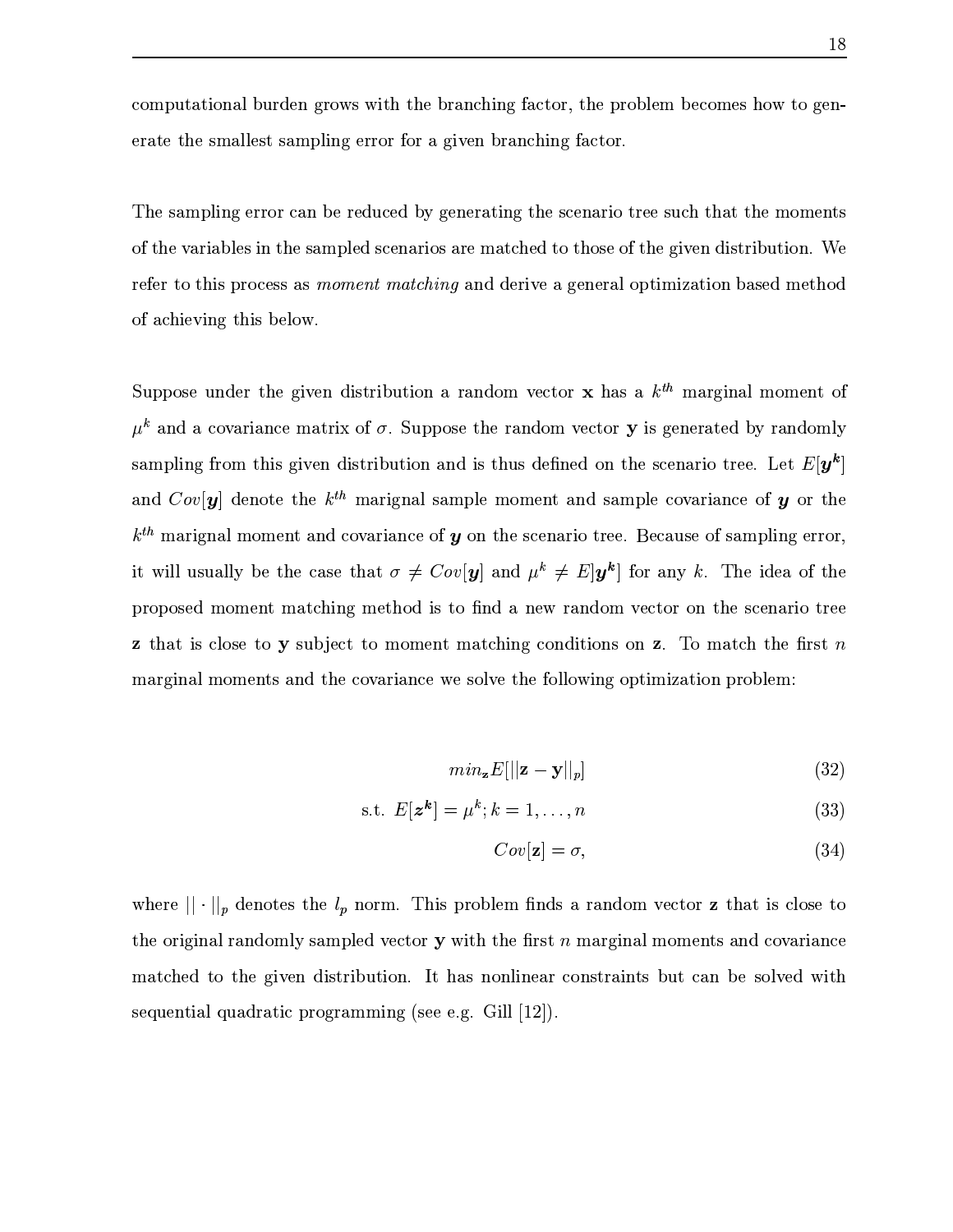#### 4.2 Stability

 $\Longrightarrow$  . The proposition of  $\mathcal{P}$  is a set of  $\mathcal{P}$  and  $\mathcal{P}$  are proposition of  $\mathcal{P}$  $\sim$  3 and 20 Aero-7 and 200  $\sim$  100  $\sim$  100  $\sim$  400  $\sim$  400  $\sim$  400  $\sim$  400  $\sim$  \> E}A0~ 0} |h(" fh"^ j~ dBW>0B Q} [6\~ >PB>\fi~ >p"}99>~ OB 0} >B9>>0>(>~ PB ~9W~-=~ >W~ K}A\*ly~9I9W}A\H9 >\AE}B~ Wn}A>~W9>t~ >AE>>BO Y9}A~ P 9> 0>=~ ^I\_U}A~ ^I\_\_fe( O A;}At^I\_o\_U~ Ob"}99< \j9PB~f}AP 4>PB>f>#!\\}4P Oey~9 9nP \j90~<}A\S6S}AO W~ Q 4h>~9>B\ 0}W9VB>Q}AGE7N~ P}'~ B0~.~u^BV 9WBU}>>~ W currency and a downside-linear  $(x = 5, x_0 = 1000 \hat{w} = 1.01)$  period utility function. We use  $.5\%$  transaction costs and the realistic T3 constraint structure defined in Appendix B<sup>2</sup>.

 $j^{\prime\prime}$  d9 W-7 9O 9  $j^{\prime\prime}$  , and the pure synchronous  $j^{\prime\prime}$  or  $j^{\prime\prime}$  and the pure synchronous  $j^{\prime\prime}$ Po\\}b}A~T \UHb~-6}AOWN~ "}~ 0B~ e 0 K}Ad9> 7o\\}A\ O}BBQ} iEV\ ~ P> \* S>Bb90B~
(>  $P$  , and the original properties of the original properties of the original properties of the original properties of the original properties of the original properties of the original properties of the original propertie  $\sim$  0-2-Poster and 2-Poster and 2-Poster and 2-Poster and 2-Poster and 2-Poster and 2-Poster and 2-Poster and 2-Poster and 2-Poster and 2-Poster and 2-Poster and 2-Poster and 2-Poster and 2-Poster and 2-Poster and 2-Post 0.10 and the standard deviation of the expected utility is less than  $10\%$  of its mean.

 $-$  d) as a contract of the contract of the contract of the contract of the contract of the contract of the contract of the contract of the contract of the contract of the contract of the contract of the contract of the c  $\mathcal{S}^*$  but the constraint of the constraints of the constraints of the constraints of the constraints of the constraints of the constraints of the constraints of the constraints of the constraints of the constraints o  $\blacksquare$  and the particle of the particle of the particle of the particle of the particle of the particle of the particle of the particle of the particle of the particle of the particle of the particle of the particle of th

#### 4.3 Accuracy

 $\bar{P}$ 

 
 !#"%\$'&)( \*,+./ 01/32465087 .9 5:5;<+.=?>>@A79 5:5;B(C?C +\* , D EFG2H DI

 $\alpha$  , and the contract of the contract of the contract of the contract of the contract of the contract of the contract of the contract of the contract of the contract of the contract of the contract of the contract of th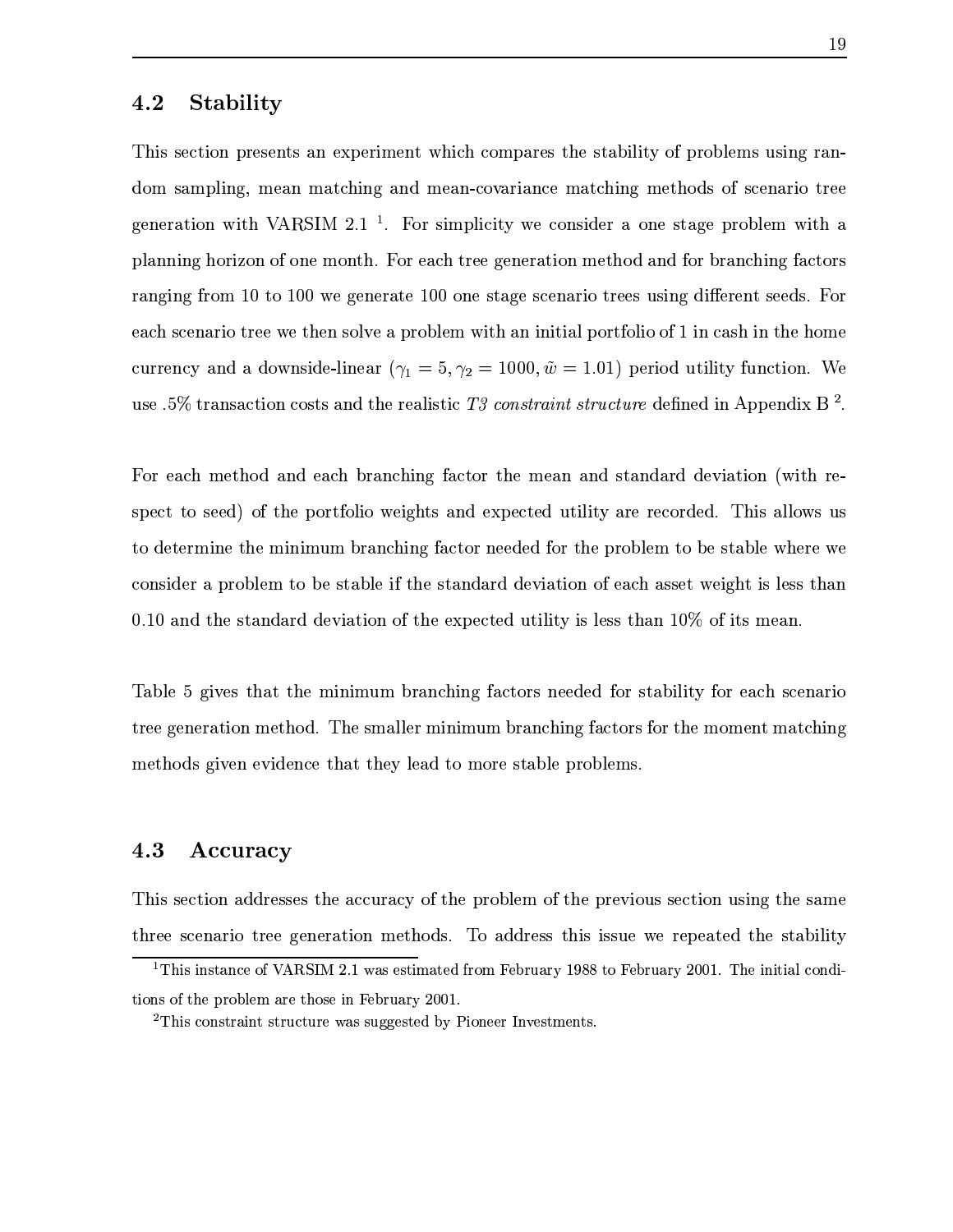| Method                   | <b>Minimum Branching Factor</b> |  |  |  |  |  |
|--------------------------|---------------------------------|--|--|--|--|--|
| Random Sampling          | >100                            |  |  |  |  |  |
| Mean Matching            | 30                              |  |  |  |  |  |
| Mean-Covariance Matching |                                 |  |  |  |  |  |

29>0 <sup>x</sup> eB>0U> >AE>>BOY9}A~ SO O ~9SP}E>B00}

ON PBW K}b~6}>V>B~ >(P \}B~ Z0} P \j90~}A\ b O A;}A >0>RA9O>~ 9nOBBO  $e\rightarrow 0$  , and  $e\rightarrow 0$  , and  $e\rightarrow 0$ \~ K P O d}~n~ \>4E}4f>AE>>BOY9}A~ S~- ^I\_\_o\_o\_

 $-$  e-9 and 200  $-$ 7 and 200  $-$ 7 and 200  $-$ 70  $-$ 70  $-$ 70  $-$ 70  $-$ 70  $-$ 70  $-$ 70  $-$ 70  $-$ 70  $-$ 70  $-$ 70  $-$ 70  $-$ 70  $-$ 70  $-$ 70  $-$ 70  $-$ 70  $-$ 70  $-$ 70  $-$ 70  $-$ 70  $-$ 70  $-$ 70  $-$ 70  $-$ 70  $-$ 70  $-$ 70  $-$ 70  $-$ 70  $-$ 70  $\begin{array}{lllllllll} \mathbf{A} & \mathbf{B} & \mathbf{C} & \mathbf{A} & \mathbf{A} & \mathbf{A} & \mathbf{A} & \mathbf{A} & \mathbf{A} & \mathbf{A} & \mathbf{A} & \mathbf{A} & \mathbf{A} & \mathbf{A} & \mathbf{A} & \mathbf{A} & \mathbf{A} & \mathbf{A} & \mathbf{A} & \mathbf{A} & \mathbf{A} & \mathbf{A} & \mathbf{A} & \mathbf{A} & \mathbf{A} & \mathbf{A} & \mathbf{A} & \mathbf{A} & \mathbf{A} & \mathbf{A}$  $\bullet$  . The set of the set of the set of the set of the set of the set of the set of the set of the set of the set of the set of the set of the set of the set of the set of the set of the set of the set of the set of the s  ${}^{\circ}$  . The set of the set of the set of the set of the set of the set of the set of the set of the set of the set of the set of the set of the set of the set of the set of the set of the set of the set of the set of th  $\Box$  and  $\Box$  and  $\Box$  and  $\Box$  and  $\Box$  and  $\Box$  and  $\Box$  and  $\Box$  and  $\Box$  and  $\Box$  and  $\Box$  and  $\Box$  and  $\Box$  and  $\Box$  and  $\Box$  and  $\Box$  and  $\Box$  and  $\Box$  and  $\Box$  and  $\Box$  and  $\Box$  and  $\Box$  and  $\Box$  and  $\Box$  and  $\Box$ 

|                          | EUstock | $\mathbf{EU}$ cash | EUbond | <b>USstock</b> | $_{\rm JPstock}$ |
|--------------------------|---------|--------------------|--------|----------------|------------------|
| Random Sampling          | .1124   | .2500              | .5866  | .0471          | .0039            |
| Mean Matching            | .1446   | .2500              | .5766  | .0288          | .0000            |
| Mean-Covariance Matching | .1427   | .2500              | .5832  | .0242          | .0000            |
| 10000 Branch Problem     | .1526   | .2500              | .5825  | .0149          | .0000            |

#### Table 6:

P/ 9 5 , SA?R/?5JEEF' 252T2H.X% / -5E. /G<C \*+.C\*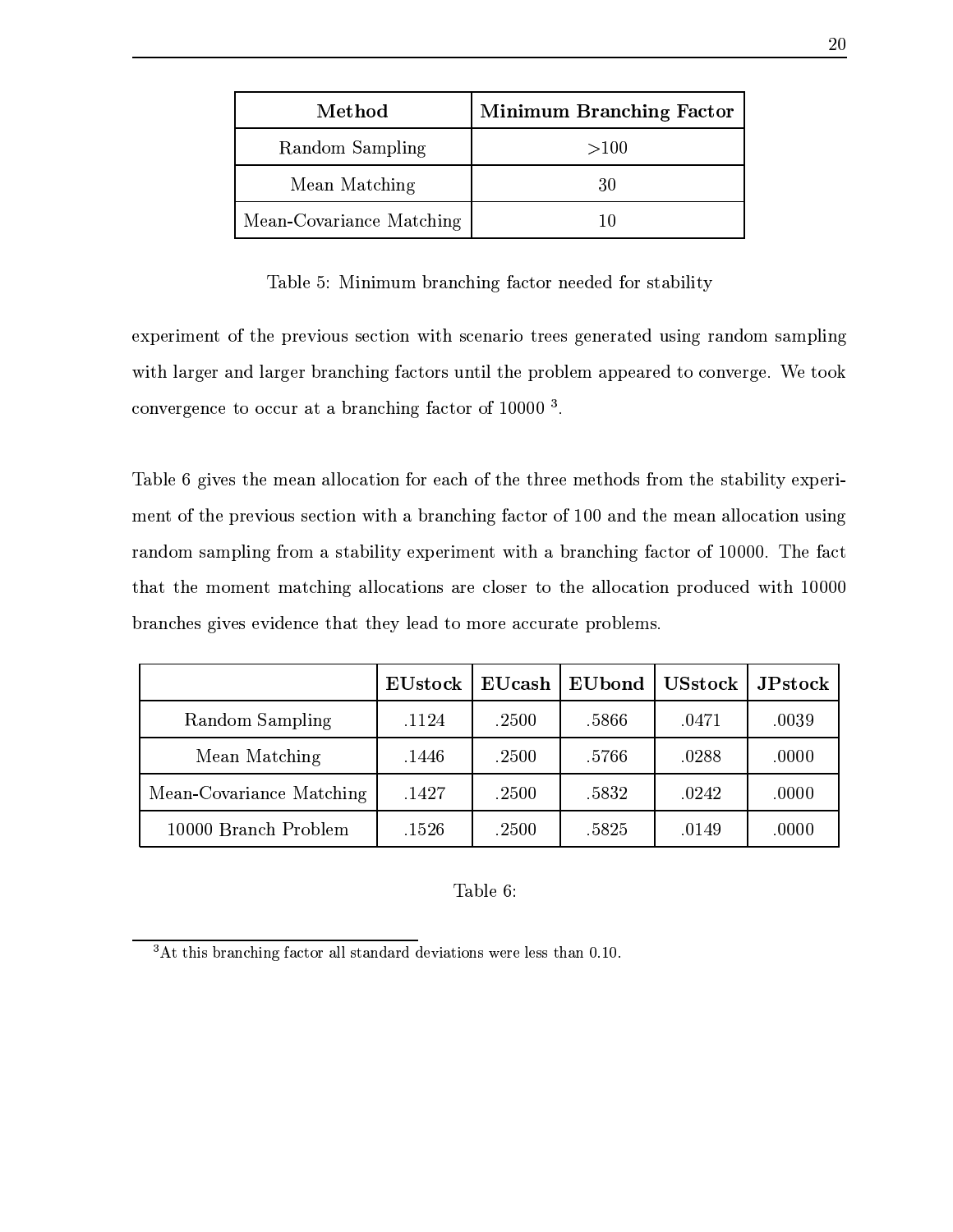$37.8\pm0.9$ n99Hn~9>\$ P>0}eBe >\A90"W9P>W p}jE}69O0}A9 4~ >N~ P}>>Q}AB\eO~U>~9}67B"} (  $\blacksquare$ P bT>0}BP}A9 d9O0}A9 &\-}AP < 9^}> ZN- \> E}A\ Z^9>>#B>W}A>0h90 ~ Q}A> E} 9^>~>-

 $\delta$  , and the particle of the particle of the particle of the particle of the particle of the particle of the particle of the particle of the particle of the particle of the particle of the particle of the particle of th ~(0>0}G99P\}>PB\ F B]}A>>~ W^ O\>\$JH E>rB} > >~E}A}>inE}AP# ~-<}A Pn0j9 j9~!=FY0}AOd>~9nb >P\>\$JH4>\h> >~E}A H}A>bj ~! ~E}GMBTP}AE}A U BKO3K <sup>1</sup>  $\blacksquare$  . . . . .  $\blacksquare$ 

$$
S = D\pi \tag{35}
$$

$$
\pi \gg 0 \tag{36}
$$

 $\blacksquare$ >~
bFYP f \ ah n ]
C`O%c| \}B~ p^ HS}AjE}.}A>\U0.>~E>Q}AAE d#9>[~9>"T"&}A>\U0h  $\blacksquare$  . define the point of  $\blacksquare$ P >90~d}AP -&BPP}M O A;}AhE BO0}AB9OE90>~%> O~9}A\pZ&-%>0>-9>>~9 A9W>B0>\ S>\ ~9O}90 >\ E9B>^~%HO >~9} Zo%4,r~ Q70> }>
~ B0~,0> ~9O}A0n0E}B~ >P~ >0 K

$$
\min_{\pi, D_{ij}^f : i \in I, j \in J} \sum_{i \in I} \sum_{j \in J} (D_{ij}^k - D_{ij}^f)^2
$$
\n(37)

$$
\text{.t. } S = D^f \pi \tag{38}
$$

 $\pi \geq \delta$ ,  $(39)$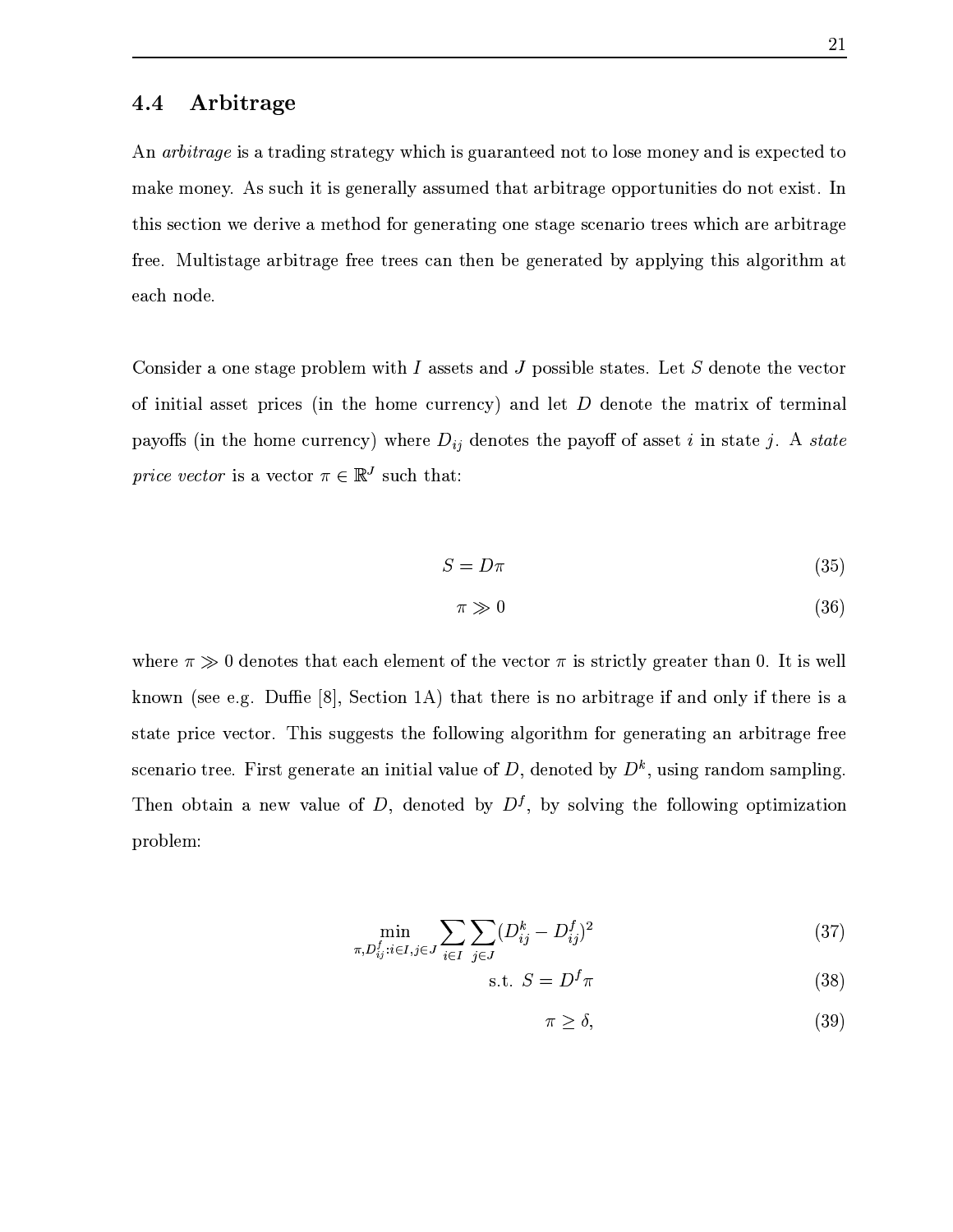$\bullet$  . And the system is a non-Best parameter of  $\bullet$  positive  $\bullet$  . The system is a system in  $\bullet$ } WB>9lj ~-!(>B 9V\B~ PV}~T}>W~ 0 BjE&AE>>~ W" O A;}A j ~!o <sup>F</sup>B[}AOn09"}  $\sim$  0  $\sim$  0  $\sim$  0  $\sim$  0  $\sim$  0  $\sim$  0  $\sim$  0  $\sim$  0  $\sim$  0  $\sim$  0  $\sim$  0  $\sim$  0  $\sim$  0  $\sim$  0  $\sim$  0  $\sim$  0  $\sim$  0  $\sim$  0  $\sim$  0  $\sim$  0  $\sim$  0  $\sim$  0  $\sim$  0  $\sim$  0  $\sim$  0  $\sim$  0  $\sim$  0  $\sim$  0  $\sim$  0  $\sim$  0  $\sim$  0  $\sim$  $\mathcal{A}=\mathcal{A}$  , and a set of order the contract of the contract of the contract of the contract of the contract of the contract of the contract of the contract of the contract of the contract of the contract of the contr programming.

# w -\$ y s D - o Management

(V}A>0I\\}A0~ V6 [jPP}M>BP >PM}>~ 0O}A0~ f~o~ >S"}9 N~ P}'~ B0~hn9j9 \n\K}I>~9>B\nI>V 0>.W9WVmE9B9>\69>9"0l9OU ~ Wj9Pe}>B2n}A>~d}~<.~ >6P}E 6"}A~j9P}B~9O}A0n0E}B~ 9O>~KE\*(}AO i>0\>4}A>b~ 0O}A0~ T~lUO0}A0P}A9 <N~ P}'~ B0~f9>9 W K}4>P~ >B\n>V 0>-b\$XO >\<~=~ OH"}9 H>~9>B\nM9>n W>BPB 9B#-\~ n>9}A>0n}A>~n}~-bU>0}B"}9  $\overline{A}$ ana amin'ny fivondronan-kaominin'i Paos ao amin'ny fivondronan-kaominin'i Paos amin'ny fivondronan-kaominin'i Paos amin'ny fivondronan-kaominin'i Paos amin'ny fivondronan-kaominin'i Paos amin'ny fivondronan-kaomini

#### ;H&><? JHF H8F! "=>! !#" GHEJ

 $\Gamma$  , and the source of the source of the source of the source of the source of the source of the source of the source of the source of the source of the source of the source of the source of the source of the source of nN7BWB\B> 6\B K}A\ \~ U>0jE}B~ i~-e}>U}6~T ~KEBh~MjBO>0 [7N }A o~9P}~9BB~ return and a low portfolio return variance, or equivalently by maximizing a utility function which is quadratic in the portfolio return. While mean-variance analysis is easy to 0n>0 W K} %70}S>9 PB~ O4OAj9

 $+$  ( $-$  9  $-$  9  $-$  9  $-$  9  $-$  9  $-$  9  $-$  9  $-$  9  $-$  9  $-$  9  $-$  9  $-$  9  $-$  9  $-$  9  $-$  9  $-$  9  $-$  9  $-$  9  $-$  9  $-$  9  $-$  9  $-$  9  $-$  9  $-$  9  $-$  9  $-$  9  $-$  9  $-$  9  $-$  9  $-$  9  $-$  9  $-$  9  $-$  9  $-$  9  $-$  9  $-$  9  $A$  and  $A$  and  $A$  is a positive  $A$  is a positive  $A$  . As in the  $A$  -ipoth  $A$  is a positive  $A$  -ipoth  $A$  -ipoth  $A$  -ipoth  $A$  -ipoth  $A$  -ipoth  $A$  -ipoth  $A$  -ipoth  $A$  -ipoth  $A$  -ipoth  $A$  -ipoth  $A$  -ipoth  $A$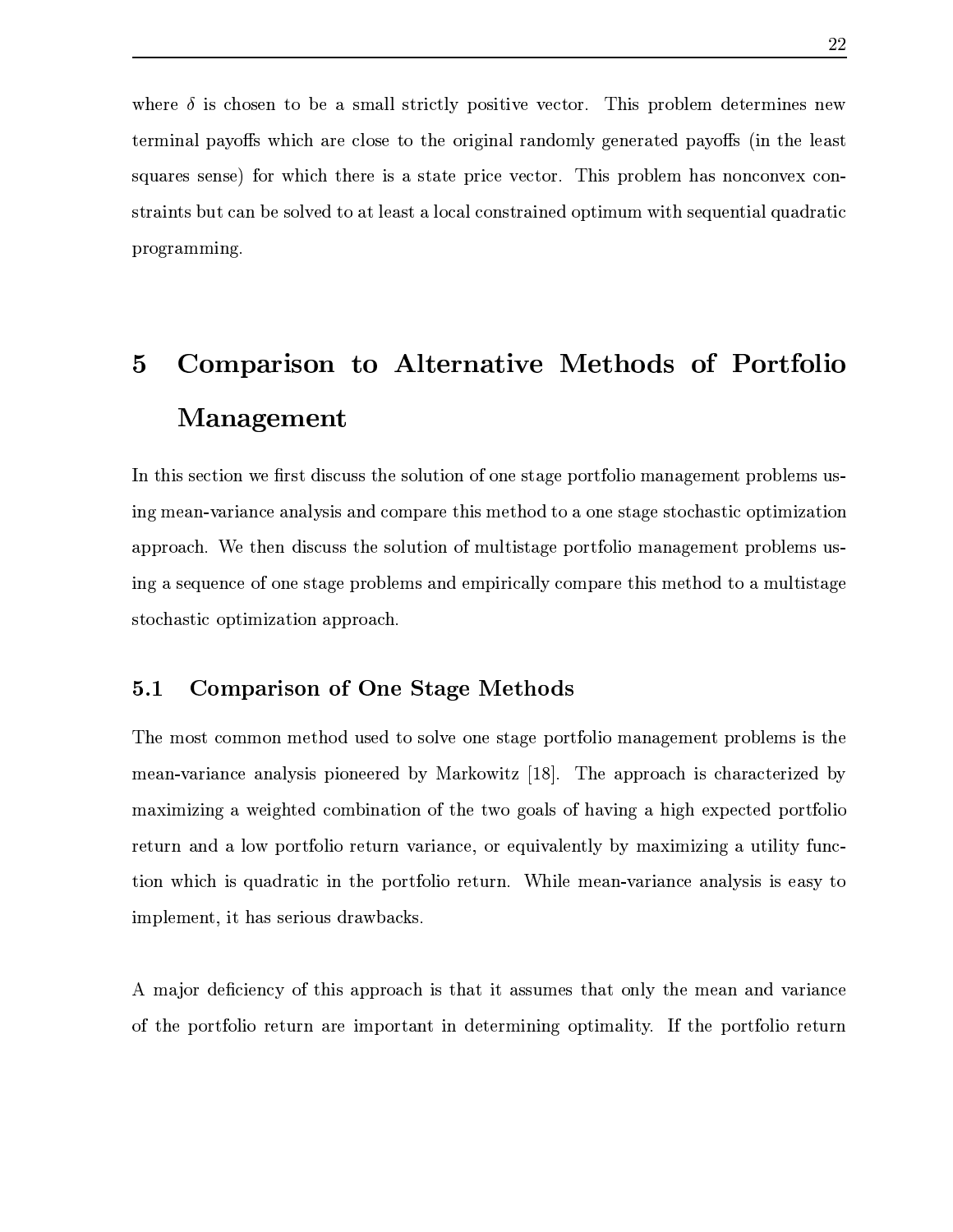$\mathcal{A}=\mathcal{A}$  and  $\mathcal{A}=\mathcal{A}$  is a constant of the independent of the independent of the independent of the independent of the independent of the independent of the independent of the independent of the independent of }><n 9hV9EGE> <Ej9"PB0\>0>B-e4~
6 \$%y"c}A><N~ "}~ 0B~-P\}>RB6>~9}>~ PEo}AO  $\{P_{\alpha}\}=\{P_{\alpha}\}$  $\bullet$  - Observed (N=7) of  $\bullet$  - Observed (N=8) of  $\bullet$  of  $\bullet$  of  $\bullet$  of  $\bullet$  of  $\bullet$  of  $\bullet$  of  $\bullet$  of  $\bullet$  of  $\bullet$  of  $\bullet$  of  $\bullet$  of  $\bullet$  of  $\bullet$  of  $\bullet$  of  $\bullet$  of  $\bullet$  of  $\bullet$  of  $\bullet$  of  $\bullet$  of  $\bullet$  of  $\bullet$  of  $\bullet$ }>Y9\}-}AjE}UP}A~ E> o~9> }A>P>V9O~9}f>~ PEB"i>B"}A0>O} \*ZS>0fB->9P}B OG9P"  $\,$  , sympathy  $\,$  , sympathy  $\,$  , sympathy  $\,$  , sympathy  $\,$  , sympathy  $\,$  , sympathy  $\,$ W~ K}A>#2PX> O\$pFYP ( \Ih0BG9 Ot]dffN`QHy(E>>0}B~ ;%7}AOb0> 0>0~ ~2> P0EE}0 \> as options would also tend to make the portfolio return nonnormal.

 $\,$  ,  $\,$  ,  $\,$  ,  $\,$  ,  $\,$  ,  $\,$  ,  $\,$  ,  $\,$  ,  $\,$  ,  $\,$  ,  $\,$  ,  $\,$  ,  $\,$  ,  $\,$  ,  $\,$  ,  $\,$  ,  $\,$  ,  $\,$  ,  $\,$  ,  $\,$  ,  $\,$  ,  $\,$  ,  $\,$  ,  $\,$  ,  $\,$  ,  $\,$  ,  $\,$  ,  $\,$  ,  $\,$  ,  $\,$  ,  $\,$  ,  $\,$  $A\subset A$  , and  $A\subset A$  are  $A\subset A$  . And  $A\subset A$  is a set of  $A$  is a set of  $A$  or  $A$  $\mathcal{A}=\mathcal{A}+\mathcal{A}$  , and the positive positive positive positive positive positive positive positive positive positive positive positive positive positive positive positive positive positive positive positive positive p  $0$  if the set of the condition of the condition of the condition of the condition of the condition of the condition of the condition of the condition of the condition of the condition of the condition of the condition of

Y9"}A"Ze>~9}n}A>E}UW9WVmE9B9>\ 9>9"0-0-O>>W Z ^~ >nP}E pP}~7>9P}Bp~ 7}A#V  $\mathcal{A}=\mathcal{A}$  , or a set of  $\mathcal{A}$  of  $\mathcal{A}$  . The rotation of  $\mathcal{A}$ 

$$
u_t(w_t) = \gamma_{1t} w_t - \gamma_{2t} w_t^2; \gamma_{1t}, \gamma_{2t} \ge 0 \tag{40}
$$

 $\mathcal{P}=\mathcal{P}$  for a construction of the particle in the particle in the particle in the particle in the particle in the particle in the particle in the particle in the particle in the particle in the particle in the part

#### ;H&><? JHF H D" ?IJ9"=>! !#" GH EJ

 $-$  We was defined by the set of the set of the set of the set of the set of the set of the set of the set of the set of the set of the set of the set of the set of the set of the set of the set of the set of the set of t  $P$  09=BI1(). The operator  $\equiv$  100  $\pm$  100  $\pm$  100  $\pm$  100  $\pm$  0.000  $\pm$  0.000  $\pm$  0.000  $\pm$  0.000  $\pm$  0.000  $\pm$  0.000  $\pm$  0.000  $\pm$  0.000  $\pm$  0.000  $\pm$  0.000  $\pm$  0.000  $\pm$  0.000  $\pm$  0.000  $\pm$  0.000  $\pm$ Q}A [> b\j9B9> 0>f}A0n\

 KE>0 S~-&>~ 9T0> 0hP}A9 <>P~ >B\ 0)~ ->GE} }> P(9RN< PB~ OS>Aj9  $\mathcal{A}=\mathcal{A}$  and  $\mathcal{B}=\mathcal{B}$  are proposed by  $\mathcal{A}$  . Obtained by  $\mathcal{A}$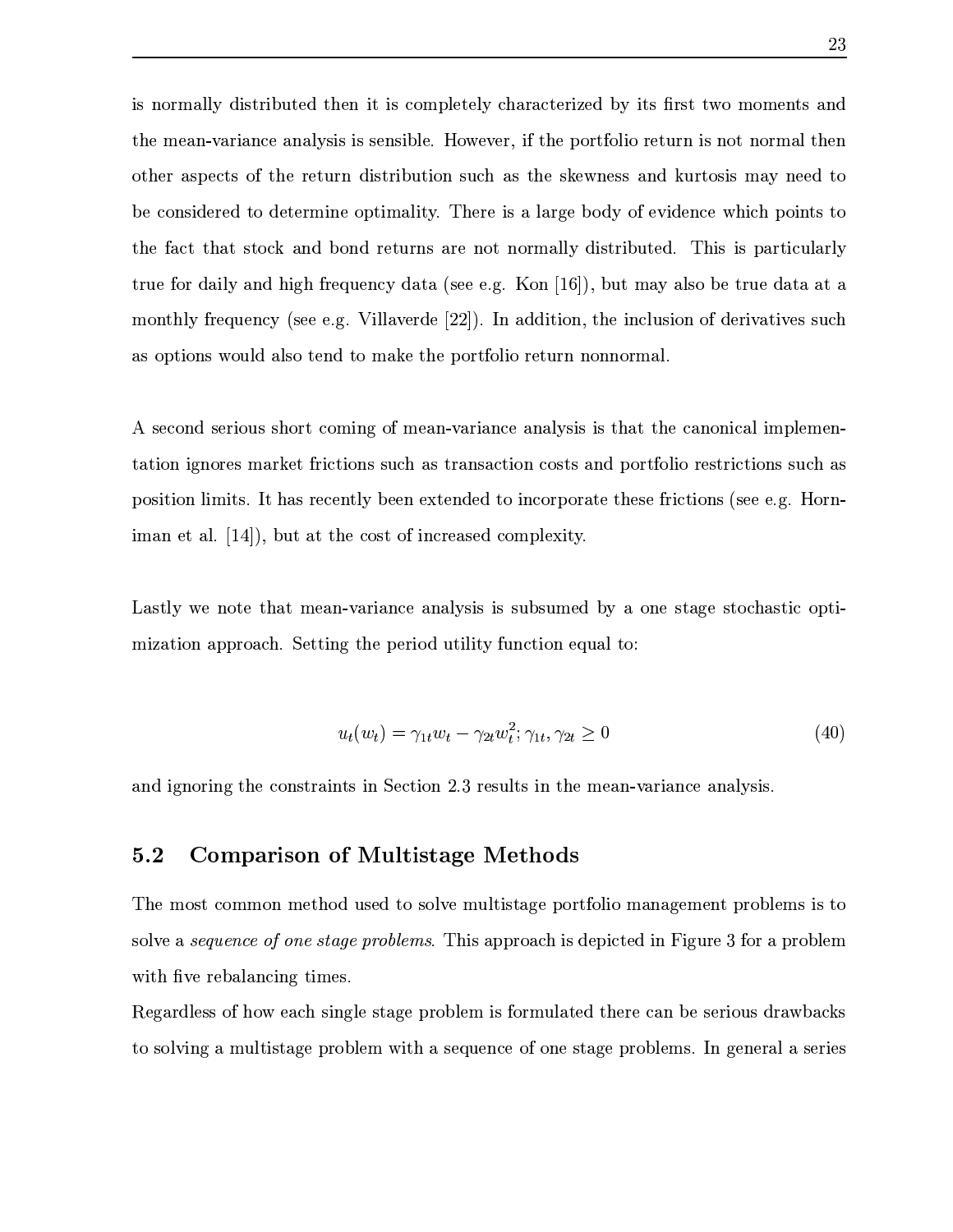|       | 1 stage problem |                 |                 |       |                 |        |                 |       |
|-------|-----------------|-----------------|-----------------|-------|-----------------|--------|-----------------|-------|
|       |                 | 1 stage problem |                 |       |                 |        |                 |       |
|       |                 |                 | 1 stage problem |       |                 |        |                 |       |
|       |                 |                 |                 |       | 1 stage problem |        |                 |       |
|       |                 |                 |                 |       |                 |        | 1 stage problem |       |
| $t=1$ |                 | $t=2$           | $t=3$           | $t=5$ |                 | $Jt=4$ |                 | $t=6$ |

 $\blacksquare$  . And the contract of the contract of the contract of the contract of the contract of the contract of the contract of the contract of the contract of the contract of the contract of the contract of the contract of t

~M~ OUP}A9 U>P~ >0 W.nI>~9}hoU->0}BP}A9 b~ O}Bn9c"I}AO U9fEN \}(~I}A>->~ OB  $\begin{array}{|l|} \hline \textbf{1} & \textbf{1} & \textbf{1} & \textbf{1} & \textbf{1} & \textbf{1} & \textbf{1} & \textbf{1} & \textbf{1} & \textbf{1} & \textbf{1} & \textbf{1} & \textbf{1} & \textbf{1} & \textbf{1} & \textbf{1} & \textbf{1} & \textbf{1} & \textbf{1} & \textbf{1} & \textbf{1} & \textbf{1} & \textbf{1} & \textbf{1} & \textbf{1} & \textbf{1} & \textbf{1} & \textbf{1} & \textbf{1} & \textbf{1$ 

- A@ V}> PdE<}A9>AE\}A0~ R ~ "}A
- $\alpha$   $\alpha$   $\beta$  the utility function deep not bere constant polative pick examples
- $\Omega$  according to the set of  $\Omega$  and  $\Omega$  above  $\Omega$  and  $\Omega$  is consolided.

 $\blacksquare$  erega  $\blacksquare$ "}9 ~ UOGE}B~ UHE>Z U>Q}A0P}E ~ UOGE}B~ \*([N~9}A^9P ( "}A~j9P}BU~9O}A0n0E}B~  $\overline{\phantom{a}}$  ,  $\overline{\phantom{a}}$  ,  $\overline{\phantom{a}}$  ,  $\overline{\phantom{a}}$  ,  $\overline{\phantom{a}}$  ,  $\overline{\phantom{a}}$  ,  $\overline{\phantom{a}}$  ,  $\overline{\phantom{a}}$  ,  $\overline{\phantom{a}}$  ,  $\overline{\phantom{a}}$  ,  $\overline{\phantom{a}}$  ,  $\overline{\phantom{a}}$  ,  $\overline{\phantom{a}}$  ,  $\overline{\phantom{a}}$  ,  $\overline{\phantom{a}}$  ,  $\overline{\phantom{a}}$ ON }A\ 7}AB00} ~
9 .}>-9nd\ j9PB~ H>\i}A~n >\AE}-}AOd}A9>0> "}AA;}A 9B \$ (^~9}A>\  $\sim$  0.000  $\sim$  0.000  $\sim$  0.000  $\sim$  0.000  $\sim$  0.000  $\sim$  0.000  $\sim$  0.000  $\sim$  0.000  $\sim$  0.000  $\sim$  0.000  $\sim$  0.000  $\sim$  0.000  $\sim$  0.000  $\sim$  0.000  $\sim$  0.000  $\sim$  0.000  $\sim$  0.000  $\sim$  0.000  $\sim$  0.000  $\sim$  0.000 4>378OLIB S>0W} P} BWn 9K}n}~ \~ Wj9R}AO}e~ P}AE} 0 t~ W Q O P K};}AB~9r~ >O "}90K} 9> 0nOBB\0}"[EOn\U}AjE}-}A>pP \j90~i}AP n\B\}" \$> \}U}A>O>> V #70>i>O "}90K} o ( }A>0U ~ Wj9PBP~ e[j"}V ~ >PB>\-B~ BE}A0~ >b~4 ~ O>0}B~ >=j ^2Vj  $\alpha$  and  $\alpha$  and  $\alpha$  are  $\alpha$  below  $\alpha$  by  $\alpha$  and  $\alpha$  below  $\alpha$  below  $\alpha$  by  $\alpha$  and  $\alpha$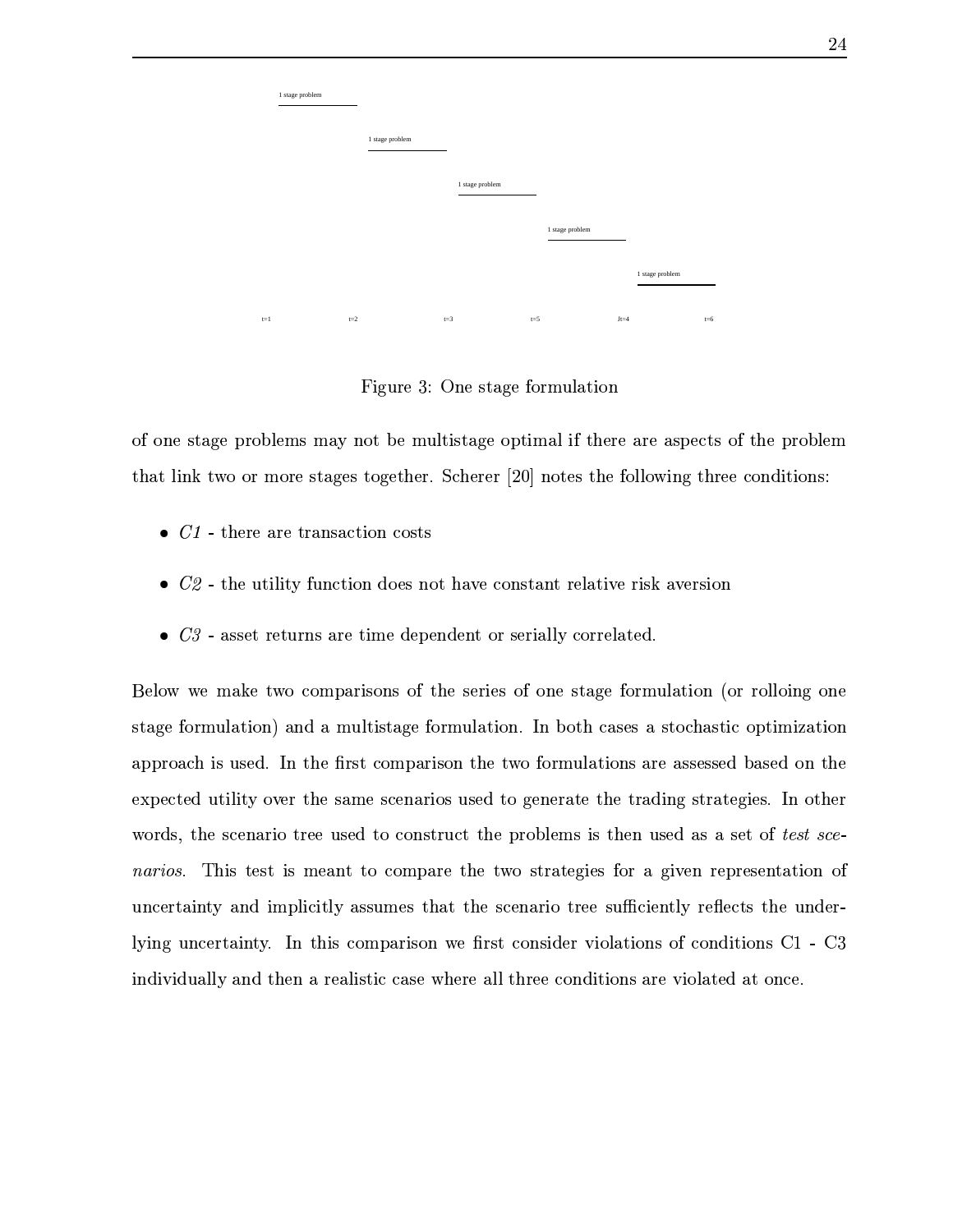$-$  Oil $-$  Oil $-$  Pu)  $A$  and  $A$  and  $A$  and  $A$  and  $A$  and  $A$  and  $A$  and  $A$  and  $A$  and  $A$  and  $A$  and  $A$  and  $A$  and  $A$  and  $A$  and  $A$  and  $A$  and  $A$  and  $A$  and  $A$  and  $A$  and  $A$  and  $A$  and  $A$  and  $A$  $\sim$  090 for  $\sim$  1000 for  $\sim$  1000 for  $\sim$  1000 for  $\sim$  1000 for  $\sim$  1000 for  $\sim$ W~7O l0bO }A~R \> E}AV}A>VP >90~T} \ ~ <}A>V~ O}BWB E}A0~ ^>P~ >0 W%\_9> >"!o V  $\{P_{\alpha}\}_{\alpha\in\mathbb{Z}}$  $\bar{p}_A$  , and the properties of  $\bar{p}_A$  and  $\bar{p}_B$  and  $\bar{p}_B$  and  $\bar{p}_B$  and  $\bar{p}_B$  and  $\bar{p}_B$  and  $\bar{p}_B$  and  $\bar{p}_B$  and  $\bar{p}_B$  and  $\bar{p}_B$  and  $\bar{p}_B$  and  $\bar{p}_B$  and  $\bar{p}_B$  and  $\bar{p}_B$  and  $\bar{p}_$ \*4J~ P}>jE} #o%y6UO~ >~9}.j UP W 0 K}<jE}AW}~ E'T~ 7}.}AO-G;}}A\%y>O}H}A>d ~ Wj9PBP~ n9>b> P-P>~ >0^ Q d9^0>>B E}A0~ R~l}>-P >P0}AQ0} R~l}>&~ UOGE}B~ >Q}A Po\\}H}A~  $\ddot{A}$  , and a set of the constant  $\ddot{A}$  and  $\ddot{B}$  are proportional proportional proportion  $\ddot{B}$  $\blacksquare$  . The set of the set of the set of the set of the set of the set of the set of the set of the set of the set of the set of the set of the set of the set of the set of the set of the set of the set of the set of the

if a second control  $\mathcal{P}$  -defined by  $\mathcal{P}$  and  $\mathcal{P}$  and  $\mathcal{P}$  and  $\mathcal{P}$  and  $\mathcal{P}$ 9P-\*.| P}~7U%\*.| 9P 9> \*h| N~ >\*%&9> }> 0>0}G9&o~ "}~ 0B~RB^ 0 9\* 0 \j9PB~  $\blacksquare$  $20^{4}$ .

#### 5.2.1 Yx;{ w->x { <sup>w</sup>

 $E_{\rm{eff}}$  pro $E_{\rm{eff}}$  and  $\phi$  . The second proposition  $\sim$  $\blacksquare$  )  $\blacksquare$  $\delta$  of the purpose of  $\delta$  and  $\delta$  . And the purpose of  $\delta$  is the following  $\delta$  . Hence, the purpose of  $\delta$ >P~ >0 9d> >0\} 0 &0 >Pl^9> \~ }A>Wo~9P}~9BB~RE> 7N }A 7}AB00} +n}AO P~ 09-}A>-~ >U"}9 ->~ OB W ~9H}AOU>~> <;}.}2&fn90 \i}A>-B>Q}AGEX ~ >O0}A0~ >4BW>B0 TZ  ${}^{\bullet}$  . Observed the second second second second second second second second second second second second second second second second second second second second second second second second second second second second se S>^7o\\} O}A0BQ}AB\f~h}> Pi>~9>B\nn9^9BP~ P ~9>\ 9> }>^ON }A\ 7}AB00} ~9  $\bullet$  0  $\bullet$  0  $\bullet$  0  $\bullet$  0  $\bullet$  0  $\bullet$  0  $\bullet$  0  $\bullet$  0  $\bullet$  0  $\bullet$  0  $\bullet$  0  $\bullet$  0  $\bullet$  0  $\bullet$  0  $\bullet$  0  $\bullet$  0  $\bullet$  0  $\bullet$  0  $\bullet$  0  $\bullet$  0  $\bullet$  0  $\bullet$  0  $\bullet$  0  $\bullet$  0  $\bullet$  0  $\bullet$  0  $\bullet$  0  $\bullet$  0  $\bullet$  0  $\bullet$  0  $\bullet$  0  $\bullet$ individual one stage problems.

 $-$  100  $-$  100  $-$  100  $-$  100  $-$  eV  $-$  eV  $-$  eV  $-$  eV  $-$  eV  $-$  eV  $-$  eV  $-$  eV  $-$  eV  $\mathcal{A}$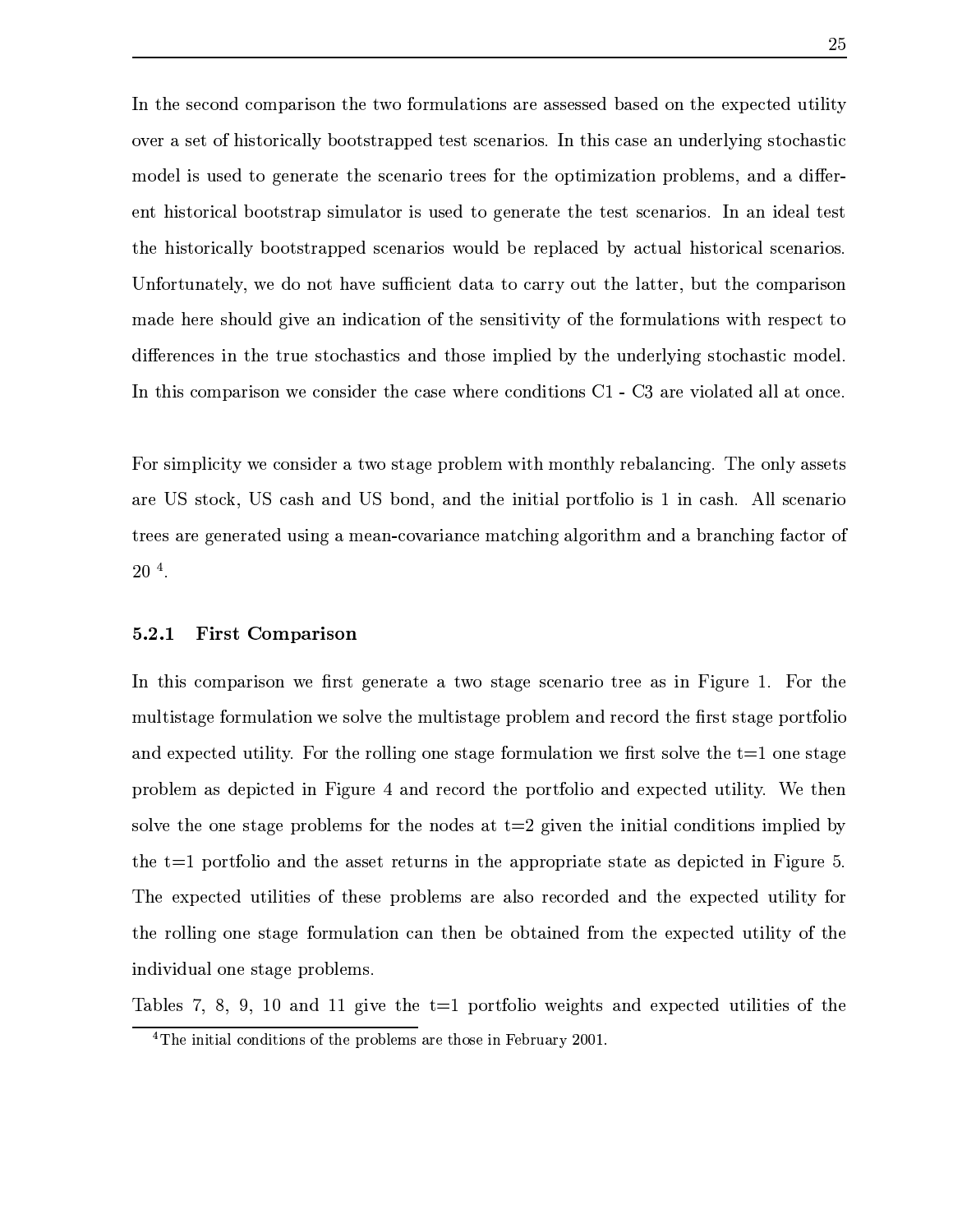

&B9> <sup>l</sup>l}2=^bP~ B0B>-~ ><P}A9 (>P~ >B\

}e~p~ PU>G;}AB~9>=~ W >UN n~h7o\BW K} ( }AOn[jPP} 7o\0n\}sFY29>0scHV>~9> ~6}A>W ~ O>0}B~ >eFTj ^V j H<}jE}bnIZn9EW}> P~ B0B>p~9> "}9 t~ PU>G;}AB~9[U>0}B"}9  $\bullet$  and the sound of the sound of the sound of the sound of the sound of the sound of the sound of the sound of the sound of the sound of the sound of the sound of the sound of the sound of the sound of the sound of the \~ P}eE>W}>49P\}M}A>P>M9EOn\W}~bN 09 VZf}A>)~9BB~
0>h'"}A ~-0>> N O> K} >0\\}B\ T ~ W\}0 ~
>B9Tn~9}B~ O1

$$
rsus_t = .0123 + .0374\epsilon_t^{rsus} \tag{41}
$$

$$
rcus_t = .0042 + .00009 \epsilon_t^{rcus} \tag{42}
$$

$$
rbus_t = .0067 + .0100\epsilon_t^{rbus},\tag{43}
$$

 $\blacksquare$  ), and the positive definition of  $\blacksquare$ tistage optimal.

In the second experiment (Table 8) condition C1 is violated by incorporating  $.05\%$  propor-}B~ jEy}A9OA9}AB~9 ~9P}A6~ p>J0>f9> 0B0>-EBy9P\}y(p}AOBM9P.}A>H~ 0B0>(~ >.N PB~  $A$  and the pure  $A$  and  $B$  are photons of  $B$  . The photons of  $B$  and  $B$  are  $A$  and  $B$  and  $B$  and  $B$  and  $B$  and  $B$  and  $B$  and  $B$  and  $B$  and  $B$  and  $B$  and  $B$  and  $B$  and  $B$  and  $B$  and  $B$  and  $B$  and  $B$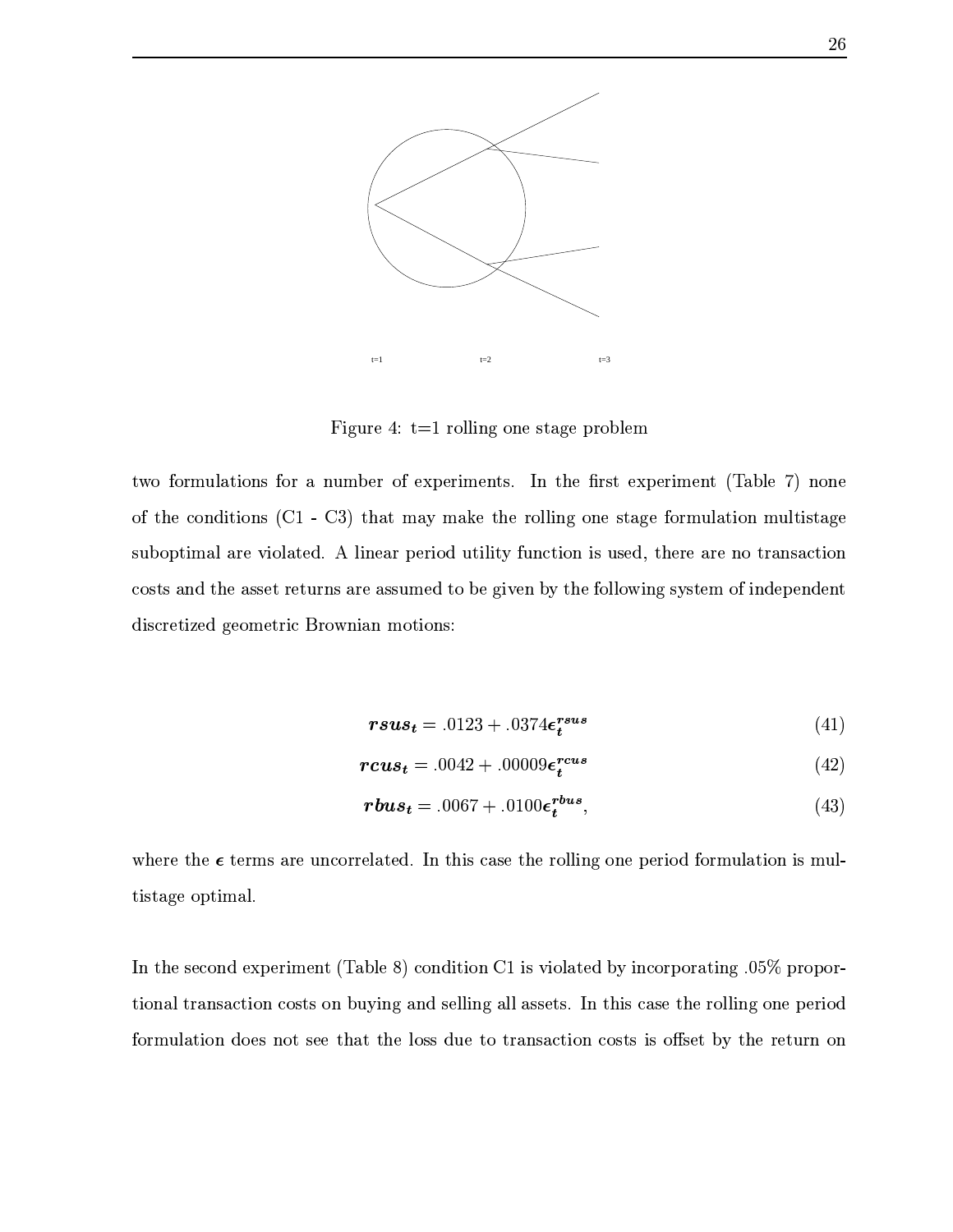

&B O <sup>x</sup> l}2fUP~ B0B>d~ >(P}A9 (>~9>B\n

"}A~"\_0}0S> 0~9}6~WP}A9 H9>R0}> P\$~ P(>~9}U>Q}A0P}E h~ O}Bn9O

( }AOi}A>0rON PBW K}kFY29>0 ZHn\~ >>Q}A0~ <sup>j</sup> <sup>f</sup> Bn70~ G;}A , >0> >~
>PB>VB0>E  $f_{14} = 1$ ,  $\gamma_{24} = 1000$ ,  $\tilde{w} = 1.0016^t$  period utility function. In this case the rolling one stage  $\bullet$  PU-BE}A0^ pBK9 pake} $\bullet$  pake} $\bullet$ 

(i}>~ >"}Ai7o\BW K}RFY29>Be^I\_ZH ~ >O0}A0~ 
j 0HB~9GE} ^ZB>\~ N~ E}A0> EO}A~ ~ PV  $\bar{A}$  , and the proposition of the proposition of the H  $\bar{A}$  H  $\bar{A}$  has a set of the proposition of the proposition of the proposition of the proposition of the proposition of the proposition of the proposition of the mean return on stock in the first stage. It also incorporates a  $15\%$  turnover constraints  $\bullet$  . The set of  $\bullet$  is the set of  $\bullet$  is the set of  $\bullet$  . The following  $\bullet$  is the set of  $\bullet$  . The set of  $\bullet$  $\lambda$  . The set of the set of the set of the set of the set of the set of the set of the set of the set of the set of the set of the set of the set of the set of the set of the set of the set of the set of the set of the s to the turnover constraints and is not multistage optimal.

(V}A>4GEP}7N PBW K} FY29>B ^^CHl9B7}A>P 4 ~ >O0}A0~ >EFTj ^V j HI9PS70~ G;}A ;2S>0>~ OB incorporates  $.05\%$  transaction costs on all assets,  $15\%$  turnover constraints on all assets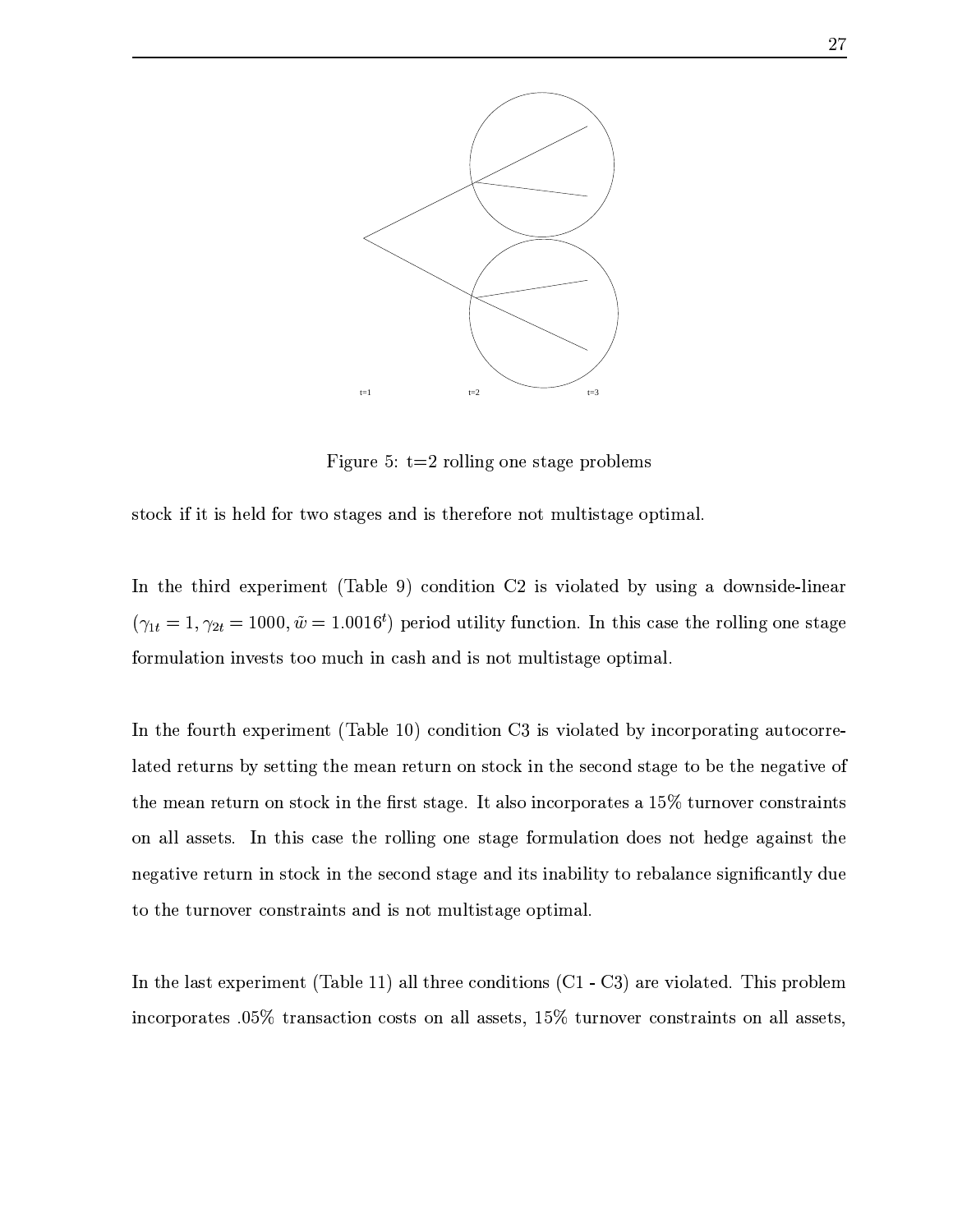50% position limits on all assets, a downside-linear  $(\gamma_{1t} = 1, \gamma_{2t} = 1000, \tilde{w} = 1.0016^t)$ N PB~O}B00} 2O>\}B~ ^9>iE}hP\}AO>H >\AE} iZ \*h|OjINH Pb}>-P~ B0B>f~9> "}9 R~ PU>BE}A0~ ^09 "}A(}A~~T00}P}ABbBZ"}A~[9> B<>~E}(U>0}B"}9 d~ O}Bn9Oj6~ Wj9\[}A~  $\blacksquare$  $\bullet$  . On the set of the set of the set of the set of the set of the set of the set of the set of the set of the set of the set of the set of the set of the set of the set of the set of the set of the set of the set of th

|                   | stock |  | cash   bond   utility |
|-------------------|-------|--|-----------------------|
| multistage        |       |  | 2.0371                |
| rolling one stage |       |  | 2.0371                |

29>0 <sup>c</sup> 5H~VB~ BE}A0~ >e~&\~ >>Q}A0~ >Ej ^0V j

|                   | stock | $\cosh$   bond | utility |
|-------------------|-------|----------------|---------|
| multistage        |       |                | 2.0168  |
| rolling one stage |       |                | 2.0126  |

29>0 ! wj6~ >O0}A0~ j ^<70~ G;}A V}A9>9\}B~ R\~ P}

|                   | stock |     |     | $\cosh$   bond   utility |
|-------------------|-------|-----|-----|--------------------------|
| multistage        | .03   | .77 | .20 | 2.0156                   |
| rolling one stage | .01   | .91 | .08 | 2.0145                   |

29>B wj6~ >>Q}AB~9 jf-B~9GE} VM>~
>0>(O}A0BQ} e>O\}A0~

 $\blacksquare$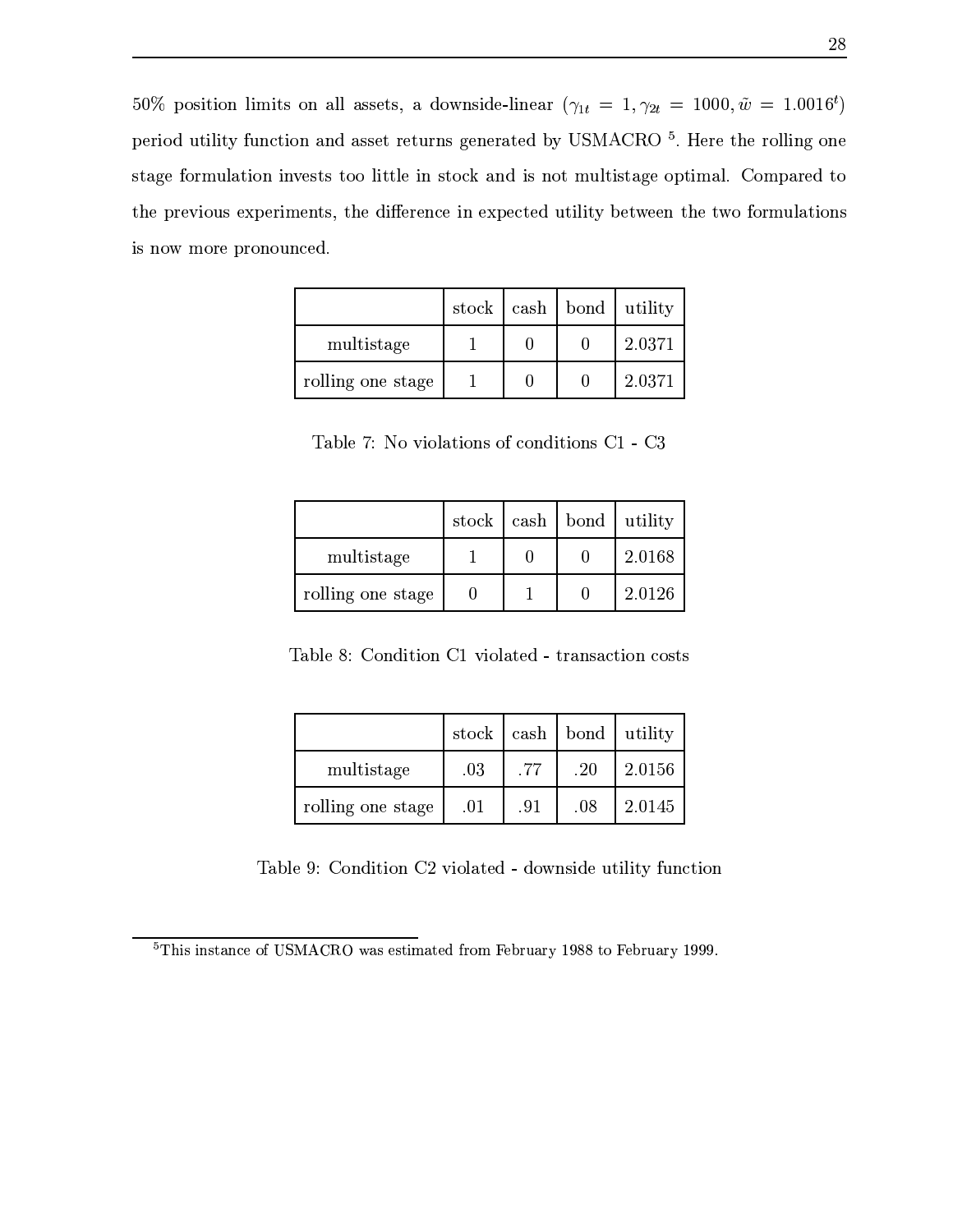|                   | stock |     | $\cosh$   bond   utility |
|-------------------|-------|-----|--------------------------|
| multistage        | .15   | .85 | 2.0218                   |
| rolling one stage |       |     | 2.0150                   |

 $-$  0.  $-$  0.  $-$  0.  $-$  0.  $-$  0.  $-$  0.  $-$  0.  $-$  0.  $-$  0.  $-$  0.  $-$  0.  $-$  0.  $-$  0.  $-$  0.  $-$  0.  $-$  0.  $-$  0.  $-$  0.  $-$  0.  $-$  0.  $-$  0.  $-$  0.  $-$  0.  $-$  0.  $-$  0.  $-$  0.  $-$  0.  $-$  0.  $-$  0.  $-$  0.  $-$  0.  $-$ 

|                   | stock |        | $\cosh  $ bond | utility   |
|-------------------|-------|--------|----------------|-----------|
| multistage        |       | $.5\,$ |                | $-6.2324$ |
| rolling one stage | .05   | $.5\,$ | .45            | $-7.4160$ |

29>0R^o^( 0}AO b ~9>>0}B~ O&FOj ^ <sup>V</sup> j H6B~ BE}A\

#### $5.2.2$ =t w2z w->x {\w

(R}A>0 ~ Wj9PB~9Re&[j"}H9 >\AE}e^I\_\_o\_U}6~Wn~9}GMW8DBK LN78O:3?Q?A@ .LILNKBK97'3PZP.1R}A\P}H\ j9V  $\delta$  . We have the purchase  $\delta$  and  $\delta$  are  $\delta$  as a purchase  $\delta$  . The purchase  $\delta$ P ~9 }A> EBB\ 7}AB00}B \$ ~E}A ~ PU>G;}AB~9>(> \*.|>j-fE-}A>O>> P"BOiJZV namic model, a downside-linear  $(\gamma_{11} = 1, \gamma_{21} = 1000, \tilde{w} = 1.0016^t)$  period utility function.  $105\%$  transaction costs on all assets,  $50\%$  position limits on all assets and  $15\%$  turnover con- $\overline{A}$  , and the probability of  $\overline{A}$  and  $\overline{A}$  non-paper  $\overline{A}$  . The probability of  $\overline{A}$ ~ }><}6~~ ->GE}B~ O9P< 09 TBR&E>BR^CfW

|                   | Mean     | St. Dev. | Min        | Max      |
|-------------------|----------|----------|------------|----------|
| multistage        | $-.1139$ | 4.8128   | $-45.4002$ | 2.0868   |
| rolling one stage | $-.4013$ | 5.0111   | $-43.1712$ | $2.0816$ |

29>BR^If M|7 \~ > ~ Wj9PB~9>WE'p"}E}B"}AB\

 $\lambda$ 

 $\blacksquare$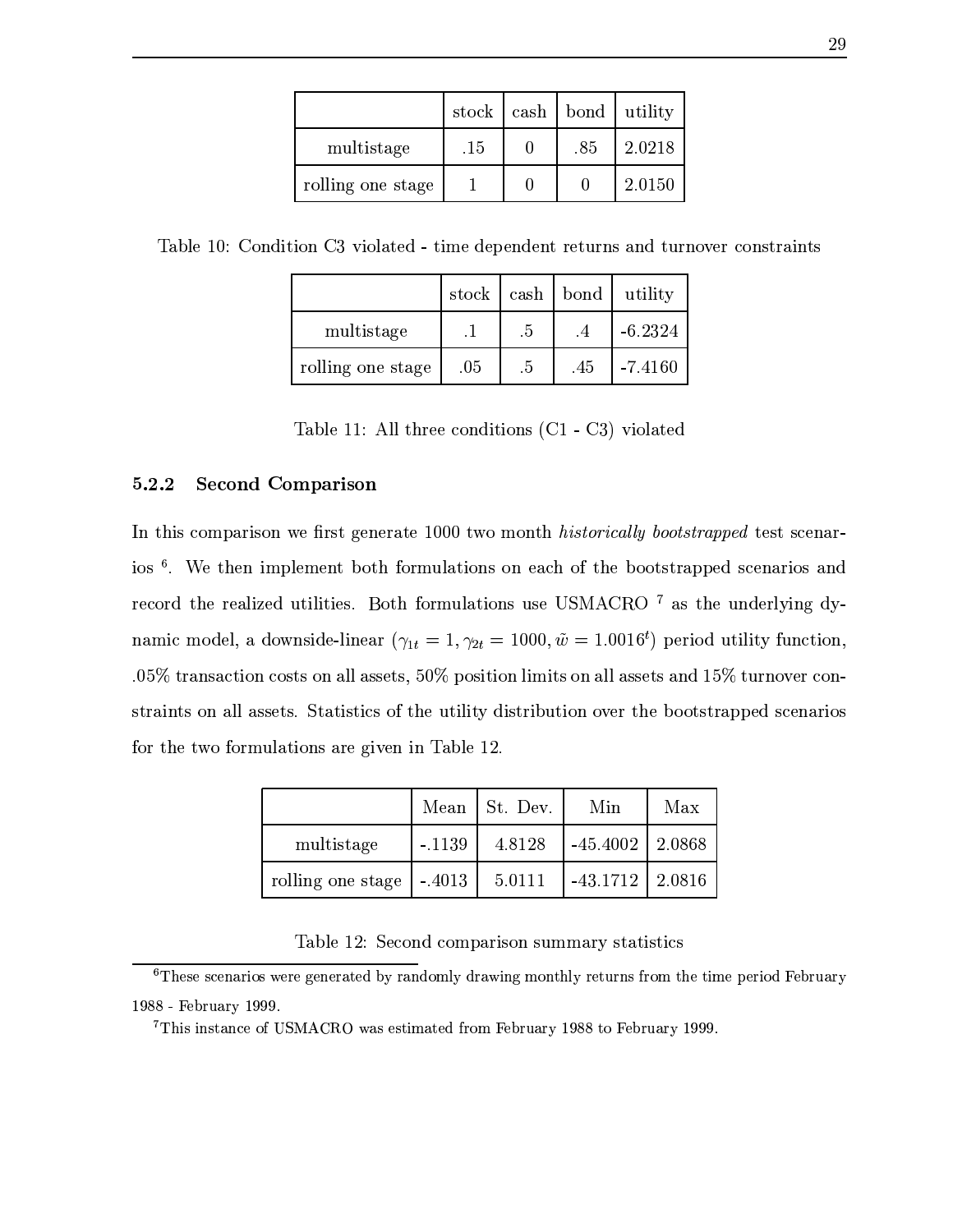Q}A }A>7 7}AB~9 ~}>Rn0>BUO O}A0B0} %l}A>->0}BP}A9 2~9U>BE}A0~ O~>> \Vo}}A\ "}E}BP}B\H}A>9^}AO-~9BB0>V~ >dP}E ~ PU>BE}A0~ \*\_~ }A\P}hO\}AO h~ H>~9}4}A>-n 9^O}B00} ~ e}A>h->0}BP}A9 ~ ->GE}B~ WBeP}AE}A0P}A090"VPB >#[jE}"W>0 > M}AjEp}A>hWEO}A0B0} R~9  $\bullet$  0BBoh~  $\bullet$  0BBoh~  $\bullet$  PH  $\bullet$  PH  $\bullet$  PH  $\bullet$  PH  $\bullet$  PH  $\bullet$  PH  $\bullet$  PH  $\bullet$  PH  $\bullet$  PH  $\bullet$  PH  $\bullet$  PH  $\bullet$  PH  $\bullet$  PH  $\bullet$  PH  $\bullet$  PH  $\bullet$  PH  $\bullet$  PH  $\bullet$  PH  $\bullet$  PH  $\bullet$  PH  $\bullet$  PH  $\bullet$  PH  $\bullet$  PH  $\bullet$  PH  $\bullet$   $\mathcal{P}=\{S\subset\mathcal{P}^1\mid S\subset\mathcal{P}^1\}$ }jE}U}>pW9>-~S}A>n}6~
~ PU>G;}AB~9>b9p\$Xj9O[SO 9EB>~ d}>p\>Q}A0>^}A\P}V0  $\Box$ z of  $A$  or  $A$  and  $A$  is a subset of  $A$  of  $A$  or  $A$  . The  $A$  $\mathcal{A}$  , and the position of the position of the position of the position of the position of the position of the position of the position of the position of the position of the position of the position of the position o

### yF-2002 - 2003 - 2004 - 2005 - 2006 - 2007 - 2008 - 2009 - 2009 - 2009 - 2009 - 2009 - 2009 - 2009 - 2009 - 20

 $\Box$  and the problem in the problem in the problem in the problem in the p  $\Lambda$ }~ >> >~ 0}6~ OB j >~9> B OA9}AB\ S> .<3W:NK 1<BKT69[E0 ~ 7}[>0>  $\overline{\phantom{a}}$  , and the particle of the particle of the particle of the particle of the particle of the particle of the particle of the particle of the particle of the particle of the particle of the particle of the particl }e \5H~
9 UN f\_o\_o\_<E> j\>jE'tf-\_o\_J^S0}WW~ K}AO"d >9G9O BO\&S>>B9>>0><>~ PB\~ 69 [hO\[E}Hj >Pj9sf-\_o\_J^b9>^E}. 9}A9OB>V}A0n-% 0%y|h(" fW"^(E. "}A0E} ~ February 1988 up to t. The proportional transaction cost was  $.5\%$ , and the initial portfolio  $\begin{array}{ccc} \mathbf{0} & \mathbf{0} & \mathbf{0} & \mathbf{0} & \mathbf{0} & \mathbf{0} & \mathbf{0} & \mathbf{0} & \mathbf{0} & \mathbf{0} & \mathbf{0} & \mathbf{0} & \mathbf{0} & \mathbf{0} & \mathbf{0} & \mathbf{0} & \mathbf{0} & \mathbf{0} & \mathbf{0} & \mathbf{0} & \mathbf{0} & \mathbf{0} & \mathbf{0} & \mathbf{0} & \mathbf{0} & \mathbf{0} & \mathbf{0} & \mathbf{0} & \mathbf{0} & \mathbf{0} & \mathbf$ along with a downside-quadratic  $(\gamma_{1t} = 1, \gamma_{2t} = 10000, \tilde{w}_t = 1.01^t)$  period utility function 9O ~ OP}A9BK}"}AO\}AO2FY\ >N >>z H

29>0 ^ Q V}AON~ P}'~ B0~\%I7N }A b[j"} "}9 T\ jEB~ }AP 9P\}n\}>O%)[jPP}nP}E  $\sim$  -9PTO  $\sim$  -9PTO  $\sim$  0.0PPTO $\sim$  0.0PPTO $\sim$  P90B  $\sim$  P90B  $\sim$  P90B  $\sim$  $\blacksquare$  some  $\blacksquare$  some  $\blacksquare$  some  $\blacksquare$ ... 100

 $8$  Returns are in the form of gross returns, i.e.  $\frac{value_t}{\sqrt{value_t}}$ .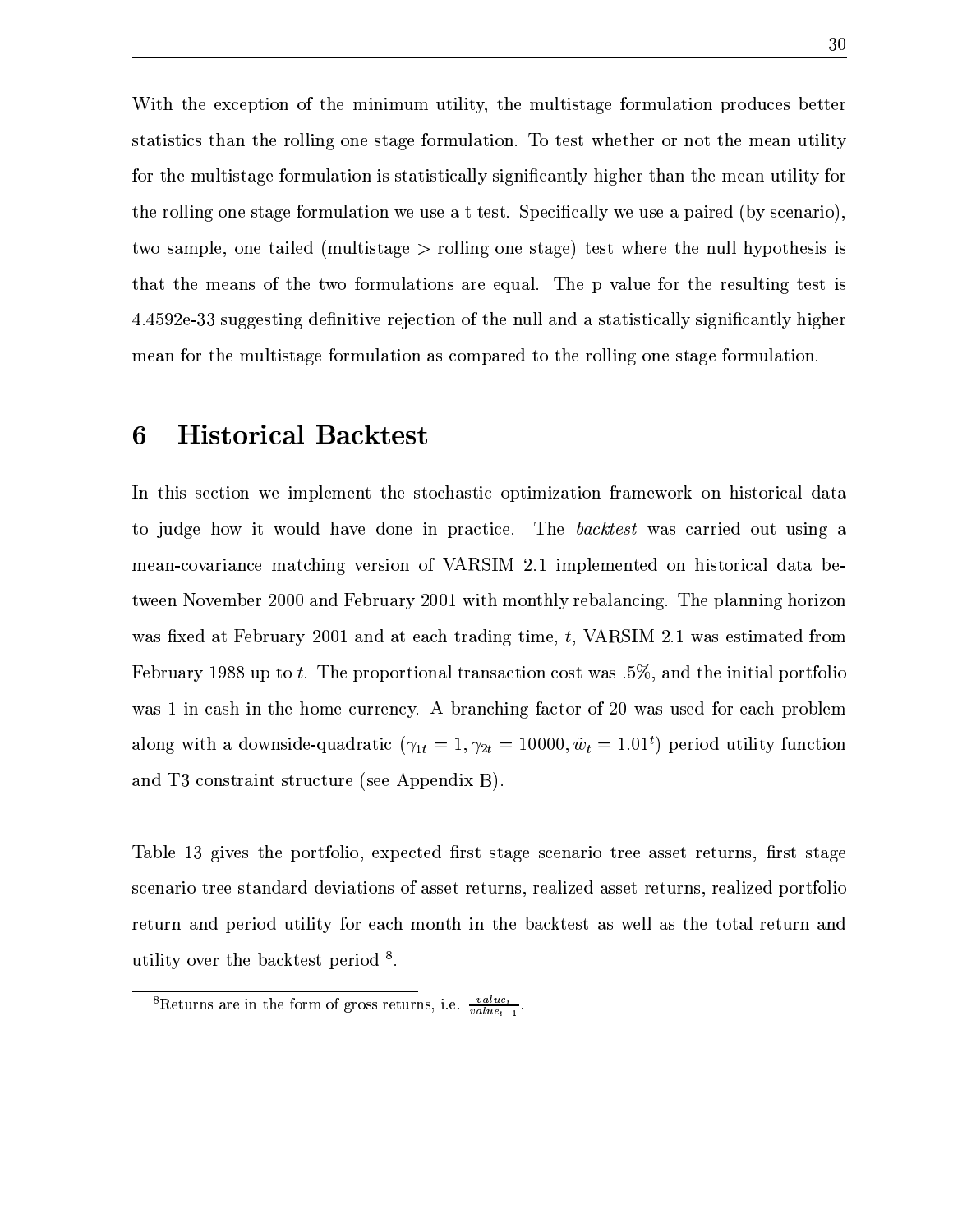| $Nov-00$               | EUstock | EUcash | EUbond | <b>USstock</b> | JPstock  |
|------------------------|---------|--------|--------|----------------|----------|
| Weight                 | 0.06    | 0.25   | 0.67   | 0.02           | 0.00     |
| <b>Expected Return</b> | 1.01    | 1.00   | 1.00   | 1.01           | 1.01     |
| St. Dev. Return        | 0.05    | 0.00   | 0.01   | 0.05           | 0.07     |
| Historical Return      | 0.99    | 1.00   | 1.01   | 0.93           | 0.84     |
| Portfolio Return       | 1.00    |        |        |                |          |
| Period Utility         | 0.13    |        |        |                |          |
| $Dec-00$               |         |        |        |                |          |
| Weight                 | 0.05    | 0.25   | 0.68   | 0.02           | 0.00     |
| Expected Return        | 1.01    | 1.00   | 1.01   | 1.01           | 1.00     |
| St. Dev. Return        | 0.05    | 0.00   | 0.01   | 0.05           | 0.07     |
| Historical Return      | 1.01    | 1.00   | 1.01   | 1.04           | $1.00\,$ |
| Portfolio Return       | 1.01    |        |        |                |          |
| Period Utility         | $-0.52$ |        |        |                |          |
| $Jan-01$               |         |        |        |                |          |
| Weight                 | 0.05    | 0.25   | 0.68   | 0.02           | 0.00     |
| <b>Expected Return</b> | 1.01    | 1.00   | 1.01   | 1.01           | 1.00     |
| St. Dev. Return        | 0.05    | 0.00   | 0.01   | 0.05           | 0.07     |
| Historical Return      | 0.93    | 1.00   | 1.01   | 0.92           | 0.96     |
| Portfolio Return       | 1.00    |        |        |                |          |
| Period Utility         | $-4.62$ |        |        |                |          |
| Total Return           | 1.01    |        |        |                |          |
| Total Utility          | $-5.01$ |        |        |                |          |

 $-$  and  $-$  and  $-$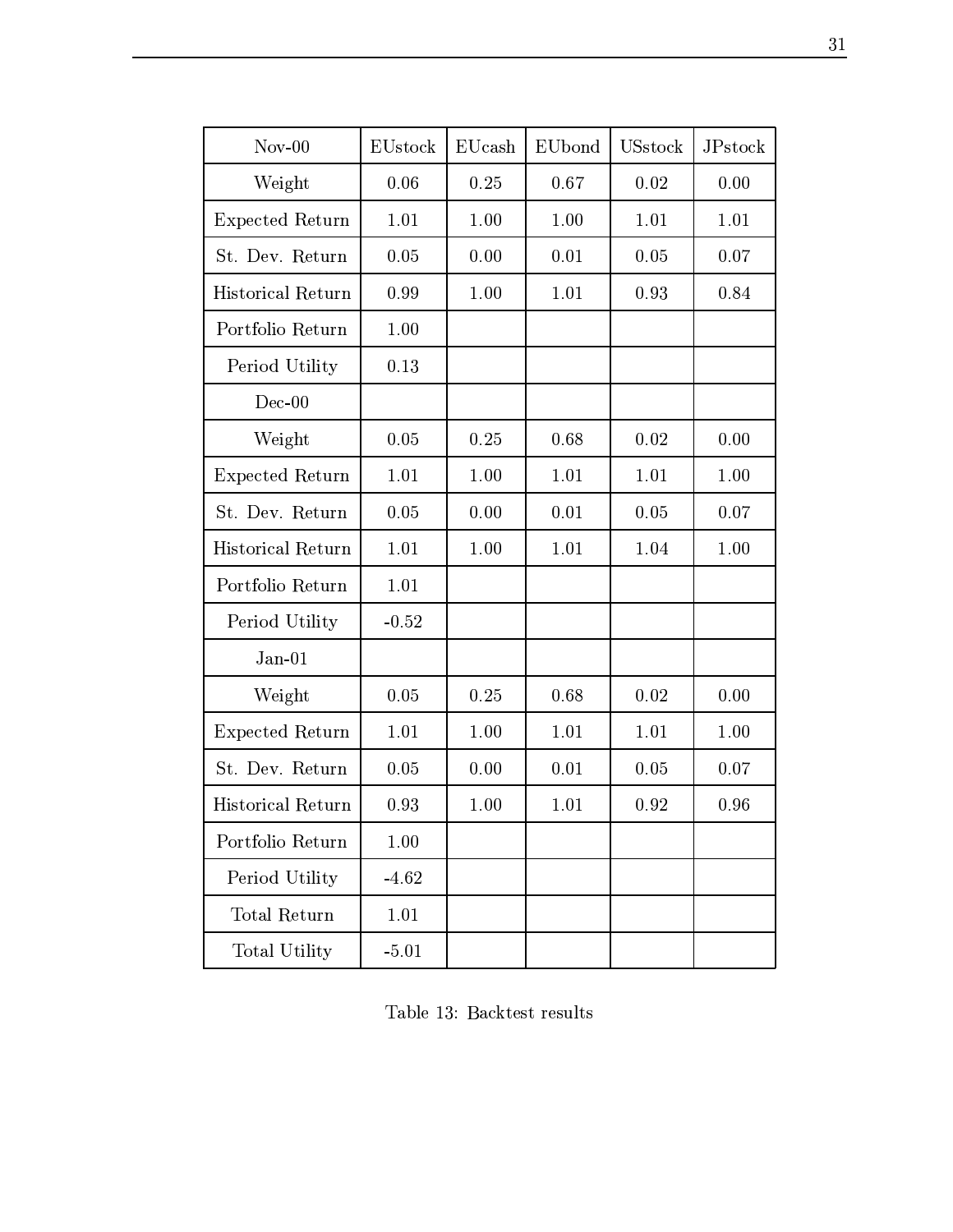U^N >O9PU%&}A>W}A~9}A9O}A0BQ} Z9> \}> ~S}A>pi|\j( I>P~ onP}~7 B>O ~
 b}A>0 }BWMN PB~<6\+V ^Cfh^o q9>\_J ofP N }AQ #olSOe}E>BO~,\_}A>MP}~7>9P}B6~9O}A0n0E}B~  $\delta$  , and the proposition of  $\delta$  and  $\delta$  . The proposition of  $\delta$  such as  $\delta$  $\times$  . The contract of the contract of the contract of the contract of the contract of the contract of the contract of the contract of the contract of the contract of the contract of the contract of the contract of the co

### discussion and the contract of the contract of the contract of the contract of the contract of the contract of

S>0n>9o\Vj9V> P PBN rZW\}AO~7]~hn9jE B>i}>Ro~9P}~9BB~[~-hZ B~9j9 >O >PB> "}A~j9P}B~ O}BWB E}A0~ 9W\e~ Uah~
>PB>V Xj9>E}A09>V>~
>PB>VB0>Elo\0~7fO}B00} >O\}A0~ >he PWO }A~P >P \K}d}>f> P >\ -~-M}>=>>Z>0BUP>~ P}(9Bf\~ >"}AAEBK}A\$%  $\Lambda$  and  $\Lambda$  are  $\Lambda$  and  $\Lambda$  are  $\Lambda$  and  $\Lambda$  . The contract of  $\Lambda$  and  $\Lambda$  $\Lambda$  and  $\Lambda$  and  $\Lambda$  are  $\Lambda$  and  $\Lambda$  and  $\Lambda$ \~ >~ WBT9EGE>B\We P O P K}A\ }~ >\ PBN^}AO[>>>\"0> Jj9WB\p~<}>i>P~ >B\ hO}BWB;}AB~9fj9\ W\}>~7Oe~ O A;}ABOdW~ W K}ME}>BOdP >90~b} \ee P.O~,n}A~  $\mathcal{P}$  by Proposition ( ) and  $\mathcal{P}$  food  $\mathcal{P}$  food  $\mathcal{P}$  and  $\mathcal{P}$ PERSONAL PROPERTY AND RESIDENCE AND RESIDENCE AND RESIDENCE AND RESIDENCE AND RESIDENCE AND RESIDENCE AND RESIDENCE AND RESIDENCE AND RESIDENCE AND RESIDENCE AND RESIDENCE AND RESIDENCE AND RESIDENCE AND RESIDENCE AND RESI N-W~ d9>O~ >PGE}b}~p9O^}A~pP>>P>n-n 9hVmE9PG9O b9j9#B\$%E>^Q}H69hP>~
i}AjE}.  $\blacksquare$  $\overline{S}$ }jE}h}>AEn6~ P6~ OB[j ->~>>\ [6\B2>09 P"[j\[o~9P}~9BB~9HE>Z \GE}09 "R9~7~ P\}AO9>TO}A0B0} nj9RQ}o\ TBW>B\n\} 0TOA9}AB\

## experimental contracts of the contracts of the contracts of the contracts of the contracts of the contracts of

 $Let:$ 

$$
\boldsymbol{y_t} = \mu + \sum_{i=1}^{3} \phi_i y_{t-i} + \boldsymbol{\eta_t}, \tag{44}
$$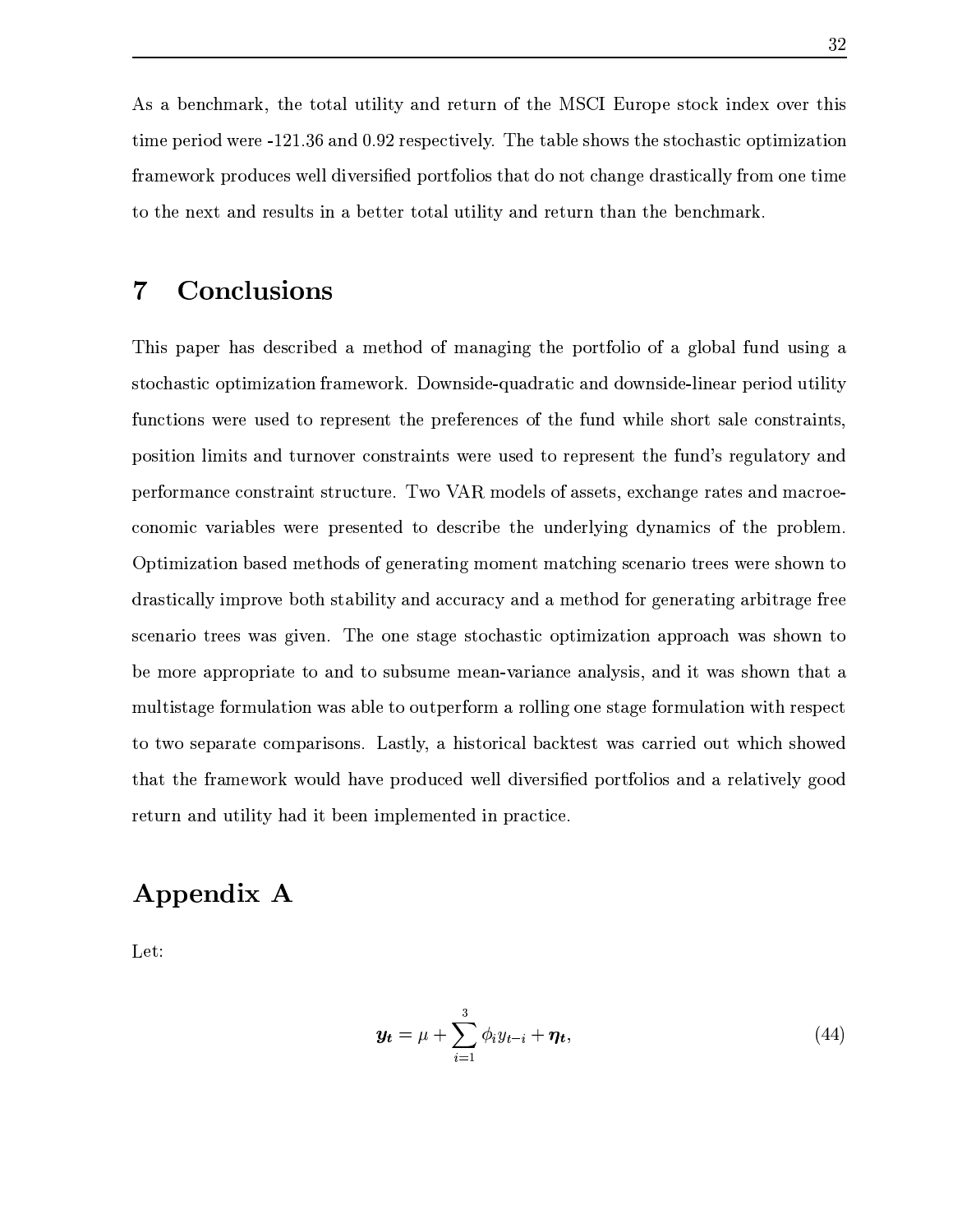33

 $\bullet$  . The set of the set of the set of the set of the set of the set of the set of the set of the set of the set of the set of the set of the set of the set of the set of the set of the set of the set of the set of the s is a construction of the construction of the construction of the construction of the construction of the construction of the construction of the construction of the construction of the construction of the construction of F H 9Ro<Q}} 9}A><F ^CH

$$
Y_t = M + \Phi Y_{t-1} + N_t, \tag{45}
$$

where:

$$
Y_t := \begin{pmatrix} y_t \\ y_{t-1} \\ y_{t-2} \end{pmatrix} \quad M := \begin{pmatrix} \mu \\ \bar{0}_d \\ \bar{0}_d \end{pmatrix} \quad N_t := \begin{pmatrix} \eta_t \\ \bar{0}_d \\ \bar{0}_d \end{pmatrix} \tag{46}
$$

$$
\Phi := \begin{pmatrix} \phi_1 & \phi_2 & \phi_3 \\ I_d & \tilde{0}_d & \tilde{0}_d \\ \tilde{0}_d & I_d & \tilde{0}_d \end{pmatrix} .
$$
 (47)

S>[O~ PpBnP}AE}A0~ j9 #b9BS}>i 0 KE90> n~ BBR0}>B }A>iO>0} BP 0 <sup>F</sup> [- J H9n00}~ G]A^ `T%Uj6j9O} ^o^CHP>WB>VP}AE}A0~ j9P0} sF9lolZH6BW>B0 1

$$
E[\mathbf{y_t}] = \mu + \sum_{i=1}^{3} \phi_i E[\mathbf{y_t}], \qquad (48)
$$

>\ ] `X0S}A>(>>\~ >>Q}A0~ j9on 9R~2}>(>~ \\$eS>

$$
E[\mathbf{y_t}] = (I - \sum_{i=1}^{3} \phi_i)^{-1} \mu.
$$
 (49)

 $\sim$  09  $\sim$  09  $\sim$  09  $\sim$  09  $\sim$  09  $\sim$  09  $\sim$  09  $\sim$  09  $\sim$  09  $\sim$  09  $\sim$ 

$$
Cov[\boldsymbol{y_t}|y_{t-1}, y_{t-2}, y_{t-3}] = Cov[\boldsymbol{\eta_t}] = \Sigma.
$$
\n(50)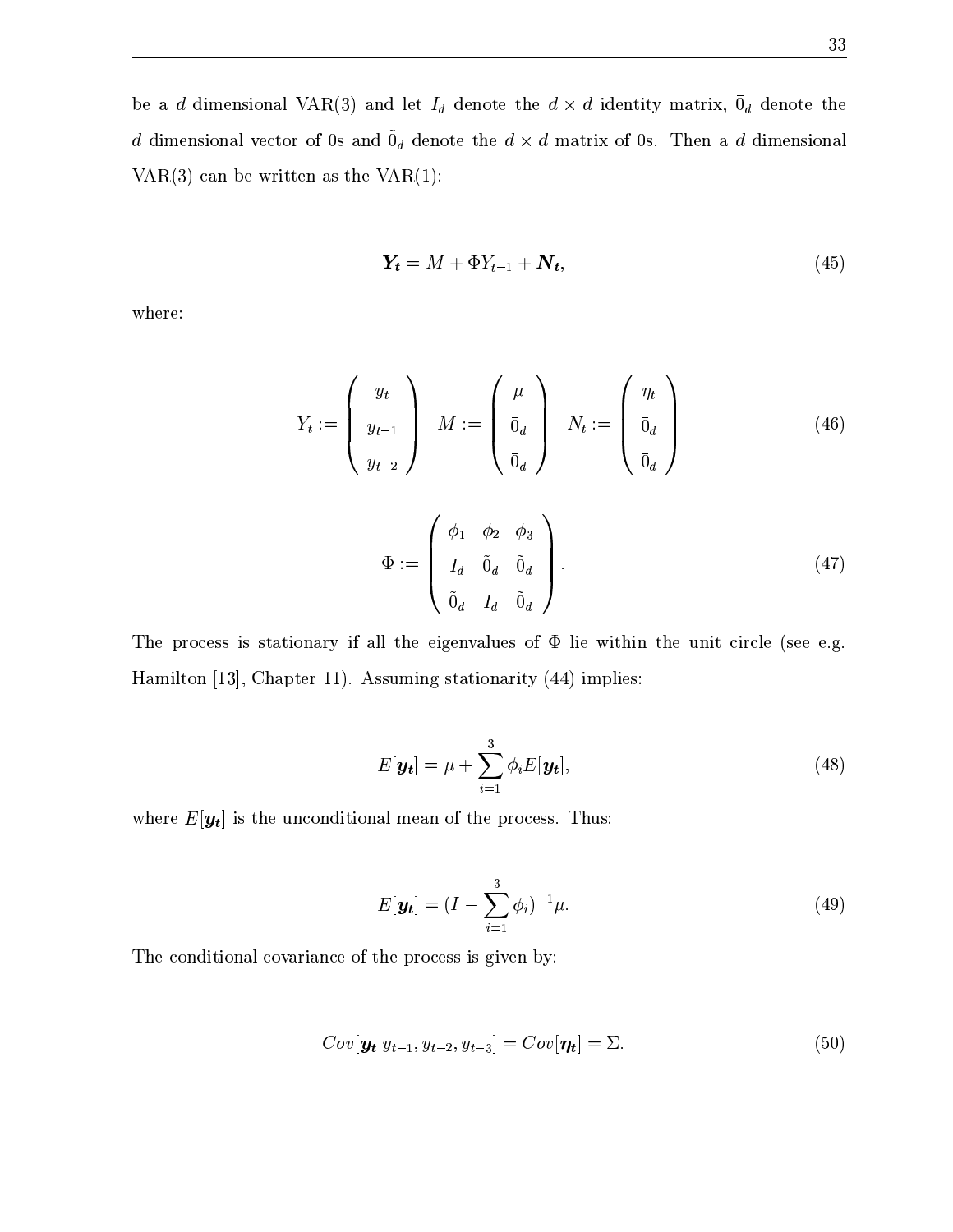## experience the state of the state of the state of the state of the state of the state of the state of the state of the state of the state of the state of the state of the state of the state of the state of the state of the

| Asset          | Short | Position | <b>Turnover</b> |
|----------------|-------|----------|-----------------|
| <b>USstock</b> |       | 0.40     | 0.15            |
| EUstock        |       | 0.80     | 0.15            |
| EUbond         |       | 0.80     | 0.15            |
| <b>JPstock</b> |       | 0.15     | 0.15            |
| EUcash         |       | 0.25     |                 |

S>f ~ >"}A9BK}<"}A>}A>PUBH>\$[jO ZZ}>UO~ P}<9BdB0nQ}A%jN~ P0}A0~ ^0BW0}9>Z9>jE  $\overline{a}$  , and a set of the local dependence of the local dependence of the local dependence of the local dependence of the local dependence of the local dependence of the local dependence of the local dependence of the l

 $\equiv$  and a set  $\equiv$  and a particle  $\equiv$ 

 $\delta$  and  $\delta$  are the condition of  $\delta$  and  $\delta$  and  $\delta$  are the condition of  $\delta$  and  $\delta$ . The condition of  $\delta$ 9Pb9O}A~9E}B 9B#V J~ P \0R}>BS\~ >"}AAEBK}4P}AP>\}>-

### 

- ]A^`-  !#" <sup>F</sup> ^ ZHS>.H~ W \ ~ >K} OBP~ 1 P\}9> . Books - Books - Books - Books - Books - Books - Books - Books - Books - Books - Books - Books - Books - Book 1?A8Q498% >\$ Jj>O0 9O O \vB -jJhj9U>PB>9A\*4>09 P0} I P%>j9->0> % \*R%.q l,+hqoqoxh
- ]gfN`-!-#".0/1'2)3!5463-798: <sup>F</sup> ^ ZcfoH h7>9n0Vn~> ~9bN~ > o~9P}~9BB~  $\overline{M}$   $\overline{M}$   $\overline{N}$   $\overline{N}$   $\overline{N}$   $\overline{N}$   $\overline{N}$   $\overline{N}$   $\overline{N}$   $\overline{N}$   $\overline{N}$   $\overline{N}$   $\overline{N}$   $\overline{N}$   $\overline{N}$   $\overline{N}$   $\overline{N}$   $\overline{N}$   $\overline{N}$   $\overline{N}$   $\overline{N}$   $\overline{N}$   $\overline{N}$   $\overline{N}$   $\overline{$
- [3] CARINO, D. R., T. KENT, D. H. MYERS, C. STACY, M. SYLVANUS, A. L. H
0JX'YZ[L=\ ]5Y^WHK:\_ AB`0\ <sup>F</sup> ^ lZHTS> >P BzVba<9>> (9AE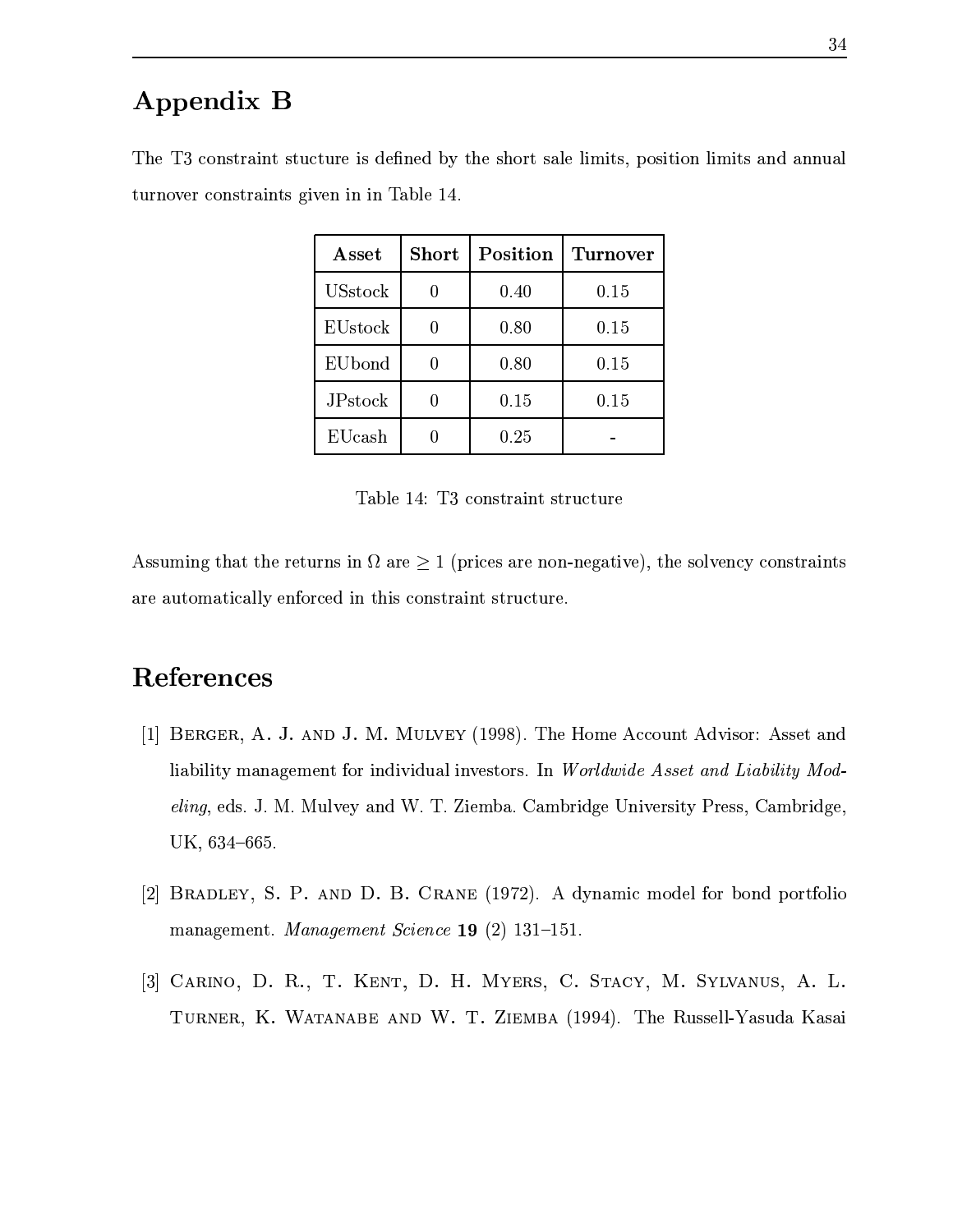$\blacksquare$  . The set of the set of the set of the set of the set of the set of the set of the set of the set of the set of the set of the set of the set of the set of the set of the set of the set of the set of the set of the  $\overline{P}$  P  $\overline{P}$   $\overline{P}$   $\overline{P}$   $\overline{P}$   $\overline{P}$   $\overline{P}$   $\overline{P}$   $\overline{P}$   $\overline{P}$   $\overline{P}$   $\overline{P}$   $\overline{P}$   $\overline{P}$   $\overline{P}$   $\overline{P}$   $\overline{P}$   $\overline{P}$   $\overline{P}$   $\overline{P}$   $\overline{P}$   $\overline{P}$   $\overline{P}$   $\overline{P}$   $\over$ 

- $\Gamma$  and  $\Gamma$  and  $\Gamma$  are the contract of  $\Gamma$  and  $\Gamma$  and  $\Gamma$  are the contract of  $\Gamma$ WB>Hn~> ,~ 2Jj9WBE}'VmBGE>B00} <n9j99 W K} h(P\$sLN7?)-8W1 & B<BI1K 34@( 893.8Q?A8QK9@ \*L1W1?A8Q498%= >\$5JckX>09\$i9>D= v0 Ujh\*j9->0> 7\*4>09 P0} P P% j9RV  $bridge, UK, 464–500.$
- ]gxN`4K`QL
 ;DOM+F ^ H&jY |}~7>9P}BV( ~> T<2\>>B 9lP N~ P}% ah >9P}n\}~-I^;}A>\E}B\%=\*4>09 P0} R~IP
- $\Gamma$  and  $\Gamma$  and  $\Gamma$  and  $\Gamma$  and  $\Gamma$  and  $\Gamma$  and  $\Gamma$  and  $\Gamma$  and  $\Gamma$  and  $\Gamma$  and  $\Gamma$  and  $\Gamma$  and  $\Gamma$  and  $\Gamma$  and  $\Gamma$  and  $\Gamma$  and  $\Gamma$  and  $\Gamma$  and  $\Gamma$  and  $\Gamma$  and  $f=1$  is the set of  $f=0$  in  $\mathcal{S}$  . The set of  $\mathcal{S}$  is the finite of  $f$  is the finite of  $f$  and  $f$ I\ K} ^}~V}>&(>P}0}O}A(~ }Aj9PB\
- , and the set of the set of the set of the set of the set of the set of the set of the set of the set of the s AEn>0B>-~ 0O}A0~ R>~ \>>\E~94->0}BP}A9 h"}A~j9"}AB(0B> 9>P~ AEnW S~ Tj99B0 ("a 9O0}A\\}>\;& 4.4>3?B=LI0P.17'3KT8OLN4JBE1<BI137:<M < ^IqJ^>+>^ l\
- $\left[ \begin{matrix} 0 \end{matrix} \right]$   $\left[ \begin{matrix} \mathbf{D}_1 \mathbf{D}_2 \mathbf{D}_3 \end{matrix} \right]$   $\left[ \begin{matrix} \mathbf{D}_1 \mathbf{D}_2 \end{matrix} \right]$   $\left[ \begin{matrix} \mathbf{D}_1 \mathbf{D}_2 \end{matrix} \right]$   $\left[ \begin{matrix} \mathbf{D}_1 \mathbf{D}_2 \end{matrix} \right]$   $\left[ \begin{matrix} \mathbf{D}_1 \mathbf{D}_2 \end{matrix} \right]$ I0> }A~ \*% 5J
- ]-`4KS@4N9-7 : OM0H 69OM9C!\ C <sup>F</sup> ^ ZH^S>pDa W~7>\O% "}A~j9P}Bf09 "}AW K}(n~>\u~ .9P\}b9O[BGE>B00} pn9jE W K} .2\>>B 9lP N~ P}% Aon Consulting, Chicago, IL.
- ]A^I\_-` -7Q Q,`W!  OM! &F ^ o\_ZH i| Y< M ~ W>O} \~7On~ V}AOUO0}A0P}A9 RP}~7jEP}A0  $\mathbf{B}$  and  $\mathbf{B}$  are  $\mathbf{B}$  and  $\mathbf{B}$  are  $\mathbf{B}$  and  $\mathbf{B}$  and  $\mathbf{B}$
- ي التي يوم المسابق التي التي تقدم التي تقدم التي تقدم التي تقدم التي تقدم التي تقدم التي تقدم التي تقدم التي ا OP}APG9-o\>0~ >=[j>9> B9>G9O>B>Hn~>\h(>O~Ykj\_ >OBE>\o~ "} % \*H>Q PQ} ~ Q}A0nj6~ 0>U>BJ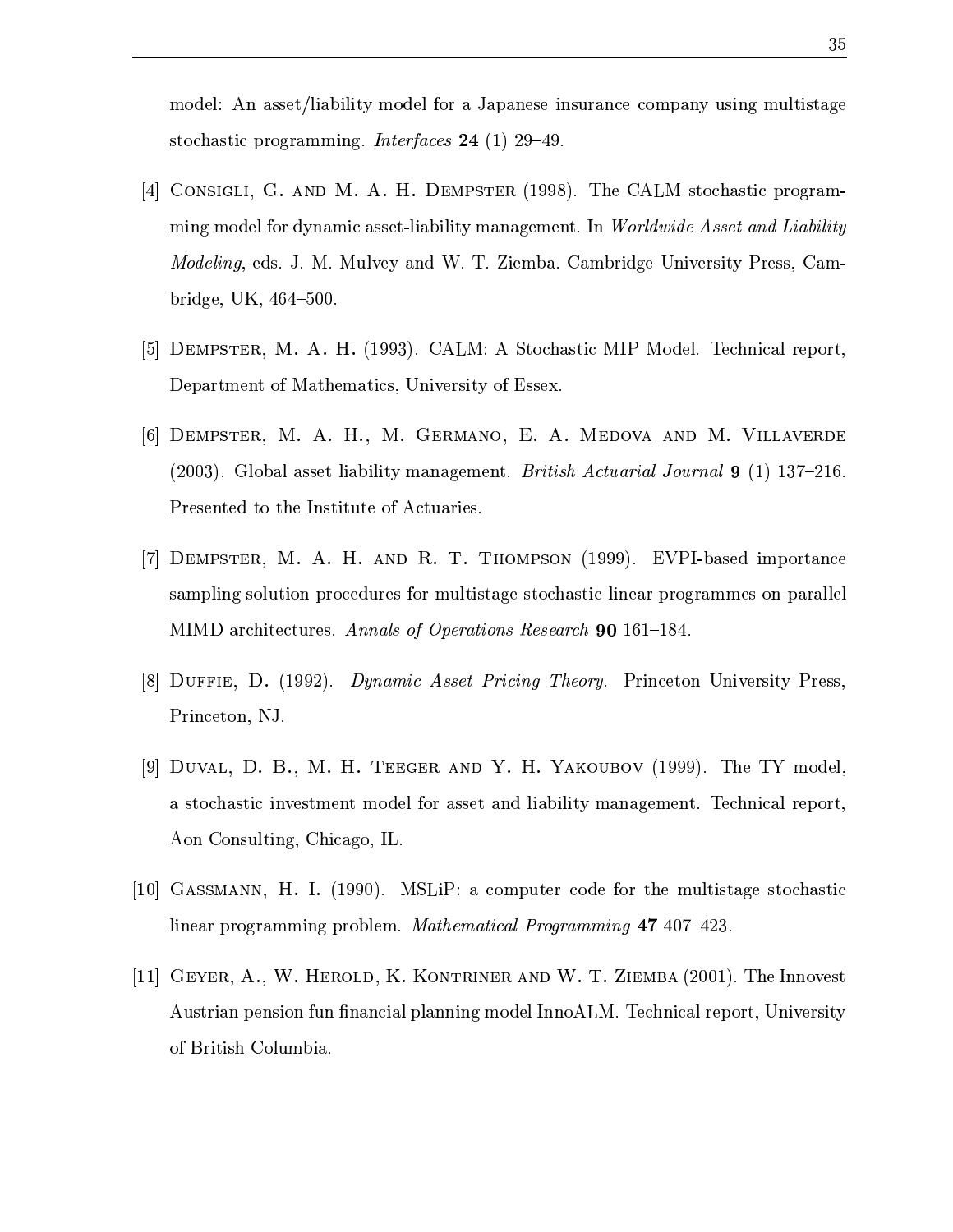- $\Gamma$   $\Gamma$   $\Gamma$   $\Gamma$   $\Gamma$   $\Gamma$   $\Gamma$   $\Gamma$   $\Gamma$   $\Gamma$   $\Gamma$   $\Gamma$   $\Gamma$   $\Gamma$   $\Gamma$   $\Gamma$   $\Gamma$   $\Gamma$   $\Gamma$   $\Gamma$   $\Gamma$   $\Gamma$   $\Gamma$   $\Gamma$   $\Gamma$   $\Gamma$   $\Gamma$   $\Gamma$   $\Gamma$   $\Gamma$   $\Gamma$   $\Gamma$  $\mathbb{P}^{1}$  and  $\mathbb{P}^{1}$  is a substitute that the condition and  $\mathbb{P}^{1}$  $979 - 1006.$
- $\left[10\right]$  II),  $\ldots$  and  $\left[100\right]$   $\left\{1004\right\}$   $\left\{0.7\right\}$   $\left\{0.7\right\}$   $\left\{0.7\right\}$   $\left\{0.7\right\}$   $\left\{0.7\right\}$   $\left\{0.7\right\}$   $\left\{0.7\right\}$   $\left\{0.7\right\}$   $\left\{0.7\right\}$   $\left\{0.7\right\}$   $\left\{0.7\right\}$   $\left\{0.7\right\}$  ton, NJ.
- $\blacksquare$  $B_{0}$  and  $B_{0}$  and  $B_{0}$  is a set of the set of the set of the set of the set of the set of the set of the set of the set of the set of the set of the set of the set of the set of the set of the set of the set of the P}>JM\_ O>B 9c N~ "} %.ah\j9P}n\K}H~-I^;}A>\E}B 9X|7\B\> \% O> \*4>09 P0}
- $\blacksquare$ ; JX  $\blacksquare$  ) as a different point of the contract of the contract of the contract of the contract of the contract of the contract of the contract of the contract of the contract of the contract of the contract of t  $\begin{array}{ccc} \hline \end{array}$   $\begin{array}{ccc} \hline \end{array}$   $\begin{array}{ccc} \hline \end{array}$   $\begin{array}{ccc} \hline \end{array}$   $\begin{array}{ccc} \hline \end{array}$   $\begin{array}{ccc} \hline \end{array}$   $\begin{array}{ccc} \hline \end{array}$   $\begin{array}{ccc} \hline \end{array}$   $\begin{array}{ccc} \hline \end{array}$   $\begin{array}{ccc} \hline \end{array}$   $\begin{array}{ccc} \hline \end{array}$   $\begin{array}{ccc} \hline \end{array}$   $\begin{array$
- ]A^Iq-`J?C1 /1\*F ^ lZHy~>\Bl~N"}A~-}A>P>V\_h ~9njEBP~ \* .L (W74>3? LI0y8Q4>34;:<1 <sup>&</sup>lt; <sup>F</sup> ^IH  $147 - 165.$
- $[17]$  I upunpoop D  $\Omega$   $(1004)$  Linear and Manlinear Dreamenton Addison Washer Reading, MA.
- $\left[ \begin{smallmatrix} 1 & 0 \ 1 & 0 \end{smallmatrix} \right]$  and  $\left[ \begin{smallmatrix} 1 & 0 \ 0 & 0 \end{smallmatrix} \right]$  and  $\left[ \begin{smallmatrix} 1 & 0 \ 0 & 0 \end{smallmatrix} \right]$  and  $\left[ \begin{smallmatrix} 1 & 0 \ 0 & 0 \end{smallmatrix} \right]$  and  $\left[ \begin{smallmatrix} 1 & 0 \ 0 & 0 \end{smallmatrix} \right]$  and  $\left[ \begin{smallmatrix} 1 & 0 \ 0 & 0 \end{smallmatrix} \right]$  and  $\left[ \$
- ]A^ -`Z 1#"D ) HC!-TABQ <sup>F</sup> ^ ZHMS>bS~,e PV\PBi 0~ j99O}G9 n9E\formalism in the control of the control of the control of the control of the control of the control of the control of the control of the control of the control of the control of the control of the control of the contro Jykj>09\$RE>> >vB\UjJJj9U>PB>9 \*H>Q \Q} I\% j9->0> % \*R%Uf q+ 312.
- $\lceil \Omega \cap \Omega \rceil$   $\lceil \Omega \cap \Omega \cap \Omega \rceil$   $\lceil \Omega \cap \Omega \rceil$   $\lceil \Omega \cap \Omega \rceil$   $\lceil \Omega \cap \Omega \rceil$   $\lceil \Omega \cap \Omega \rceil$   $\lceil \Omega \cap \Omega \rceil$   $\lceil \Omega \cap \Omega \rceil$ don.
- $\Gamma$  , and the contract of the contract of the contract of the contract of the contract of the contract of the contract of the contract of the contract of the contract of the contract of the contract of the contract of th  $-$  . A set of  $\overline{\phantom{a}}$  ,  $\overline{\phantom{a}}$  ,  $\overline{\phantom{a}}$  ,  $\overline{\phantom{a}}$  ,  $\overline{\phantom{a}}$  ,  $\overline{\phantom{a}}$  ,  $\overline{\phantom{a}}$  ,  $\overline{\phantom{a}}$  ,  $\overline{\phantom{a}}$  ,  $\overline{\phantom{a}}$  ,  $\overline{\phantom{a}}$  ,  $\overline{\phantom{a}}$  ,  $\overline{\phantom{a}}$  ,  $\overline{\phantom{a}}$  ,  $\overline{\phantom{a}}$ sity of Cambridge.